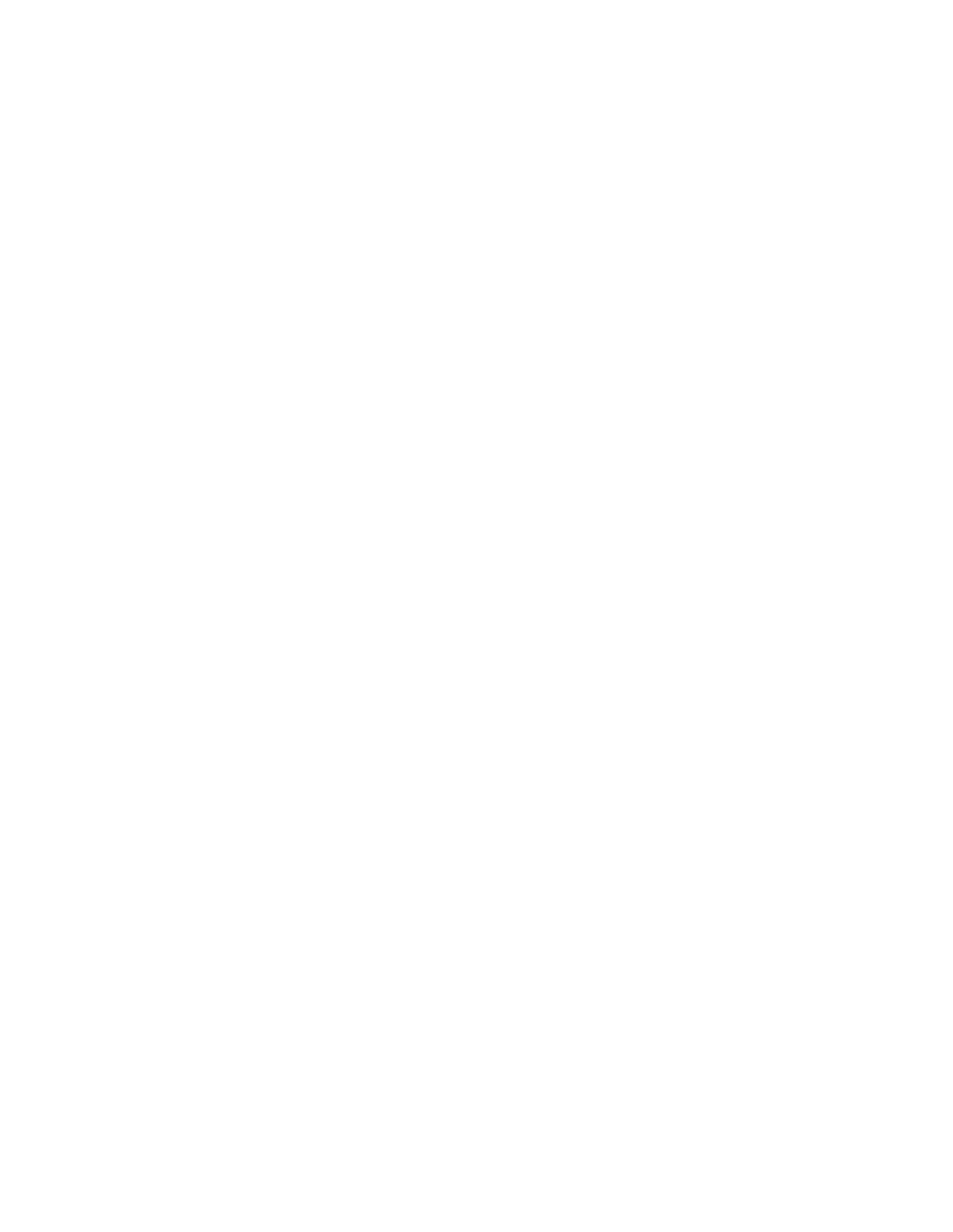Final

# SAN JOSÉ–SANTA CLARA REGIONAL WASTEWATER FACILITY OUTFALL BRIDGE AND INSTRUMENTATION IMPROVEMENTS PROJECT

### **Biological Technical Memorandum**

**Prepared for March 2021 San José–Santa Clara Regional Wastewater Facility**

787 The Alameda Suite 250 San Jose, CA 95126 408.660.4000 **esassoc.com**

**Bend Camarillo Delray Beach Destin Irvine Los Angeles Oakland Orlando Pasadena Petaluma Portland Sacramento San Diego San Francisco San Jose Santa Monica Sarasota Seattle Tampa**

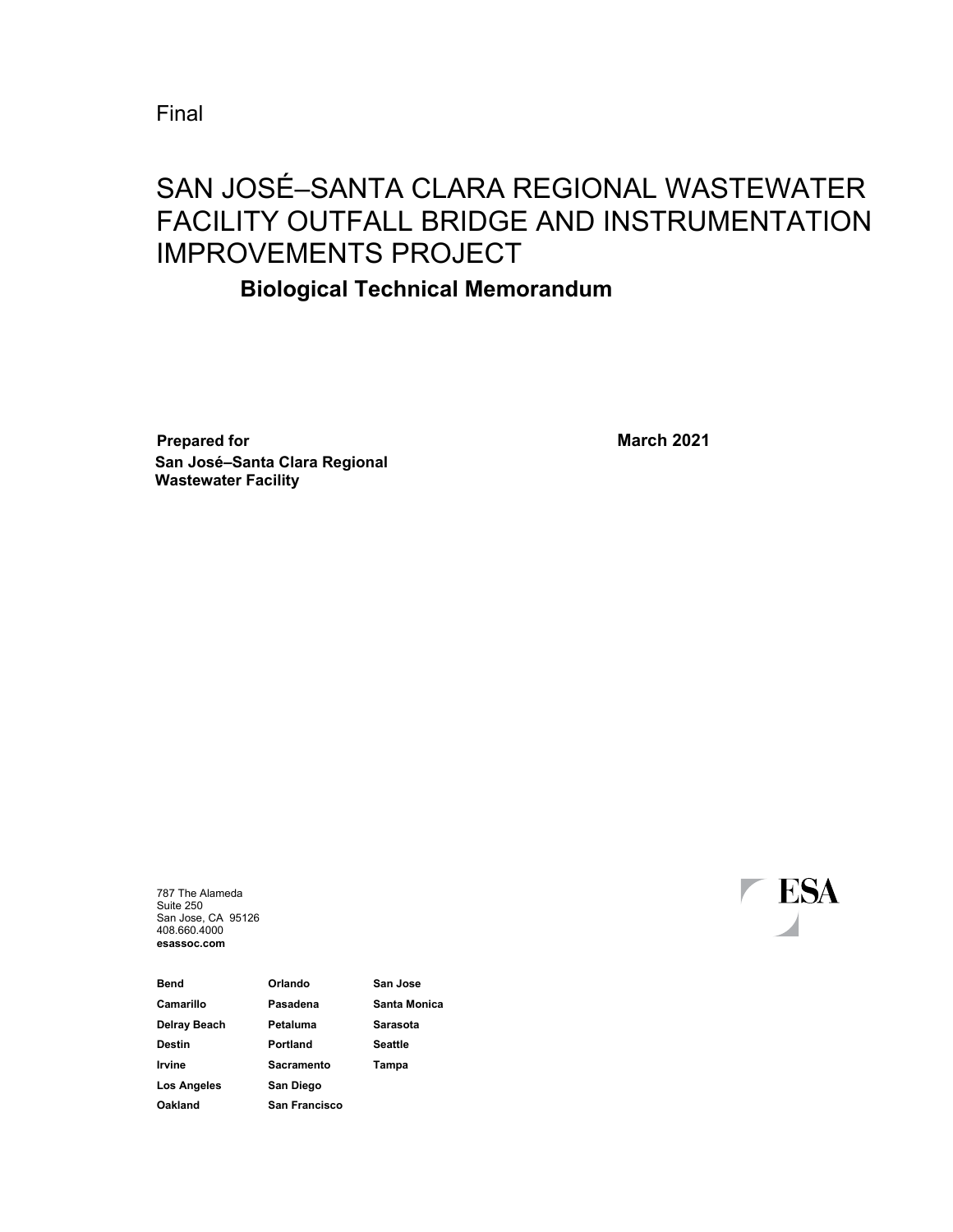**OUR COMMITMENT TO SUSTAINABILITY** | ESA helps a variety of public and private sector clients plan and prepare for climate change and emerging regulations that limit GHG emissions. ESA is a registered assessor with the California Climate Action Registry, a Climate Leader, and founding reporter for the Climate Registry. ESA is also a corporate member of the U.S. Green Building Council and the Business Council on Climate Change (BC3). Internally, ESA has adopted a Sustainability Vision and Policy Statement and a plan to reduce waste and energy within our operations. This document was produced using recycled paper.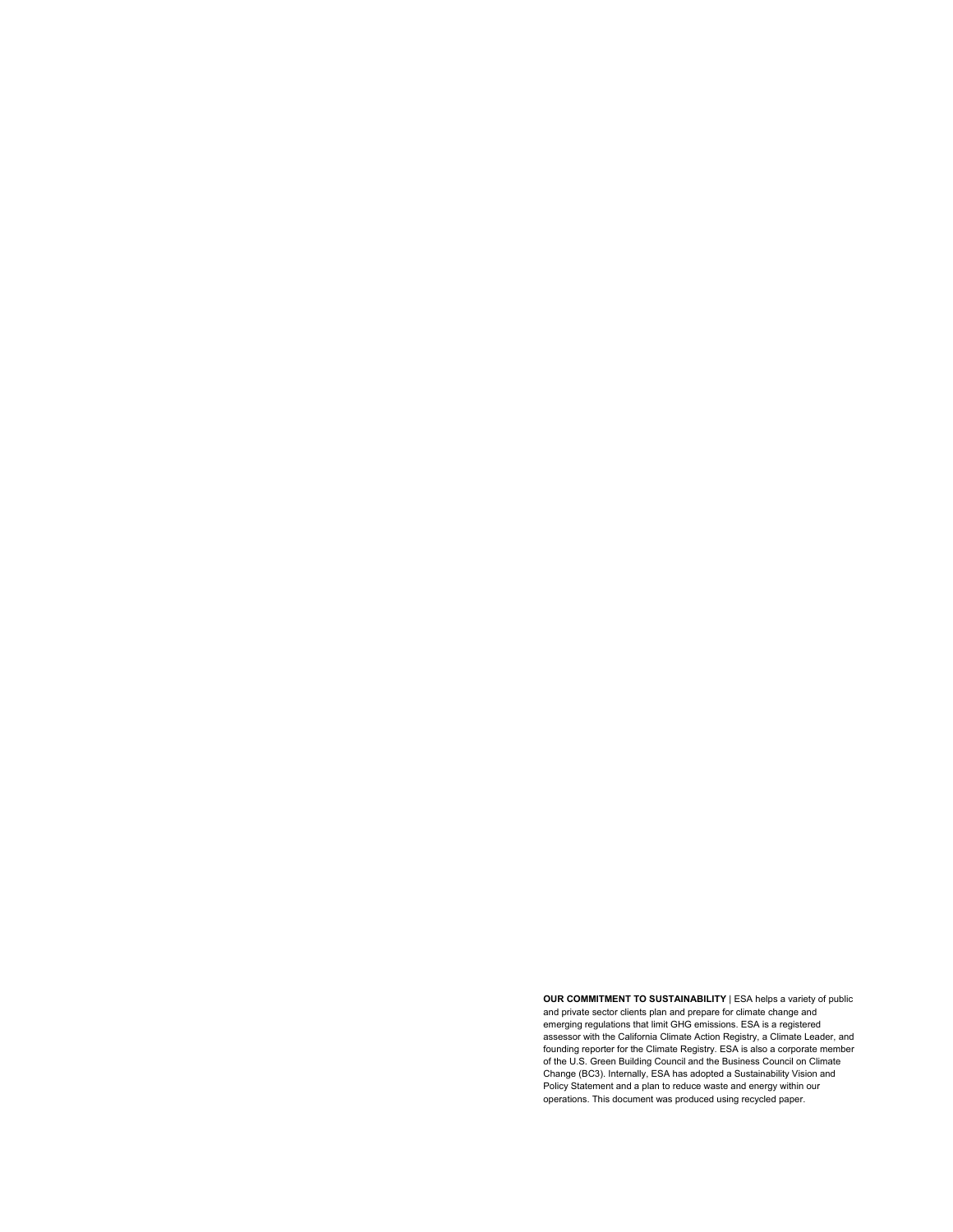# **TABLE OF CONTENTS**

San José-Santa Clara Regional Wastewater Facility Outfall Bridge and Instrumentation Improvements Project Biological Technical Memorandum

#### Page

| 11               |                                                                               |  |
|------------------|-------------------------------------------------------------------------------|--|
|                  | Section 2, Plant Communities, Wildlife Habitats and Special-Status Species in |  |
|                  |                                                                               |  |
|                  |                                                                               |  |
| 2.2 <sub>2</sub> |                                                                               |  |
| 2.3              |                                                                               |  |
| 24               |                                                                               |  |
| 2.5              |                                                                               |  |
| 2.6              |                                                                               |  |
| 2.7              |                                                                               |  |
|                  |                                                                               |  |
| 3.1              |                                                                               |  |
| 3.2              |                                                                               |  |
| 3.3 <sub>2</sub> |                                                                               |  |
| 3.4              |                                                                               |  |
| 3.5              |                                                                               |  |
|                  |                                                                               |  |
|                  |                                                                               |  |
|                  |                                                                               |  |

#### **Appendix**

| $B-1$ |  |  |  |
|-------|--|--|--|
|-------|--|--|--|

#### **List of Figures**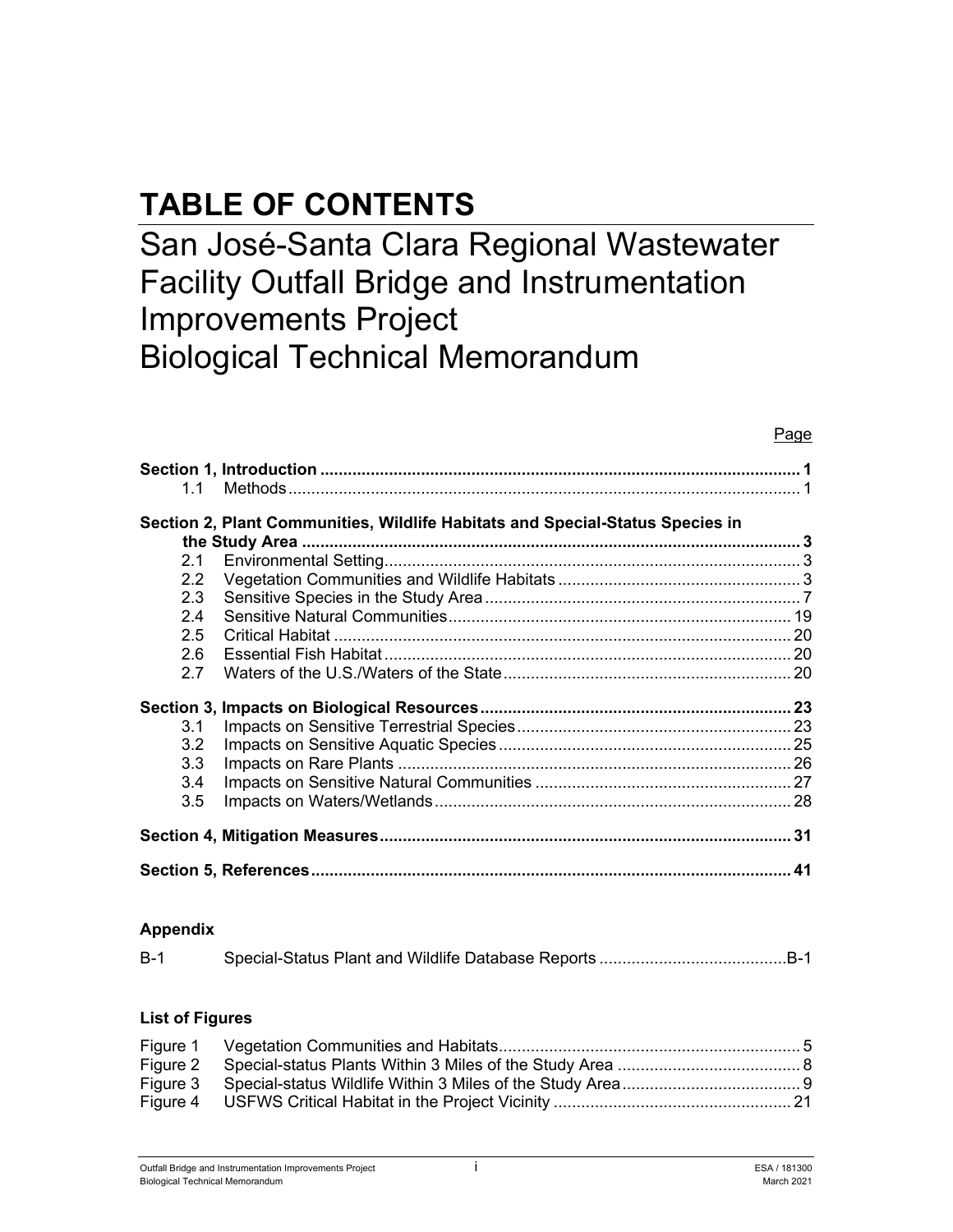#### **List of Tables**

| Table 1 | Potentially Occurring Special-Status Species within the Study Area and |     |
|---------|------------------------------------------------------------------------|-----|
|         | Critical Habitat and Essential Fish Habitat Within the Study Area  10  |     |
| Table 2 | Sensitive Natural Communities within the Study Area Relative to        |     |
|         |                                                                        |     |
| Table 3 |                                                                        |     |
| Table 4 | Temporary and Permanent Impacts to Aquatic Resources in the Project    |     |
|         | Area                                                                   | 29. |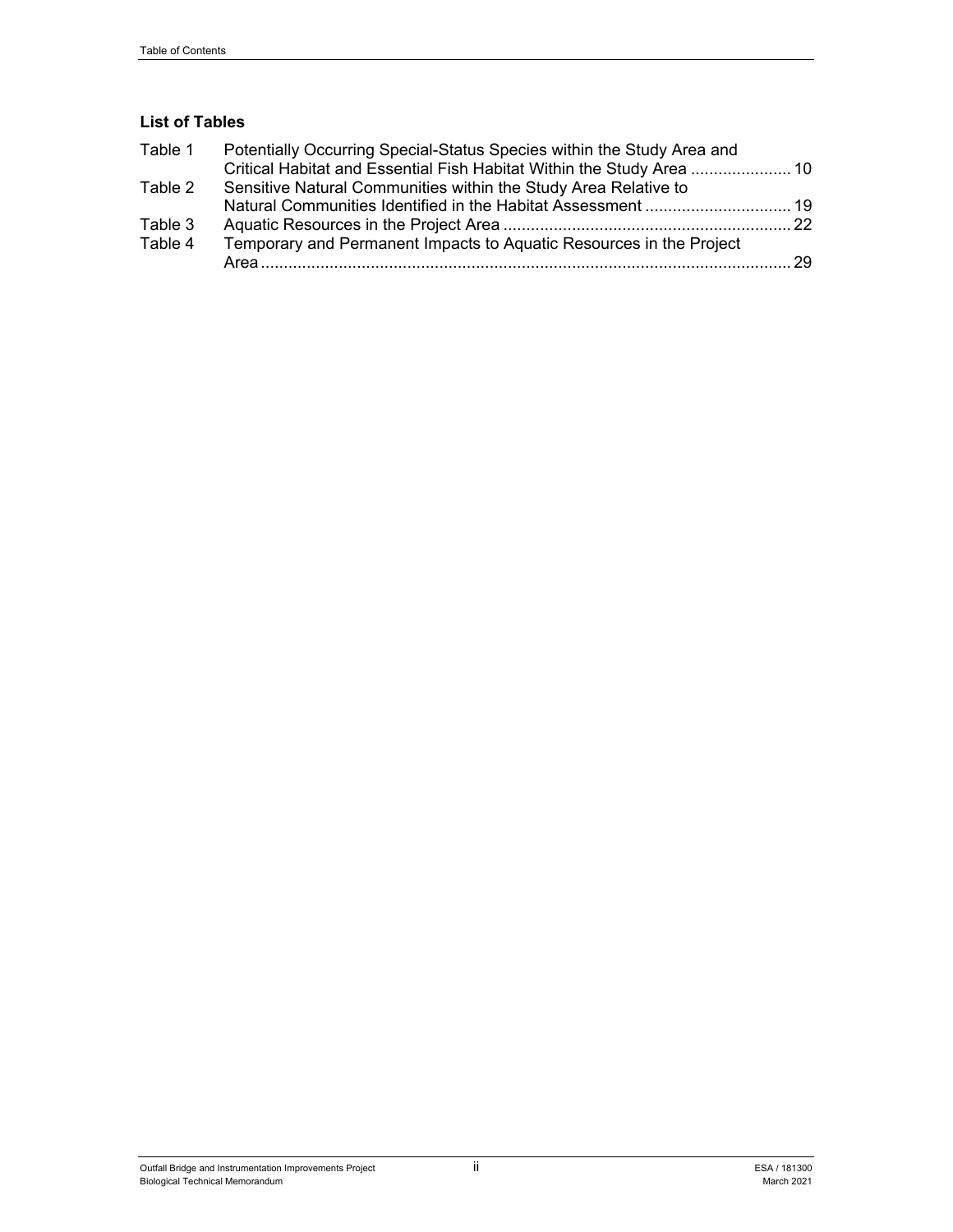# <span id="page-6-1"></span><span id="page-6-0"></span>**SECTION 1 Introduction**

This technical memorandum has been prepared for the City of San José (City) and the San José-Santa Clara Regional Wastewater Facility (Facility) in regard to the Outfall Bridge and Instrumentation Improvements Project (Project). The purpose of this memorandum is to review the Project in sufficient detail to determine to what extent the proposed construction and operational activities may impact special-status aquatic and terrestrial species, sensitive natural communities, critical habitat, and wetlands.

Within this document, the term "Project site" refers to all areas of anticipated direct impacts, including the outfall bridge and weir, daylight station,  $SO_2$  building and transformer,  $SO_2$  access road improvement area, fiber-optic cable installation area, and portions of the outfall channel where rip-rap will be placed and where divers will remove monitoring equipment at the outfall pipes. The term "study area" is used to identify the area investigated in the reconnaissance-level biological surveys and encapsulates adjacent areas to the Project site that could be indirectly impacted by Project activities. The study area includes the Project site, plus a 75-foot buffer. These are the areas in which direct or indirect impacts could occur to aquatic or terrestrial biological resources as a result of the Project. Figures 1-1, 1-2, and 1-3a-g of the *Outfall Bridge and Instrumentation Improvements Project Initial Study* (*Initial Study*) Project Description show the regional and local environments that surround the Project site, as well as the site plan showing the location of all project components.

## <span id="page-6-2"></span>**1.1 Methods**

### 1.1.1 Special-Status Species Database Lists

Special-status species lists were derived from the United States Fish and Wildlife Service (USFWS), California Department of Fish and Wildlife (CDFW) California Natural Diversity Database (CNDDB), and California Native Plant Society (CNPS) Rare Plant Inventory (**Appendix B-1**). The primary sources of data referenced in support of this analysis are as follows:

- USFWS, Information for Planning and Consultation (IPaC) list of threatened and endangered species that may occur in the proposed Project location, and/or may be affected by Project activities (USFWS, 2019)
- National Marine Fisheries Service (NMFS) West Coast Region California Intersection of Milpitas USGS 7.5" Topographic Quadrangle with NOAA Fisheries ESA Listed Species (NMFS, 2019)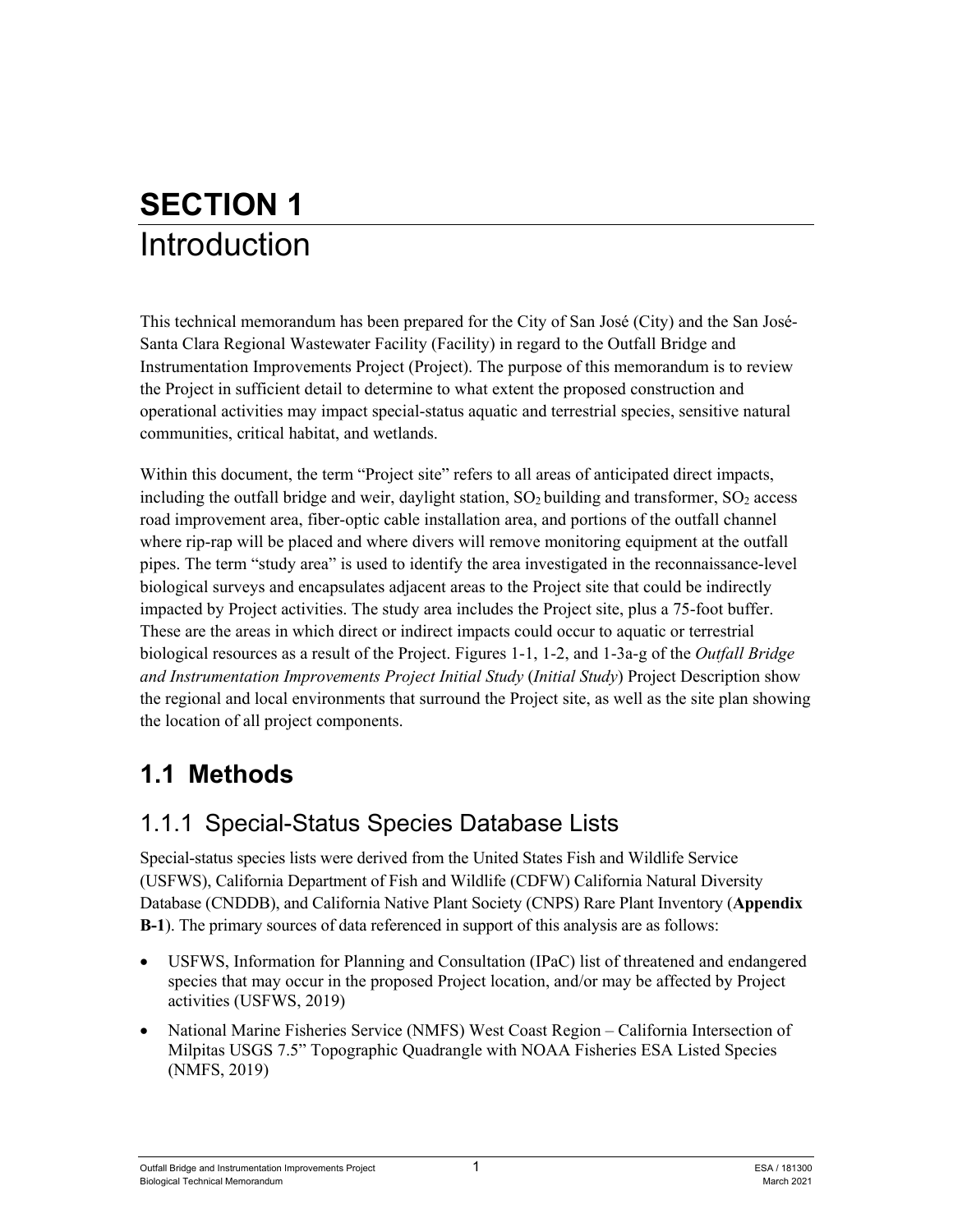- CNDDB, RareFind 5 computer program: Federal Endangered and Threatened Species that May Be Affected by Projects in the Milpitas, Mountain View, Newark, and Niles, California, U.S. Geological Survey 7.5-minute topographic quadrangles (CDFW, 2019a)
- Special Vascular Plants, Bryophytes, and Lichens List (CDFW, 2019b)
- Special Animals List (CDFW, 2019c)
- CNPS, Online Inventory of Rare and Endangered Plants for the Milpitas, Mountain View, Newark, and Niles, California, U.S. Geological Survey 7.5-minute topographic quadrangles (CNPS, 2019)

### 1.1.2 Reconnaissance Survey

Biological resources within the study area were verified by ESA biologists Joe Sanders and Sharon Dulava during a field reconnaissance survey conducted on August 14, 2019. The field reconnaissance consisted of a pedestrian survey along the levees surrounding the discharge outfall channel, and included the outfall bridge and weir, daylight station,  $SO_2$  building and transformer, SO2 access road improvement, and fiber-optic cable installation areas, where ESA biologists documented observations within the study area. The field surveys focused on identifying habitat for special-status plant and animal species. General habitat conditions were noted, and nonnesting individuals of the following species were incidentally observed:

- great blue heron (*Ardea herodias*)
- red-tailed hawk (*Buteo jamaicensis*)
- killdeer (*Charadrius vociferous*)
- common raven (*Corvus corax*)
- Canada goose (*Branta canadensis*)
- song sparrow (*Melospiza melodia*)
- black phoebe (*Sayornis nigricans*)
- American coot (*Fulica americana*)
- American white pelican (*Pelecanus erythrorhynchos*)
- California gull (*Larus californicus*)
- double-crested cormorant (*Phalacrocorax auritus*)
- mallard (*Anas platyrhynchos*)
- black-crowned night heron (*Nycticorax nycticorax*)
- great egret (*Ardea alba*)
- snowy egret (*Egretta thula*)
- red‐winged blackbird (*Agelaius phoeniceus*)
- house finch (*Haemorhous mexicanus*)
- black-necked stilt (*Himantopus mexicanus*)

The findings of the reconnaissance surveys, the literature review, and the special-status species database queries were used to compile a list of special-status species that may occur in the study area and to characterize the local Project setting, as discussed in Section 2.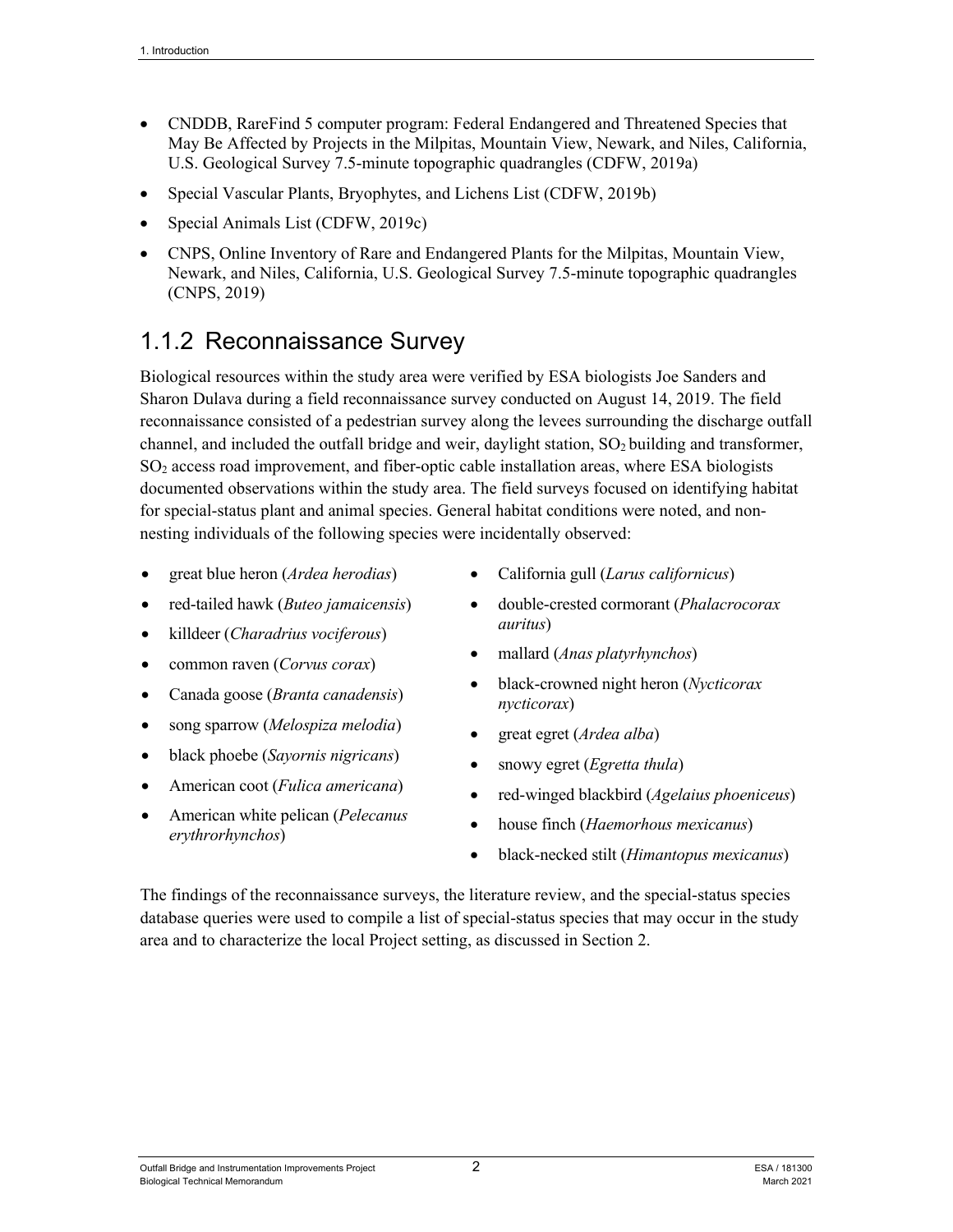# <span id="page-8-0"></span>**SECTION 2**

# <span id="page-8-1"></span>Plant Communities, Wildlife Habitats and Special-Status Species in the Study Area

### <span id="page-8-2"></span>**2.1 Environmental Setting**

#### *Regional Setting*

The project is located within the Central California Coast Bioregion, which has a mild Mediterranean climate with generally warm, dry summers and cool, wet winters. This region includes marine, freshwater and terrestrial resources from the Santa Cruz Mountains on the north to Point Conception on the south. The edge of the continental shelf forms the western boundary; on the east, the region borders the Central Valley Bioregion. The region is characterized by rugged northwest-to-southeast trending mountain ranges including the Santa Cruz Mountains, Santa Lucia Ranges, San Rafael Mountains, Diablo Range, Gabilan Range and Temblor Range. These mountains are separated by a series of valleys, including the Santa Clara, Salinas and Santa Maria River valleys. Habitats in this diverse bioregion include, but are not limited to, coastal prairie scrub, chaparral, native and non-native grassland, mixed hardwoods, oak woodlands, redwood forests, and coastal salt marshes (USGS, 2019).

The San Francisco Estuary is the largest estuary on the West Coast and supports numerous aquatic habitats and biological communities. It encompasses 550 square miles and includes shallow mudflats, tidal marshes, and open waters. The San Francisco Estuary is an important wintering and migratory stopover site for hundreds of thousands of birds on the Pacific Flyway, and hosts more wintering shorebirds than any area on the west coast outside of Alaska (SFBCDC, 2019).

#### *Local Project Setting*

The Project site is adjacent to the Facility, located at 700 Los Esteros Road in the city of San José, Santa Clary County, California. The outfall channel extends northwest of the main portion of the Facility property, near the southernmost extent of San Francisco Bay as shown in Figure 1- 2 Project Location in the *Initial Study*).

# <span id="page-8-3"></span>**2.2 Vegetation Communities and Wildlife Habitats**

Vegetation communities are assemblages of plant species (defined by species composition and relative abundance) that occur together in the same area. There are four vegetation communities present within the study area: tidal freshwater marsh, non-tidal seasonal marsh, open water, and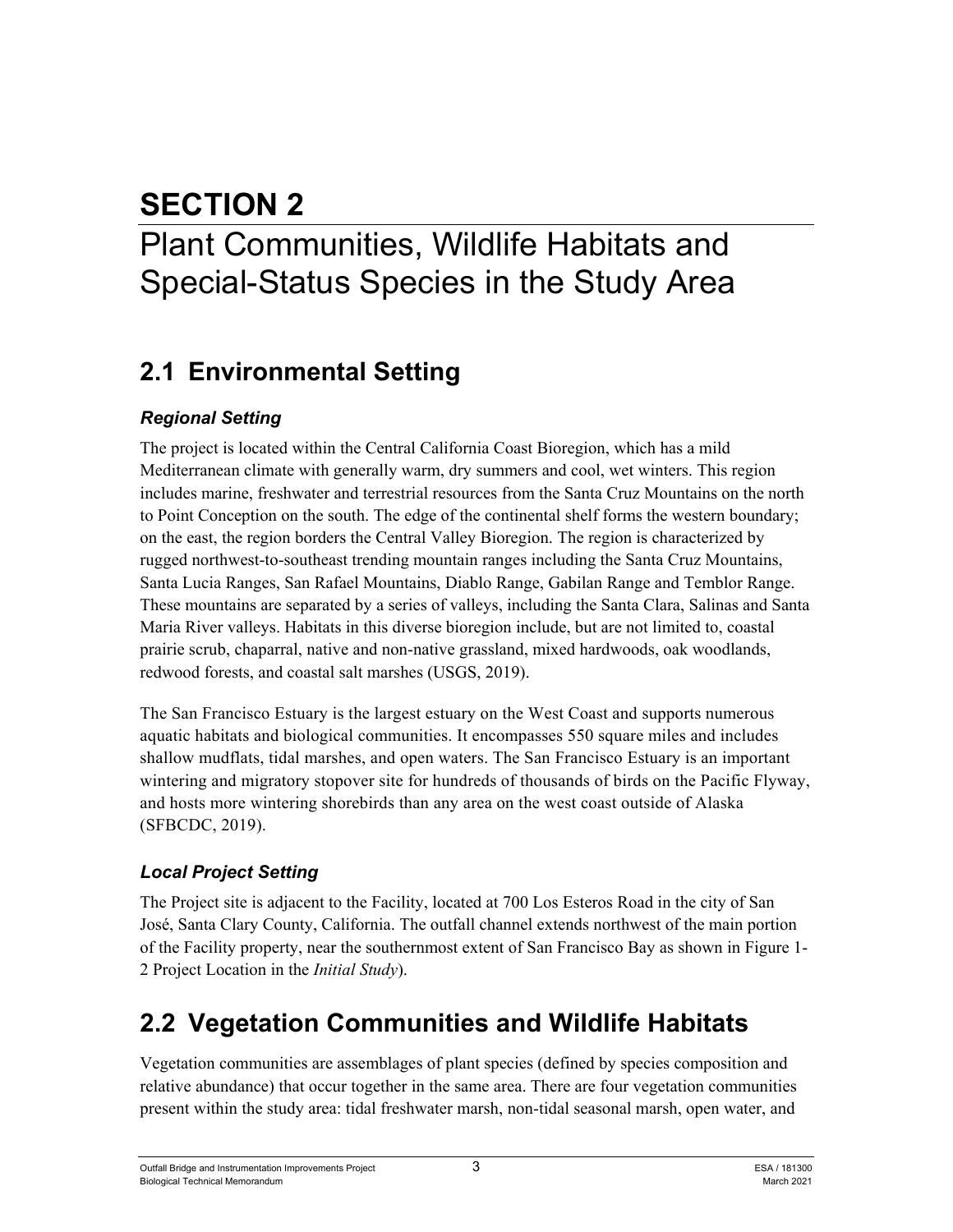disturbed/ruderal, as well as developed areas that lack vegetation. These vegetation communities and developed areas are shown in **Figure 1**.

### 2.2.1 Tidal Freshwater Marsh

Tidal freshwater marsh is located along the eastern boundary of Artesian Slough and outboard side of the levee on the west side of outfall channel. Tidal freshwater marsh consists of vegetated areas subject to tidal influence. Within Artesian Slough, the freshwater flow from the Facility, combined with the low levels of tidal saltwater influence from San Francisco Bay, result in freshwater emergent plant species dominating this area. Dominant species observed in this habitat type in the study area include hardstem bulrush (*Schoenoplectus acutus*), narrow leaf cattail (*Typha angustifolia*), and western goldenrod (*Euthamia occidentalis*).

Tidal freshwater marsh typically supports a wide variety of wildlife, beyond species that exclusively utilize freshwater wetlands (ICF International, 2012). Wildlife species commonly found in this habitat include salt marsh harvest mouse (*Reithrodontomys raviventris*), western pond turtle (*Actinemys marmorata*), California Ridgway's rail (*Rallus obsoletus obsoletus*), California black rail (*Laterallus jamaicensis coturniculus*), California least tern (*Sterna antillarum browni*), American coot, mallard, great egret, black-crowned night heron, great blue heron, black‐necked stilt, saltmarsh common yellowthroat (*Geothlypis trichas sinuosa*), song sparrow, black phoebe, western snowy plover (*Charadrius alexandrinus nivosus*), cliff swallow (*Petrochelidone pyrrhonota*), tricolored blackbird (*Agelaius tricolor*), and red‐winged blackbird.

### 2.2.2 Non-Tidal Seasonal Marsh

Non-tidal seasonal marsh is located east of the outfall channel's east levee and extends from the area east of the daylight station to the  $SO<sub>2</sub>$  building. Naturally-occurring non-tidal seasonal marsh occurs higher in the marsh than tidal salt marsh and is not frequently inundated by tidal water. However, many areas of non‐tidal seasonal marsh in the South Bay, like those in the study area, have been cut off from tidal action by manmade obstructions such as levees, dikes, access roads, and other hydrologic impediments. Specifically, in the marsh area east of the levee, the habitat is surrounded by dikes, but subject to extremely muted tidal influence from a small damaged culvert leading from Artesian Slough. Dominant plant species comprising this habitat in the study area include pickleweed (*Sarcocornia pacifica*), alkali heath (*Frankenia salina*), and saltgrass (*Distichlis spicata*). Other species observed in non‐tidal seasonal salt marsh habitat in the Project site include perennial pepperweed (*Lepidium latifolium*) and dodder (*Cuscuta pacifica [=salina]*).

Wildlife species commonly found in this habitat include salt marsh harvest mouse, California black rail, American coot, mallard, great egret, northern harrier (*Circus cyaneus*), and whitetailed kite (*Elanus leucurus*).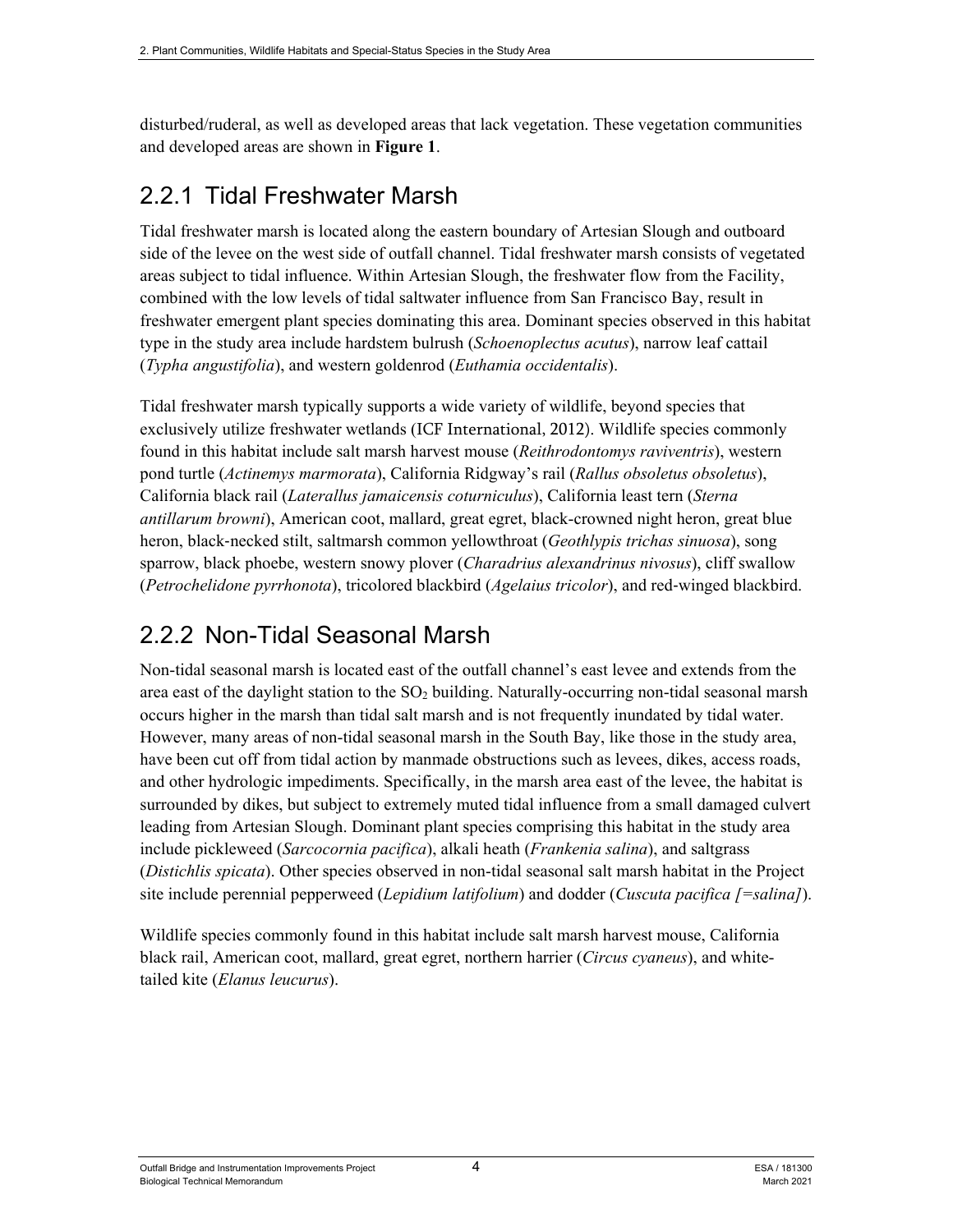#### <span id="page-10-0"></span>**Figure 1 Vegetation Communities and Habitats**

Portrait 8.5 x 11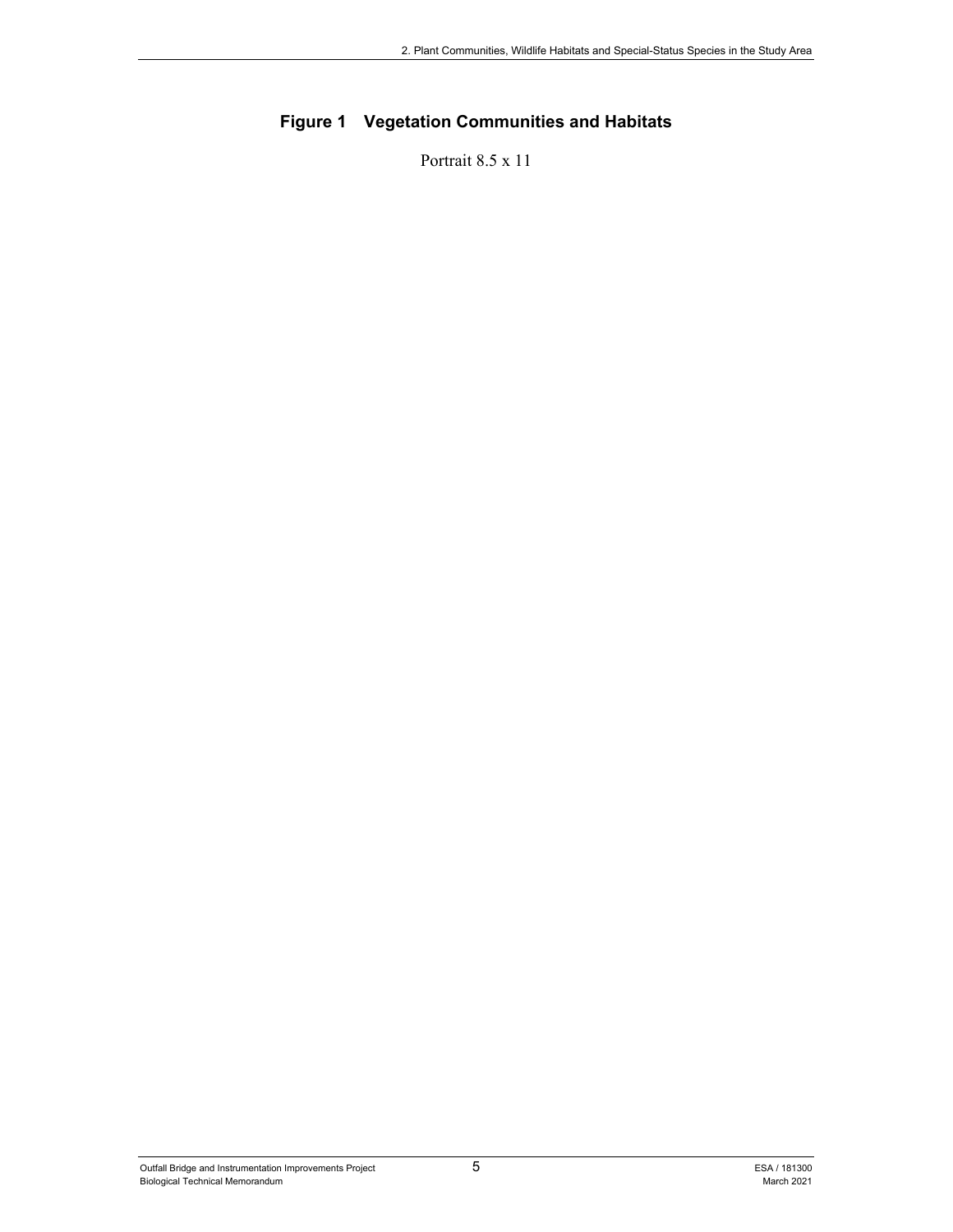### 2.2.3 Open Water

Open water includes all areas that are unvegetated (less than 5 percent vegetation cover) and remain inundated throughout the year. This includes the discharge outfall channel and Artesian Slough, both of which are subject to tidal influence. The discharge outfall channel is partially separated from Artesian Slough by an existing weir structure but is still subject to tidal flows originating from San Francisco Bay during high tides. The discharge outfall channel is inundated by tertiary treated wastewater effluent.

Many bird species will use open water habitat including mallard, American coot, California gull, gadwall (*Anas strepera*), Clark's grebe (*Aechmorphorus clarkii*), pied-billed grebe (*Podilymbus podiceps*), northern shoveler (*Anas clypeata*), double-crested cormorant, California brown pelican (*Pelecanus occidentalis californicus*), and Canada goose. Bird species that forage along the edges of open water include snowy egret, great egret and great blue heron. Aquatic species including Pacific lamprey (*Entosphenus tridentata*), Central Valley (CV) fall-run Chinook salmon Evolutionarily Significant Unit (ESU) (*Oncorhynchus tshawytscha*), Central California Coast (CCC) steelhead Distinct Population Segment (DPS) (*Oncorhynchus mykiss*), Central California roach (*Lavinia symmetricus symmetricus*), Sacramento sucker (*Catostomus occidentalis*), prickly sculpin (*Cottus asper*), mosquitofish (*Gambusia affinis*), bluegill (*Lepomis macrochirus*), and inland silverside (*Menidia beryllina*) are known to occur in the tidal waters of Artesian Slough. However, with the exception of mosquitofish, none of these species have been observed within the outfall channel. The lack of colonization within the outfall channel may result from the influx of freshwater from the Facility's Filtration Influent Pump Station effluent discharge location or from the limited tidal connection between the two waterways. The fish community of the outfall channel is exclusively non-native, and is comprised of largemouth bass (*Micropterus salmoides*), common carp (*Cyprinus carpio*), and mosquitofish (*Gambusia affinis*).

### 2.2.4 Disturbed/Ruderal

Disturbed/ruderal habitats occur on the edges of levee roads and on levee slopes in the study area. They are upland areas dominated by ruderal, nonnative herbaceous vegetation that are subject to regular vegetation management (i.e., mowing). Common species in this habitat type include bristly oxtongue (*Helminthotheca echioides*), black mustard (*Brassica nigra*), Italian thistle (*Carduus pycnocephalus*), and nonnative grasses such as harding grass (*Phalaris aquatica*), foxtail brome (*Bromus madritensis* ssp. *rubens*), and slender oat (*Avena barbata*).

Wildlife species observed during the reconnaissance survey in this area include black-crowned night heron, black phoebe, house finch, common raven, European starling (*Sturnus vulgaris*), and red-winged blackbird. Western burrowing owl (*Athene cunicularia hypugea*) may also occupy disturbed/ruderal habitat if suitable burrows are present.

# 2.2.5 Developed

Developed areas within the study area include the levee roads and turnaround areas, the bridge and weir, and the SO<sub>2</sub> building and transformer. Developed areas lack plant communities and generally do not provide habitat; however, these areas may provide corridors for terrestrial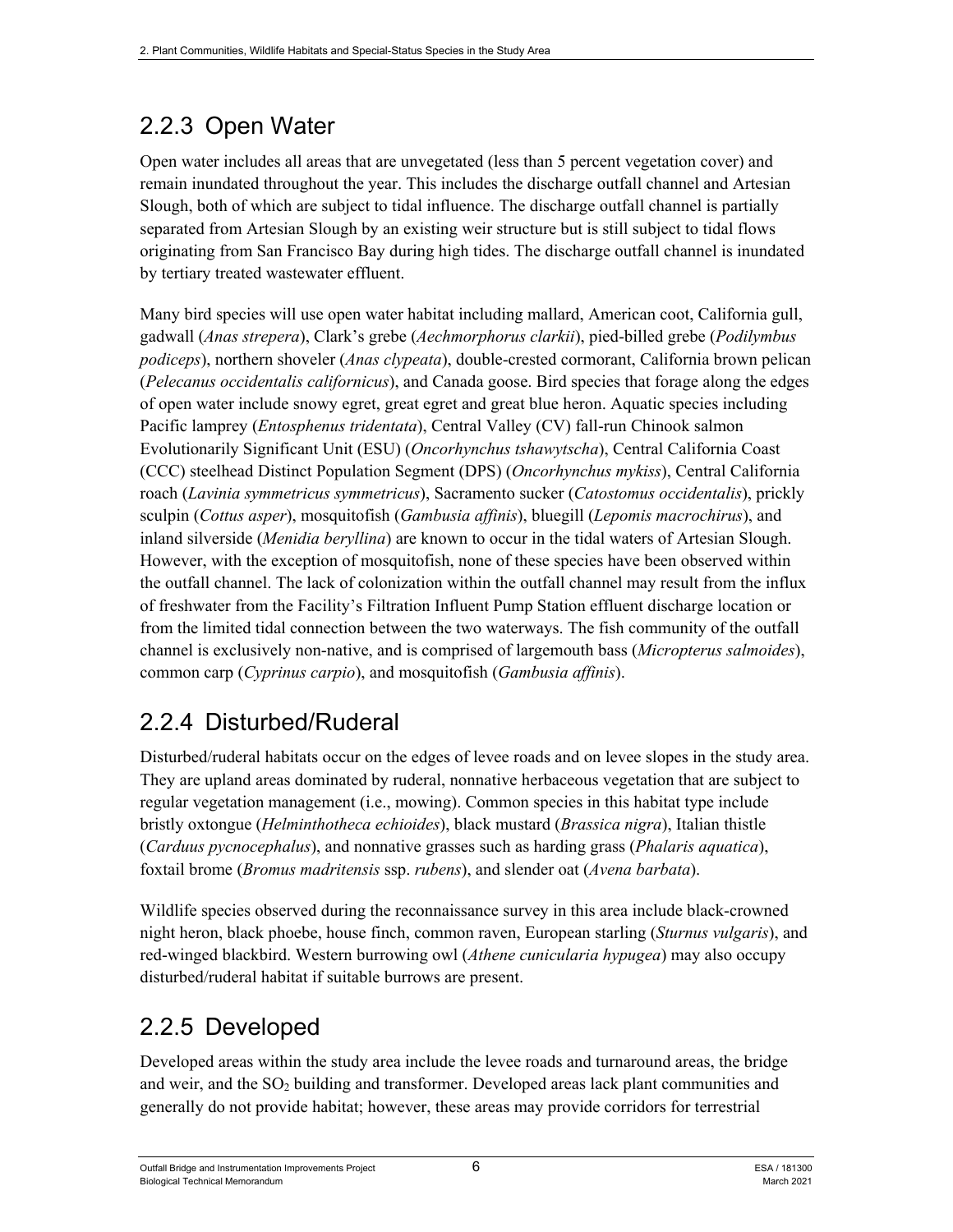wildlife such as raccoon (*Procyon lotor*) and Virginia opossum (*Didelphis virginiana*) moving from one habitat patch to another.

### <span id="page-12-0"></span>**2.3 Sensitive Species in the Study Area**

A list of special-status species with the potential to occur within the study area was compiled based on a query of the CNDDB Rarefind5 database, CNPS Rare Plant Inventory, and the USFWS IPaC tool. **Figures 2** and **3** present special-status plant and animal occurrences, respectively, documented in the CNDDB database within 3 miles of the study area. Conclusions regarding habitat suitability and the potential for species occurrence in the study area are based on the results described in previous studies (if available), the reconnaissance survey and wetland delineation on August 14, 2019 conducted by ESA, and the analysis of existing literature and the database queries described above.

Each species on these lists was assessed based on habitat requirements and distribution relative to vegetation communities that occur within the study area to determine its potential to occur. **Table 1** displays the special-status aquatic and terrestrial animals that were deemed to have a low, medium or high potential to occur. Species for which no suitable habitat is present in the study area were determined to have an unlikely potential to occur in the Project area and were excluded from the table. No federal- or state-listed plant or animal species were identified during the reconnaissance-level survey, and no presence/absence surveys are known to confirm their presence within the Project area.

### 2.3.1 Special-Status Plants

The following special-status plants were determined to have a moderate or high potential to occur within or adjacent to the study area:

- Congdon's tarplant
- Saline clover

### **Congdon's tarplant (***Centromadia parryi* **ssp.** *congdonii***)**

Congdon's tarplant typically occurs in seasonal wetlands with heavy clay, saline, or alkaline soils and in disturbed areas within grasslands. Suitable habitat for Congdon's tarplant exists in upland areas, including along the levees and the bench east of the east levee. The nearest recent occurrence, recorded in 2016, is 0.3 miles away. There is a high potential for this species to occur in the study area. Congdon's tarplant has CNPS Rare Plant Rank (CRPR) of 1B.1.

### **Saline clover (***Trifolium hydrophilum***)**

Saline clover occurs in mesic, alkaline soils within open areas in marshes, grasslands, and vernal pools. Suitable habitat for saline clover exists in the tidal and non-tidal seasonal marsh east and west of the outfall channel. The nearest recent occurrence, recorded in 2002, is 3 miles away. There is a moderate potential for this species to occur in the study area. Saline clover has a CRPR of 1B.2.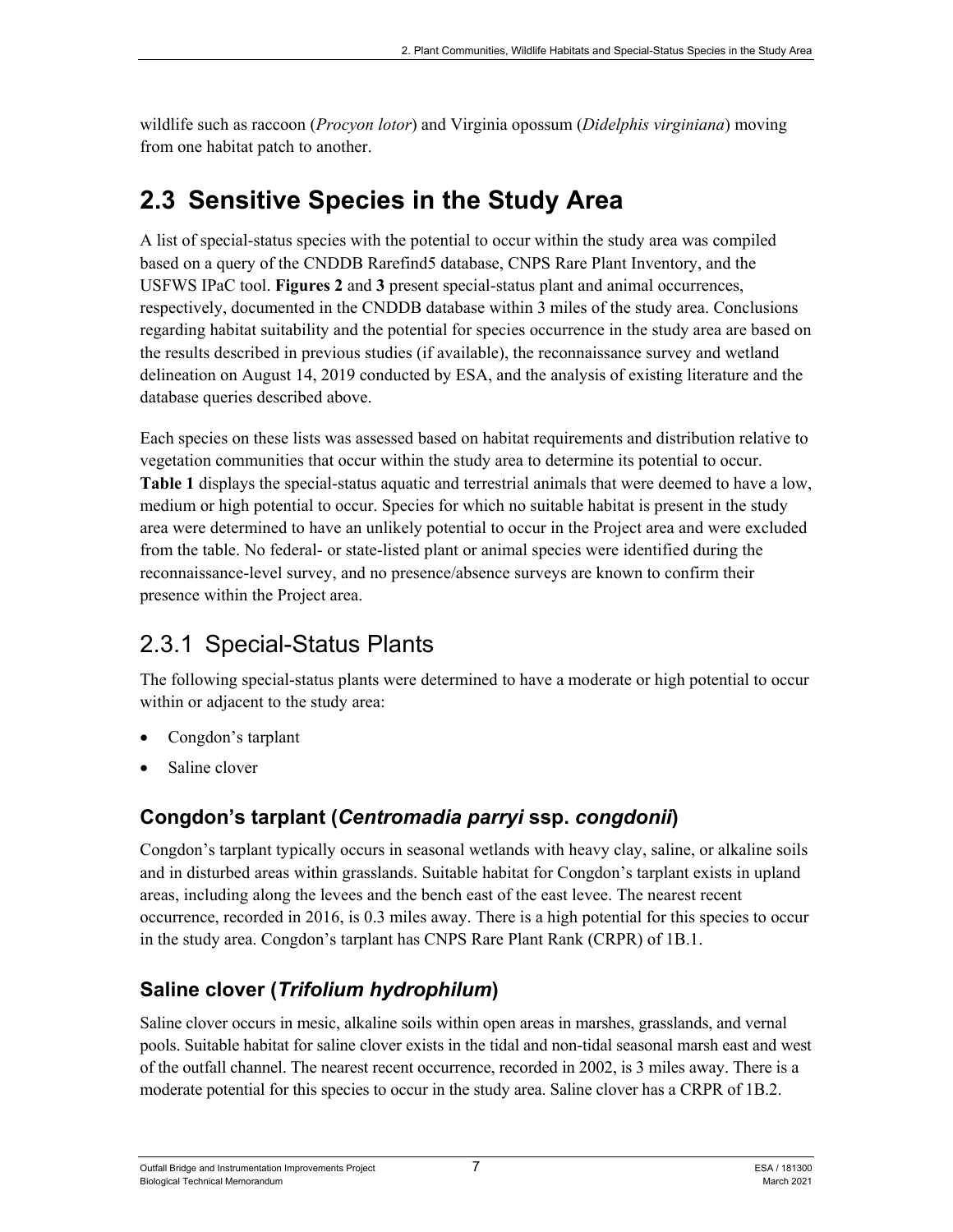#### <span id="page-13-0"></span>**Figure 2 Special-status Plants Within 3 Miles of the Study Area**

Portrait 8.5 x 11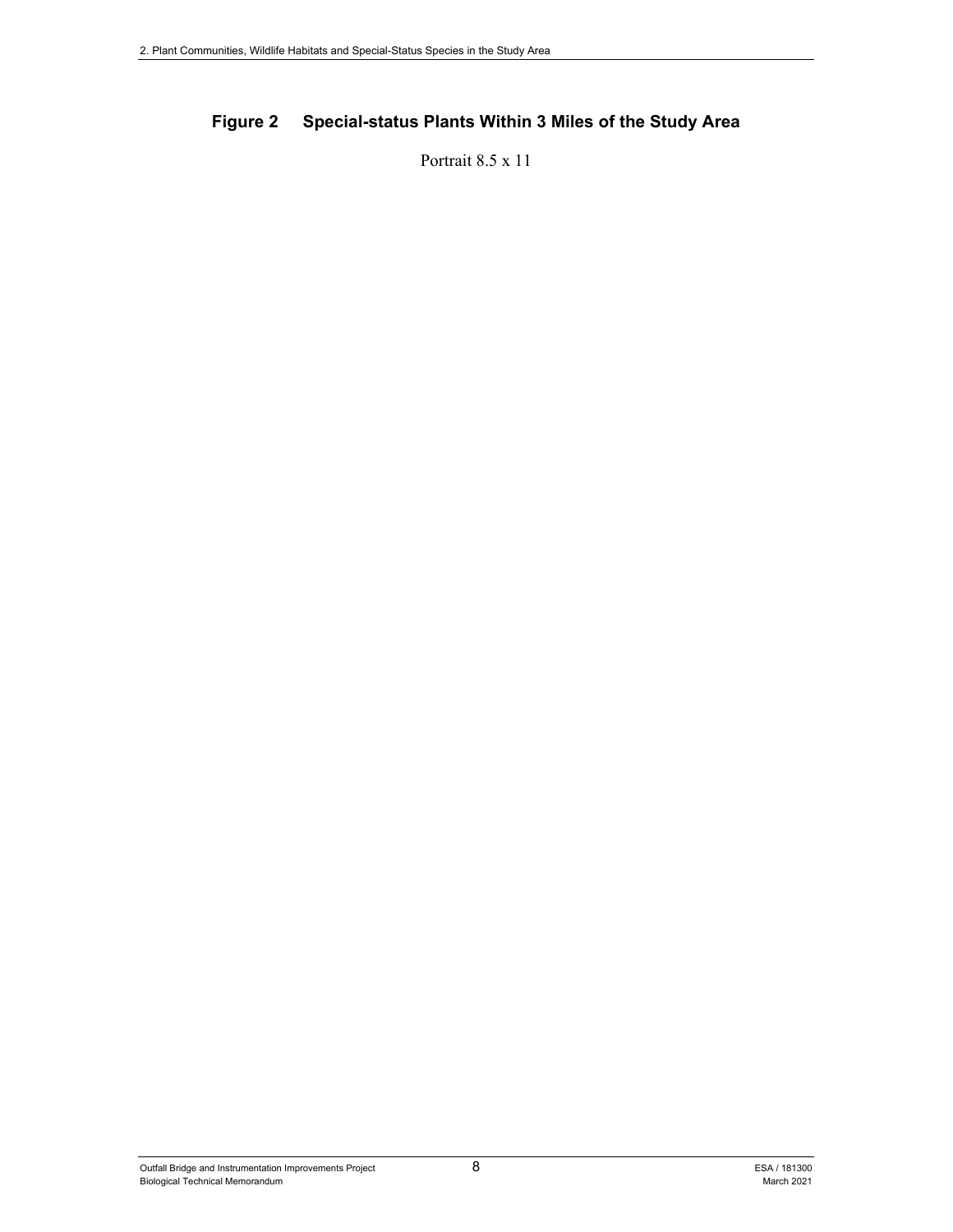#### <span id="page-14-0"></span>**Figure 3 Special-status Wildlife Within 3 Miles of the Study Area**

Portrait 8.5 x 11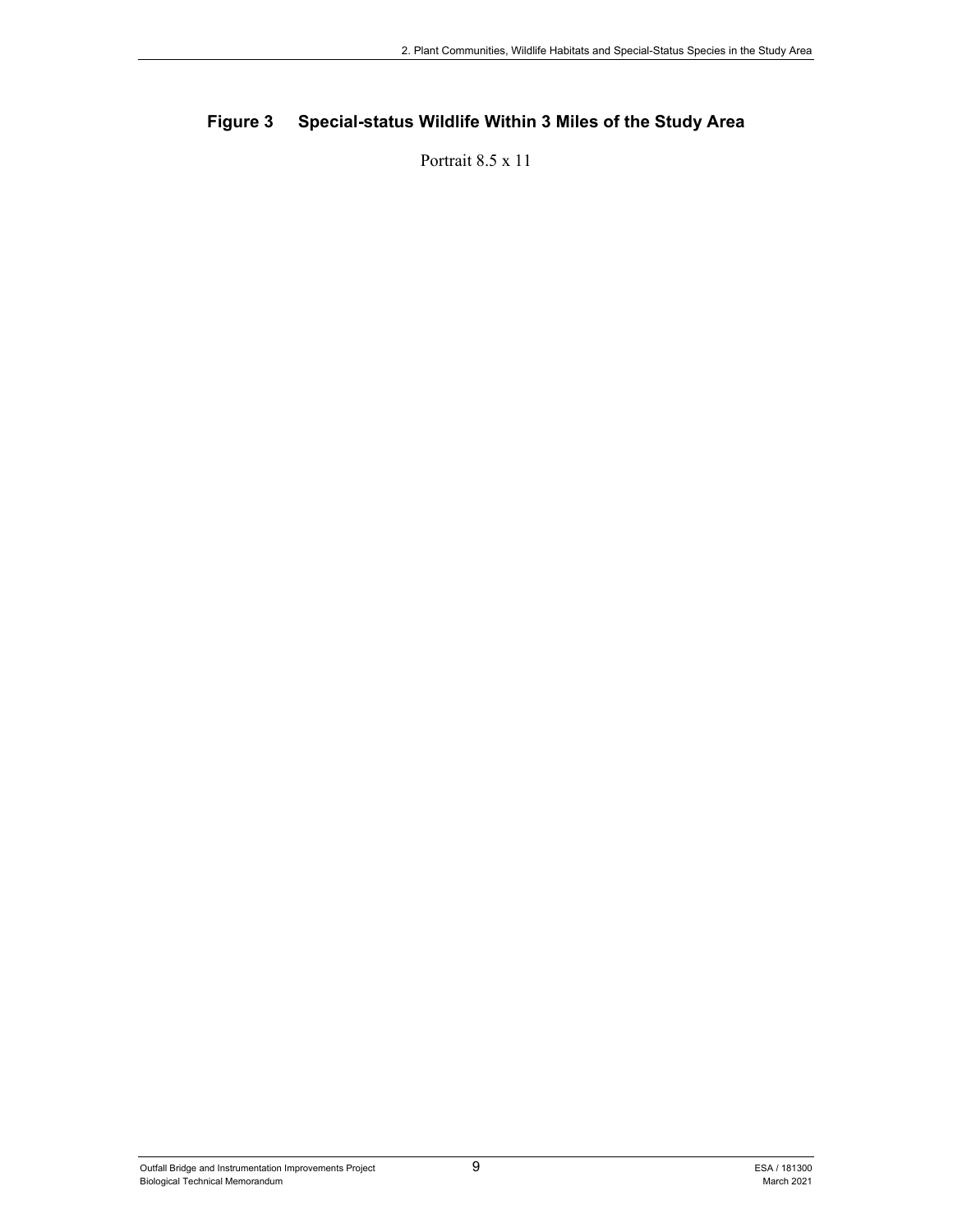**TABLE 1 POTENTIALLY OCCURRING SPECIAL-STATUS SPECIES WITHIN THE STUDY AREA AND CRITICAL HABITAT AND ESSENTIAL FISH HABITAT WITHIN THE STUDY AREA**

| <b>Common Name</b>                              | <b>Scientific Name</b>      | Status <sup>1</sup><br>(Federal/State/<br>Other) | <b>Habitat Requirements</b>                                                                                                                                                                                                                                                                                     | <b>Potential to Occur</b>                                                                                                                                                                                                                            |
|-------------------------------------------------|-----------------------------|--------------------------------------------------|-----------------------------------------------------------------------------------------------------------------------------------------------------------------------------------------------------------------------------------------------------------------------------------------------------------------|------------------------------------------------------------------------------------------------------------------------------------------------------------------------------------------------------------------------------------------------------|
| Fish                                            |                             |                                                  |                                                                                                                                                                                                                                                                                                                 |                                                                                                                                                                                                                                                      |
| Steelhead - Central<br>California Coast DPS     | Oncorhynchus mykiss         | $FT/-/-$                                         | Requires cold, freshwater streams with suitable<br>gravel for spawning. Rears in rivers and<br>tributaries to the San Francisco Bay.                                                                                                                                                                            | Low. Known to occur in multiple South Bay streams<br>including the neighboring Guadalupe River and<br>Coyote Creek watersheds. Likely seasonally present<br>in the waters adjacent to Artesian Slough (Leidy et al.<br>$2005$ ).                     |
| Chinook Salmon - Central<br>Valley fall-run ESU | Oncorhynchus<br>tshawytscha | $-$ /SSC/-                                       | Requires cold, freshwater streams with suitable<br>gravel for spawning. Rears in rivers and<br>tributaries to the San Francisco Bay.                                                                                                                                                                            | Low. Known to occur in small numbers in multiple<br>South Bay streams including the nearby Guadalupe<br>River (Leidy 2007). Genetic analysis has determined<br>that Chinook in South Bay streams are likely derived<br>hatchery stock (Moyle, 2002). |
| North American Green<br>Sturgeon - Southern DPS | Acipenser medirostris       | FT/SSC/-                                         | Adults found in coastal waters from Canada to<br>Mexico. Requires cold, freshwater streams with<br>suitable gravel for spawning; rears in seasonally<br>inundated floodplains, rivers, tributaries, and<br>Delta.                                                                                               | Low. Enter freshwater rivers from Canada south to<br>the Sacramento River only to spawn-March to July.<br>Most likely occur during migratory periods but are<br>rarely recorded in South San Francisco Bay.                                          |
| <b>Longfin Smelt</b>                            | Spirinchus thaleichthys     | FC/ST/-                                          | Juvenile and subadults predominately inhabit<br>brackish water areas of the estuary and<br>nearshore coastal waters. Adults return to spawn<br>in the freshwater regions of the lower<br>Sacramento River, near or downstream of Rio<br>Vista, and the lower San Joaquin River<br>downstream of Medford Island. | Moderate. Known to utilize portions of Artesian<br>Slough and surrounding South Bay habitat when<br>appropriate water quality conditions occur.                                                                                                      |
| Pacific lamprey                                 | Entosphenus tridentatus     | $-SSC/-$                                         | Requires cold, freshwater streams with suitable<br>gravel for spawning. Rears in rivers and<br>tributaries to the San Francisco Bay.                                                                                                                                                                            | Low. Known to occur in small numbers in multiple<br>South Bay streams including the nearby Coyote Creek<br>and Guadalupe River (Leidy 2007).                                                                                                         |
| <b>Reptiles</b>                                 |                             |                                                  |                                                                                                                                                                                                                                                                                                                 |                                                                                                                                                                                                                                                      |
| Western pond turtle                             | Emys marmorata              | $-$ /SSC/-                                       | Requires freshwater to brackish aquatic habitat<br>with suitable access to basking and upland<br>habitats.                                                                                                                                                                                                      | Moderate. Potential to occur within Coyote Creek and<br>Alviso Slough, towards the northern portion of the<br>study area.                                                                                                                            |
| <b>Birds</b>                                    |                             |                                                  |                                                                                                                                                                                                                                                                                                                 |                                                                                                                                                                                                                                                      |
| <b>Tricolored Blackbird</b>                     | Agelaius tricolor           | $-CE/BCC$                                        | Nests colonially over or near freshwater, in dense<br>cattails, tules, or thickets of willow, blackberry,<br>wild rose or other tall shrubs.                                                                                                                                                                    | Moderate. Known to utilize the densely vegetated<br>marsh portions of Artesian Slough for nesting habitat.                                                                                                                                           |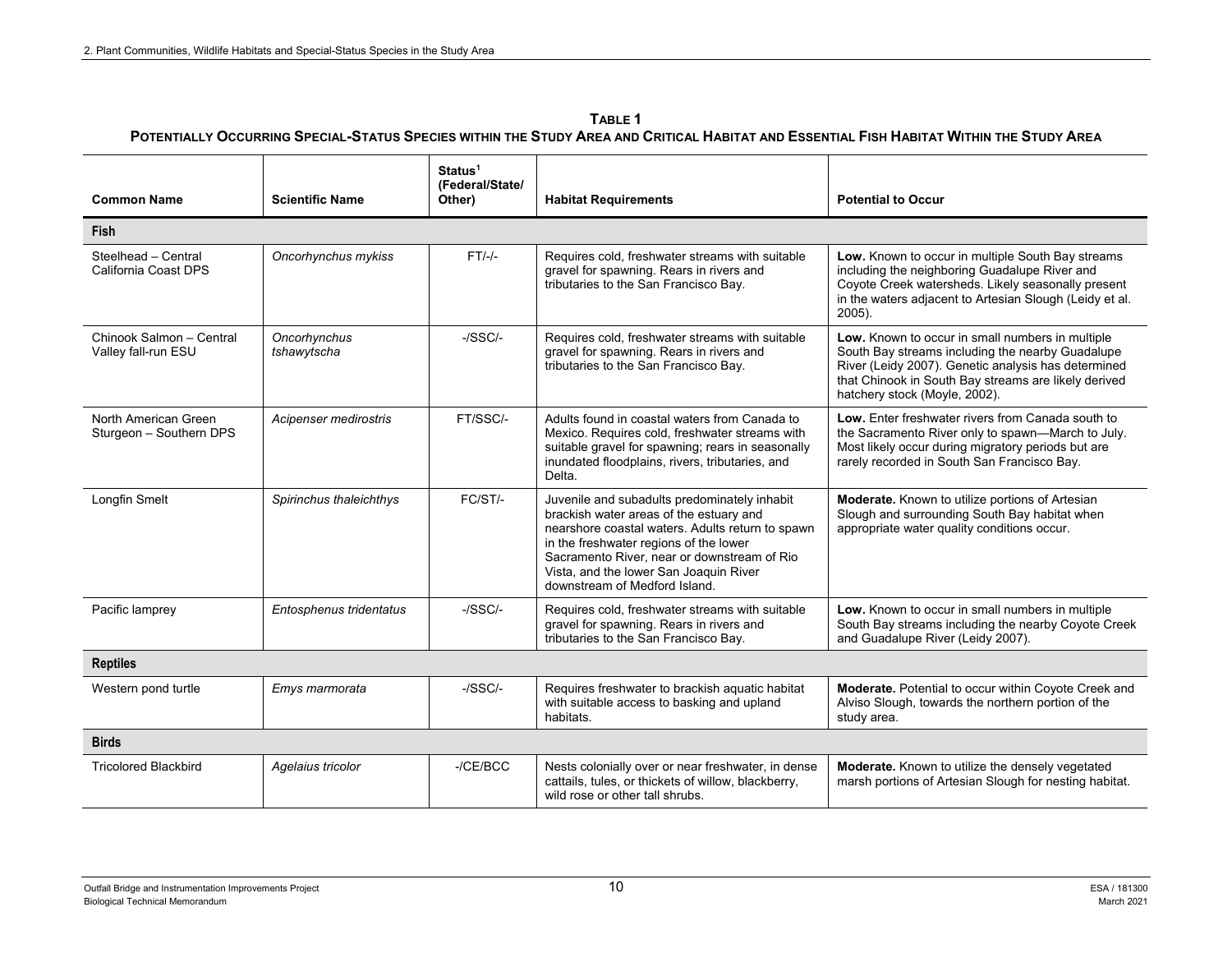| <b>Common Name</b>               | <b>Scientific Name</b>                 | Status <sup>1</sup><br>(Federal/State/<br>Other) | <b>Habitat Requirements</b>                                                                                                                                                                                                                                                                                                                                | <b>Potential to Occur</b>                                                                                             |
|----------------------------------|----------------------------------------|--------------------------------------------------|------------------------------------------------------------------------------------------------------------------------------------------------------------------------------------------------------------------------------------------------------------------------------------------------------------------------------------------------------------|-----------------------------------------------------------------------------------------------------------------------|
| Great blue heron                 | Ardea herodias                         | $-1$ / $-$                                       | Nests in colonies of 100s, primarily in trees, but<br>will also nest on ground, bushes and structures,<br>channel markers and artificial nest platforms.<br>Forages on shorelines, river banks, and edges of<br>marshes, estuaries, and ponds, as well as<br>meadows, farmland and other open fields.                                                      | Low. No nesting habitat within study area. May forage<br>within study area.                                           |
| Western burrowing owl            | Athene cunicularia<br>hypugaea         | $-$ /SSC/-                                       | Prefer open, treeless areas with low, sparse<br>vegetation. Uses the burrows of fossorial<br>mammals such as ground squirrels.                                                                                                                                                                                                                             | Moderate. Suitable nesting habitat observed on site.                                                                  |
| Western snowy plover             | Charadrius alexandrines<br>nivosus     | FT/SSC/--                                        | Found on barren to sparsely vegetated sand<br>beaches, dry salt flats in lagoons, dredge spoils<br>piles deposited on beach or dune habitat, levees<br>and flats at salt evaporation ponds, river bars,<br>along alkaline or saline lakes, reservoirs and<br>ponds. Feeds on terrestrial and aquatic<br>invertebrates. Present year-round in the Bay Area. | Low. No nesting habitat within study area. May forage<br>within study area.                                           |
| Northern harrier                 | Circus cyaneus                         | $-SSC/-$                                         | Often frequents fresh and saltwater emergent<br>vegetation habitat of the San Francisco Bay region.                                                                                                                                                                                                                                                        | Moderate. Potential to occur within wetland habitat<br>adjacent to the study area.                                    |
| White-tailed kite                | Elanus leucurus                        | $-$ /FP/ $-$                                     | Inhabit savannas, open woodlands, marshes,<br>desert grasslands, partially cleared lands, and<br>cultivated fields. Nests in trees that typically<br>range from 10 to 160 feet tall.                                                                                                                                                                       | Moderate. Common in South Bay marshes. Trees<br>growing along Artesian Slough provide potential<br>nesting habitat.   |
| Saltmarsh common<br>vellowthroat | Geothlypis trichas sinuosa             | -/SSC/BCC                                        | Found in Marin, Napa, Sonoma, Solano, San<br>Francisco, San Mateo, Santa Clara, and Alameda<br>counties within freshwater marshes in summer<br>and salt or brackish marshes in fall and winter.                                                                                                                                                            | Moderate. Potential to occur within the fresh and<br>saltwater marsh vegetation along Artesian and Alviso<br>sloughs. |
| Bald eagle                       | Haliaeetus leucocephalus               | Delisted/SE:FP/                                  | Nest in trees, such as tall, sturdy confiers, except<br>in regions where only cliff faces or ground sites<br>are available. Nest near water. Diet is primarily<br>fish, but opportunistic eaters - will eat birds,<br>reptiles, amphibians, crabs, and mammals.                                                                                            | Low. No nesting habitat within study area. May forage<br>within study area.                                           |
| California gull                  | Larus californicus                     | $-/-/BCC$                                        | Breed on sparsely vegetated islands and levees<br>including in salt ponds in the San Francisco Bay.                                                                                                                                                                                                                                                        | Low. Known to forage and breed within south San<br>Francisco Bay. Study area lacks suitable nesting<br>habitat.       |
| California black rail            | Laterallus jamaicensis<br>coturniculus | $-ST$ ;FP/-                                      | Found in marshes vegetated with pickleweed<br>around San Francisco Bay.                                                                                                                                                                                                                                                                                    | Moderate. Marginally suitable habitat available east of<br>project site.                                              |
| Alameda song sparrow             | Melospiza melodia<br>pusillula         | -/SSC/BCC                                        | Found in the brackish marshes vegetated with<br>pickleweed along the southern portion of the San<br>Francisco Bay.                                                                                                                                                                                                                                         | Moderate. Potential to occur within the marsh<br>vegetation along Artesian Slough.                                    |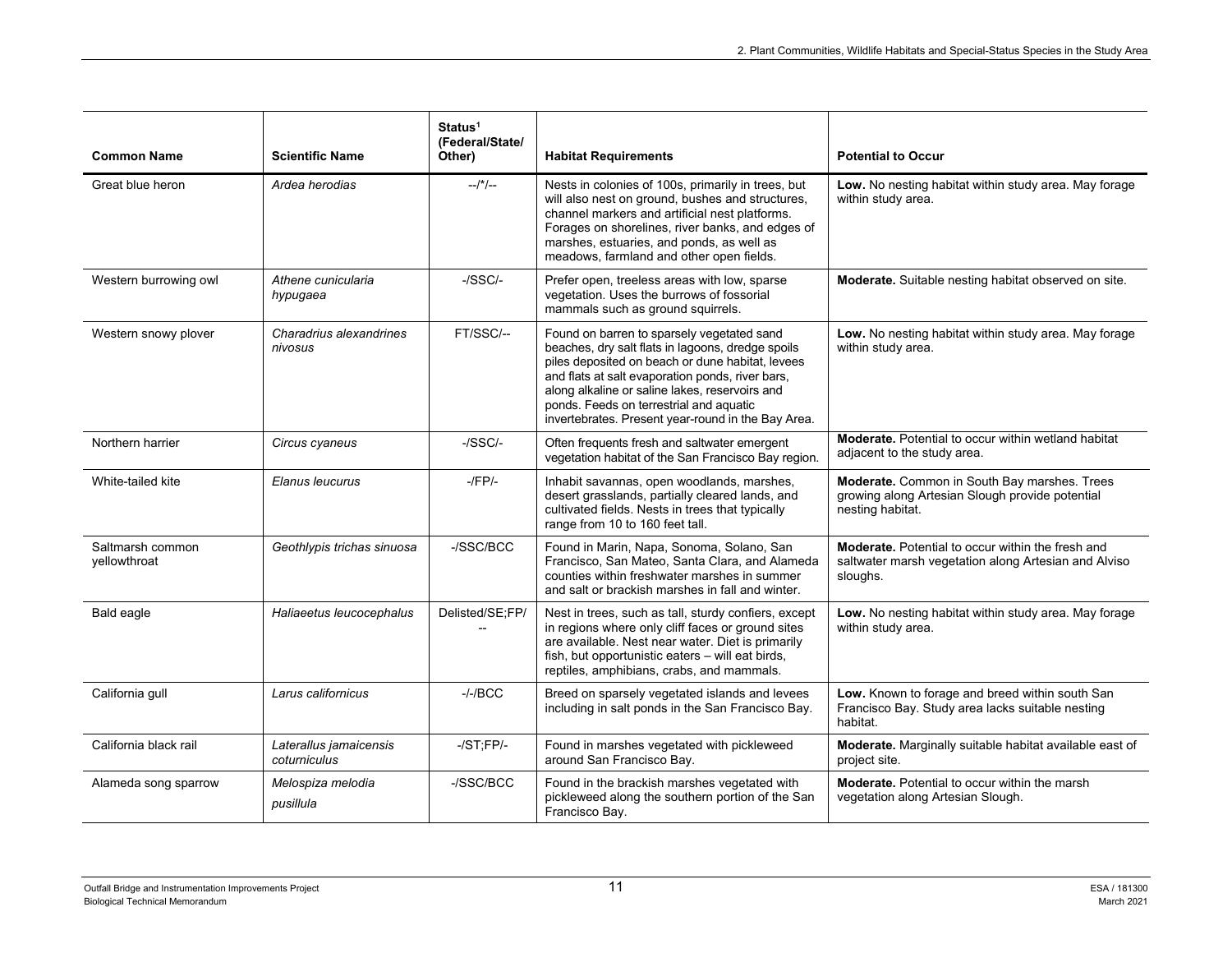| <b>Common Name</b>         | <b>Scientific Name</b>               | Status <sup>1</sup><br>(Federal/State/<br>Other) | <b>Habitat Requirements</b>                                                                                                                                                                                                                                                                                                           | <b>Potential to Occur</b>                                                                                                                                                                  |  |
|----------------------------|--------------------------------------|--------------------------------------------------|---------------------------------------------------------------------------------------------------------------------------------------------------------------------------------------------------------------------------------------------------------------------------------------------------------------------------------------|--------------------------------------------------------------------------------------------------------------------------------------------------------------------------------------------|--|
| California Ridgway's rail  | Rallus obsoletus obsoletus           | FE/SE;FP/-                                       | Ranges along the Pacific Coast within Monterey<br>and San Luis Obispo Counties. Found in the tidal<br>mudflats and sloughs of the San Francisco Bay-<br>Delta.                                                                                                                                                                        | <b>Moderate.</b> Known to occur in the tidal marsh habitat<br>found at the confluence of Artesian Slough and Coyote<br>Creek, as well as the Coyote Creek and Alviso Slough<br>confluence. |  |
| California least tern      | Sternula antillarum browni           | $FE/SE$ --                                       | Nest is a shallow scrape on sandy beaches on<br>Low. No nesting habitat within study area. May forage<br>the coast and San Francisco Bay shoreline.<br>within study area.<br>Forages for small fishes shrimp and occasionally<br>other invertebrates in bays, lagoons, estuaries,<br>river and creek mouths, tidal marshes and lakes. |                                                                                                                                                                                            |  |
| <b>Mammals</b>             |                                      |                                                  |                                                                                                                                                                                                                                                                                                                                       |                                                                                                                                                                                            |  |
| Salt marsh harvest mouse   | Reithrodontomys<br>raviventris       | FE/SE;FP/-                                       | Salt marsh harvest mice inhabit pickleweed<br>habitat and other salt marsh vegetation within the<br>greater San Francisco Bay region.                                                                                                                                                                                                 | <b>Moderate.</b> Potential to occur within diked seasonal<br>marsh east of project footprint. Known to occur<br>immediately west of Study Area in New Chicago<br>Marsh.                    |  |
| Salt marsh wandering shrew | Sorex vagrans halicoetes             | --/SSC/--                                        | Salt marsh habitat 6-8 feet above sea level, with<br>abundant pickleweed and driftwood.                                                                                                                                                                                                                                               | <b>Moderate.</b> Potential to occur within diked seasonal<br>marsh east of project footprint. Historical occurrences<br>immediately west of Study Area in New Chicago<br>Marsh.            |  |
| <b>Plants</b>              |                                      |                                                  |                                                                                                                                                                                                                                                                                                                                       |                                                                                                                                                                                            |  |
| Alkali milk-vetch          | Astragalus tener var. tener          | $-/-/1B.2$                                       | Alkaline flats and low ground in playas, vernally<br>moist grassland, and vernal pools. Elevation 1 -<br>170 meters.                                                                                                                                                                                                                  | Low. Muted tidal marsh within study area provides<br>marginal suitable habitat. Nearest recent occurrence<br>(2003, occurrence #7) is 3 miles away in a constructed                        |  |
|                            |                                      |                                                  | March - June                                                                                                                                                                                                                                                                                                                          | vernal pool.                                                                                                                                                                               |  |
| <b>Brittlescale</b>        | Atriplex depressa                    | $-/-/1B.2$                                       | Usually on alkali clay soils in alkali scalds in<br>chenopod scrub, playas, grassland, and vernal<br>pools. Elevation 1 - 320 meters.                                                                                                                                                                                                 | Low. Muted tidal marsh within study area provides<br>suitable habitat, but nearest recent occurrence from<br>2003 (occurrence #67) 3 miles away was determined                             |  |
|                            |                                      |                                                  | April - October                                                                                                                                                                                                                                                                                                                       | to be Atriplex minuscula in 2010.                                                                                                                                                          |  |
| Lesser saltscale           | Atriplex minuscula                   | $-/-/1B.1$                                       | Alkaline and sandy soils in alkali sinks in<br>chenopod scrub, playas, and grassland.<br>Elevation 15 - 200 meters.                                                                                                                                                                                                                   | Low. Muted tidal marsh provides suitable habitat.<br>Nearest recent occurrence from 2003 (occurrence<br>#43) is 3 miles away.                                                              |  |
|                            |                                      |                                                  | May - October                                                                                                                                                                                                                                                                                                                         |                                                                                                                                                                                            |  |
| Congdon's tarplant         | Centromadia parryi ssp.<br>congdonii | $-/-/1B.1$                                       | Alkaline soils, sometimes described as heavy,<br>white clay, on terraces, swales, floodplains, and<br>disturbed sites within grassland. Elevation 0 - 245<br>meters.                                                                                                                                                                  | High. Upland areas provide suitable habitat. Nearest<br>recent occurrence from 2016 (occurrence #41) is 0.3<br>miles away.                                                                 |  |
|                            |                                      |                                                  | May - October (November)                                                                                                                                                                                                                                                                                                              |                                                                                                                                                                                            |  |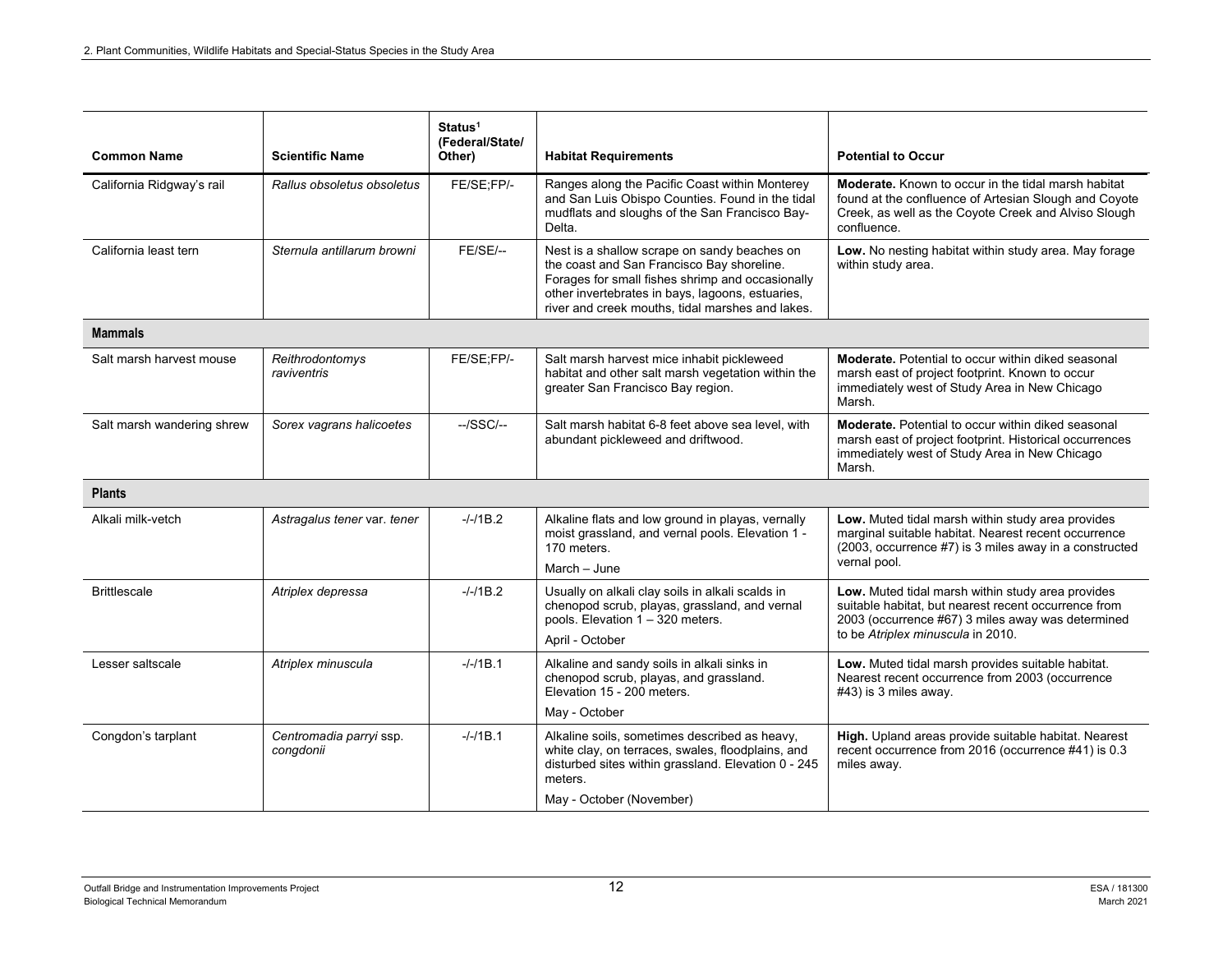| <b>Common Name</b>                  | <b>Scientific Name</b>                    | Status <sup>1</sup><br>(Federal/State/<br>Other) | <b>Habitat Requirements</b>                                                                                                                           | <b>Potential to Occur</b>                                                                                                                                 |
|-------------------------------------|-------------------------------------------|--------------------------------------------------|-------------------------------------------------------------------------------------------------------------------------------------------------------|-----------------------------------------------------------------------------------------------------------------------------------------------------------|
| Point Reyes salty bird's-beak       | Chloropyron maritimum<br>ssp. palustre    | $-/-/1B.1$                                       | Coastal salt marsh. Elevation <10 meters.<br>June - October                                                                                           | Low. Tidal marsh provides suitable habitat. Nearest<br>recent occurrence is from the Nation Resource<br>Database at Don Edwards National Wildlife Refuge, |
|                                     |                                           |                                                  |                                                                                                                                                       | about 6 miles away. No recent CNDDB occurrences<br>nearby.                                                                                                |
| Small spikerush                     | Eleocharis parvula                        | $-/-/4.3$                                        | Brackish wet soil, coastal. Elevation <50 meters.<br>(April) June - August (September)                                                                | Low. Tidal marsh provides suitable habitat, but no<br>nearby occurrences.                                                                                 |
| Hoover's button-celery              | Eryngium aristulatum var.                 | $-/-/1B.1$                                       | Vernal pools, seasonal wetlands, occasionally                                                                                                         | Low. Muted tidal marsh provides marginal suitable                                                                                                         |
|                                     | hooveri                                   |                                                  | alkaline. Elevation <50 meters.                                                                                                                       | habitat. Nearest recent occurrence from 2009                                                                                                              |
|                                     |                                           |                                                  | (June) July (August)                                                                                                                                  | (occurrence #15) is 3.3 miles away.                                                                                                                       |
| San Joaquin spearscale              | Extriplex joaquinana                      | $-/-/1B.2$                                       | Alkaline soils in seasonal alkali wetlands or alkali<br>sink scrub in association with Distichlis spicata<br>and Frankenia. Elevation 1 - 835 meters. | Low. Muted tidal marsh provides marginal suitable<br>habitat. Nearest recent occurrence from 2011<br>(occurrence #54) is 3 miles away.                    |
|                                     |                                           |                                                  | April - October                                                                                                                                       |                                                                                                                                                           |
| Contra Costa goldfields             | Lasthenia conjugens                       | FE/-/1B.1                                        | Vernal pools, swales, wet meadows, alkaline<br>playas, and low depressions in open grassy<br>areas. Elevation 0 - 470 meters.                         | Low. Muted tidal marsh provides marginal suitable<br>habitat. Nearest recent occurrence (occurrence #30) is<br>3.1 miles away.                            |
|                                     |                                           |                                                  | March - June                                                                                                                                          |                                                                                                                                                           |
| Prostrate vernal pool<br>navarretia | Navarretia prostrata                      | $-/-/1B.1$                                       | Mesic, alkaline soils in grasslands or in vernal<br>pools. Elevation 3 - 1,210 meters.                                                                | Low. Muted tidal marsh provides marginal suitable<br>habitat. Nearest recent occurrence from 2009                                                         |
|                                     |                                           |                                                  | April - July                                                                                                                                          | (occurrence #15) is 3.8 miles away.                                                                                                                       |
| Hairless popcornflower              | Plagiobothrys glaber                      | $-/-/1A$                                         | Presumed extinct. Wet, saline, alkaline soils in<br>coastal salt marshes and alkaline meadows.<br>Elevation 15 - 125 meters.                          | Low. Tidal and muted marsh provide suitable habitat,<br>but this species is presumed to be extinct.                                                       |
|                                     |                                           |                                                  | April – May                                                                                                                                           |                                                                                                                                                           |
| California alkali grass             | Puccinellia simplex                       | $-/-/1B.2$                                       | Alkaline and vernally mesic soils on sinks, flats,<br>and lake margins. Elevation 2 - 930 meters.                                                     | Low. Muted tidal marsh provides marginal suitable<br>habitat. Nearest recent occurrence from 2003                                                         |
|                                     |                                           |                                                  | $June - July$                                                                                                                                         | (occurrence #39) is 3 miles away.                                                                                                                         |
| Chaparral ragwort                   | Senecio aphanactis                        | $-/-/2B.2$                                       | Drying alkaline flats and dry, open, rocky sites in<br>chaparral,                                                                                     | Low. Muted tidal marsh provides marginal suitable<br>habitat.                                                                                             |
|                                     |                                           |                                                  | cismontane woodland, and coastal scrub.<br>Elevation 20 - 855 meters.                                                                                 |                                                                                                                                                           |
|                                     |                                           |                                                  | February - May                                                                                                                                        |                                                                                                                                                           |
| long-styled sand-spurrey            | Spergularia macrotheca<br>var. longistyla | $-/-/1B.2$                                       | Alkaline marshes, mud flats, meadows, and hot<br>springs. Elevation 0 - 220 meters.                                                                   | Low. Muted tidal marsh provides marginal suitable<br>habitat.                                                                                             |
|                                     |                                           |                                                  | February - May                                                                                                                                        |                                                                                                                                                           |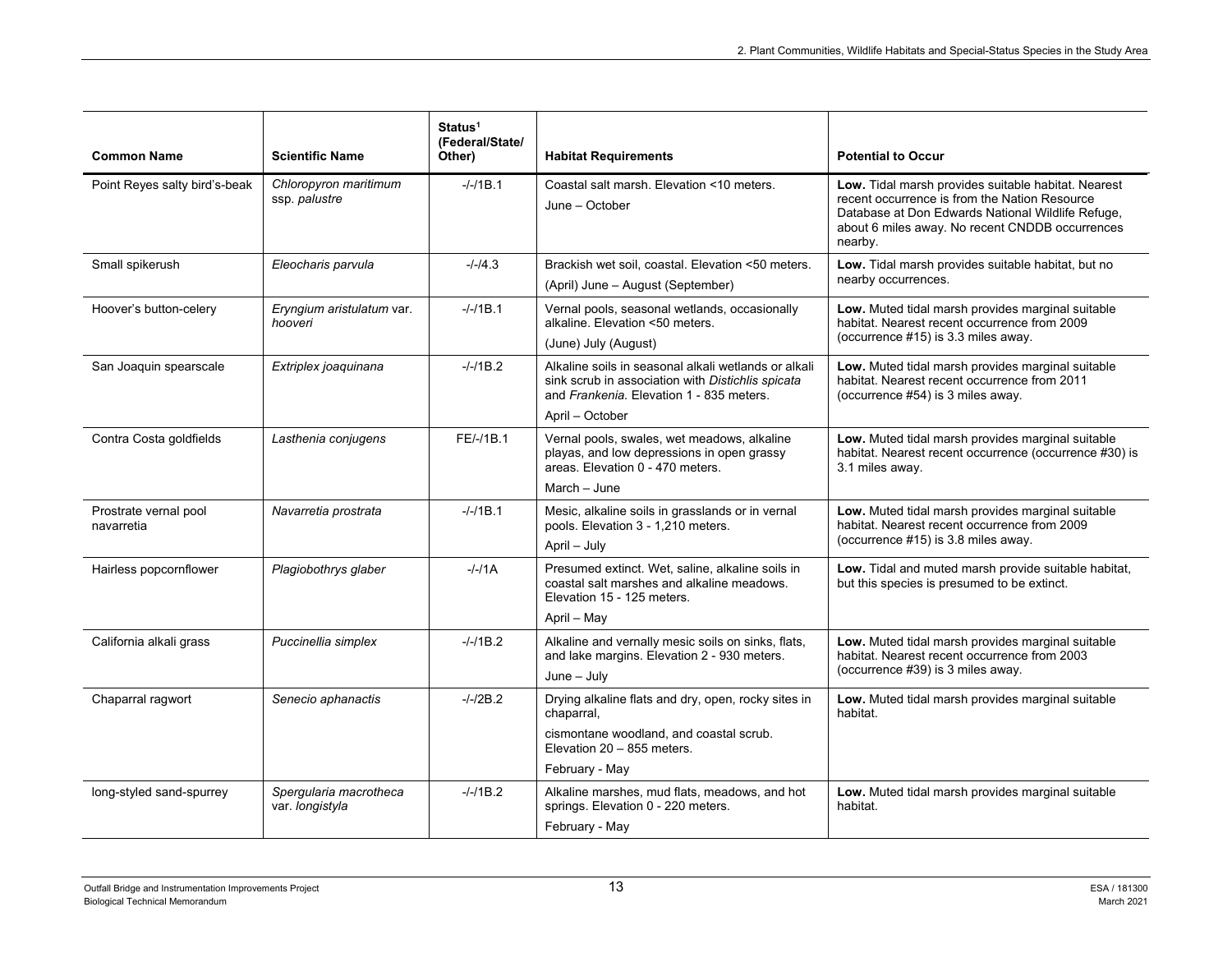| <b>Common Name</b>                                                      | <b>Scientific Name</b>      | Status <sup>1</sup><br>(Federal/State/<br>Other) | <b>Habitat Requirements</b>                                                                                                      | <b>Potential to Occur</b>                                                                                                                                             |
|-------------------------------------------------------------------------|-----------------------------|--------------------------------------------------|----------------------------------------------------------------------------------------------------------------------------------|-----------------------------------------------------------------------------------------------------------------------------------------------------------------------|
| California seablite                                                     | Suaeda californica          | FE/-/1B.1                                        | Margins of coastal salt marshes. Elevation < 5<br>meters.<br>July - October                                                      | Low. Tidal and muted marsh provide suitable habitat,<br>but in 2010USFWS determined 1986 occurrence<br>(occurrence #14) 3 miles away to most likely be<br>extirpated. |
| Saline clover                                                           | Trifolium hydrophilum       | $-/-/1B.2$                                       | Mesic, alkaline soils within open areas in<br>marshes, grassland, and vernal pools. Elevation<br>0 - 300 meters.<br>April - June | Moderate. Tidal and muted marsh provide suitable<br>habitat. Nearest recent occurrence from 2003<br>(occurrence #45) is 3 miles away.                                 |
| <b>Critical Habitat</b>                                                 |                             |                                                  |                                                                                                                                  |                                                                                                                                                                       |
| Steelhead - California<br><b>Central Coast DPS</b>                      | Oncorhynchus mykiss         |                                                  | $\overline{\phantom{a}}$                                                                                                         | --                                                                                                                                                                    |
| North American Green<br>Sturgeon - Southern DPS                         | Acipenser medirostris       |                                                  | $\overline{\phantom{a}}$                                                                                                         |                                                                                                                                                                       |
| Essential Fish Habitat - Pacific Coast Salmon Fisheries Management Plan |                             |                                                  |                                                                                                                                  |                                                                                                                                                                       |
| Chinook salmon - Central<br>Valley fall-un                              | Oncorhynchus<br>tshawytscha | --                                               | $\hspace{0.05cm}$                                                                                                                | $\overline{\phantom{a}}$                                                                                                                                              |

<sup>1</sup> Description of status codes:

ESU = Evolutionarily Significant Unit, DPS = Distinct Population Segment

#### **Federal Listings**

FE = Listed as endangered under the FESAFT = Listed as threatened under the FESA FC = Candidate for listing under the FESA

BCC = Bird of Conservation Concern (USFWS)

#### **State Listings**

SE = Listed as endangered under the CESA ST= Listed as threatened under the CESA SSC = Species of Special Concern (CDFW) CE = Candidate Endangered (CDFW) FP = Fully Protected (CDFW)

#### **California Rare Plant Rank (CRPR***)*

Rank 1A = Plants presumed extirpated in California and either rare or extinct elsewhere. Rank 1B = Plants rare, threatened, or endangered in California and elsewhere. Rank 2A = Plants presumed extirpated in California, but more common elsewhere. Rank 2B = Plants rare, threatened, or endangered in California, but more common elsewhere. An extension reflecting the level of threat to each species is appended to each rarity category as follows: .1 – Seriously endangered in California. .2 – Fairly endangered in California. .3 – Not very endangered in California.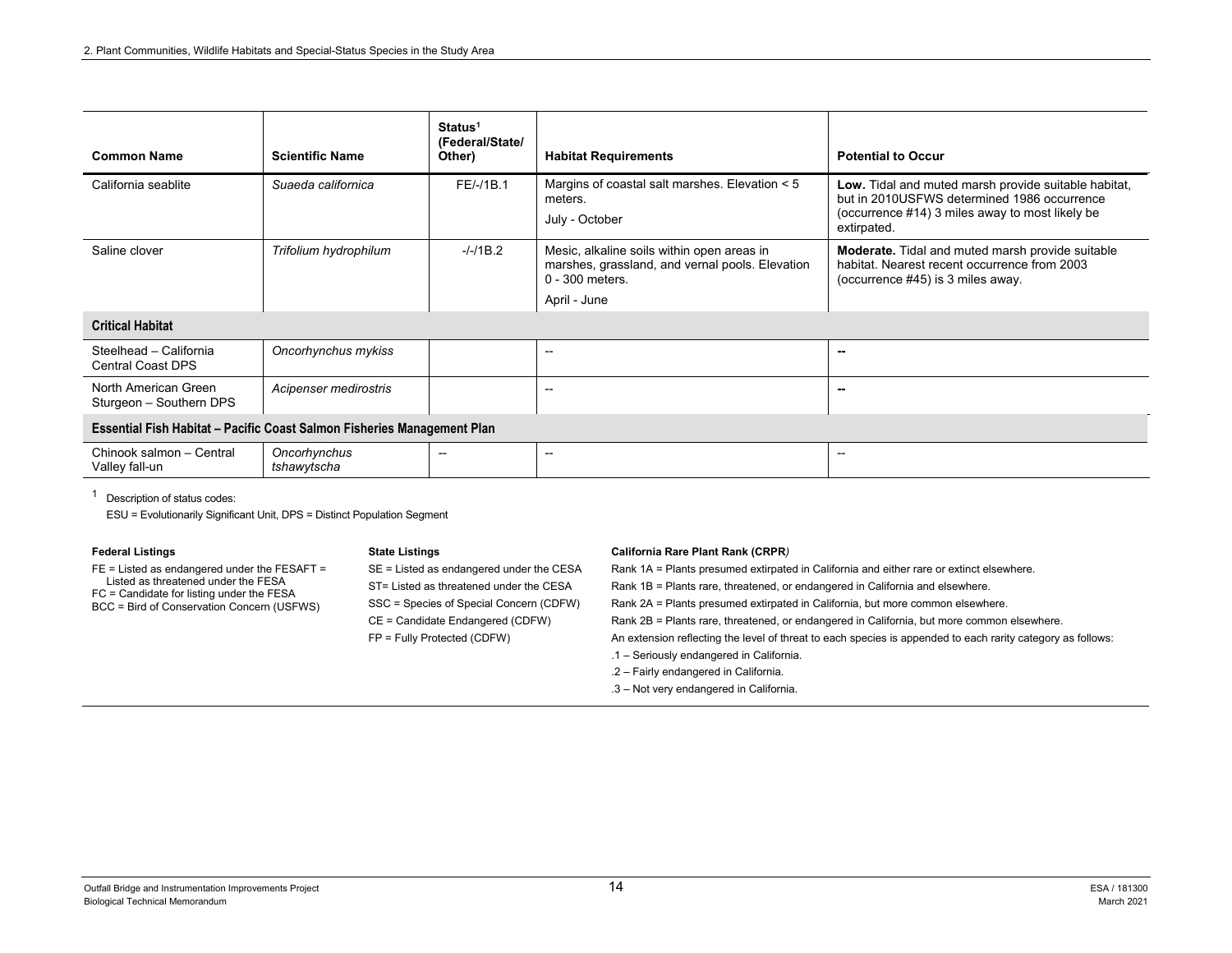### 2.3.2 Special-Status Wildlife

The following special-status wildlife were determined to have a moderate to high potential to occur within or adjacent to the study area:

- Longfin smelt
- Western pond turtle
- Tri-colored blackbird
- Northern harrier
- White-tailed kite
- Saltmarsh common yellowthroat
- Alameda song sparrow
- California black rail
- California Ridgway's rail
- Western burrowing owl
- Salt marsh harvest mouse
- Salt marsh wandering shrew

### **Longfin smelt (Spirinchus thaleichthys)**

Longfin smelt is a small, slender‐bodied pelagic fish that generally lives for two years although some three-year smelt have been observed. Longfin smelt have been recorded in low numbers in recent years in portions of South San Francisco in the study area (IEP, 2014). Longfin smelt are generally rare in Artesian Slough; however, they have been observed at the mid and far downstream points of the slough (nearest location is approximately ¾-mile north of Project site) and more frequently out into Lower Coyote Creek and Pond A19 (Erwin, 2017). As such, they have a moderate potential to occur within the Project site. Longfin smelt is a federal candidate for listing, and is California listed as threatened.

### **Western pond turtle (***Emys marmorata***)**

Western pond turtle inhabits a wide variety of water bodies, including ponds, marshes, rivers, streams, and irrigation canals. This species can tolerate full‐strength sea water for a short period of time, but normally is found in freshwater. Western pond turtle females migrate away from water bodies into surrounding uplands, where they construct underground nests and lay eggs from April to August. This species has potential to occur in Coyote Creek and Artesian Slough, primarily north of the Project site, and could use the levees to move overland. The tidal freshwater marsh west of the outfall channel west levee provides low quality habitat due to extensive emergent vegetation present. In addition, this area is separated from the Project site by a chain link fence. The outfall channel provides low quality habitat due to lack of basking sites (e.g., very steep levee banks) and presence of large predatory non-native fish. The nearest record of western pond turtle is approximately 2 miles southwest of the Project site in San Tomas Aquino Creek (CDFW 2019a). Western pond turtle is a California species of special concern.

### **Tricolored blackbird (***Agelaius tricolor***)**

Tricolored blackbird is a permanent resident of the Central Valley but breeds in scattered coastal locations from Marin County to San Diego. This species nests colonially, with a typical minimum colony size of 50 pairs, in dense marsh vegetation such as cattails (*Typha* spp.) and bulrush (*Scirpus* spp.). Tricolored blackbird has potential to nest within the dense marsh vegetation along the edges of Artesian Slough and the freshwater marsh west of the outfall channel's west levee.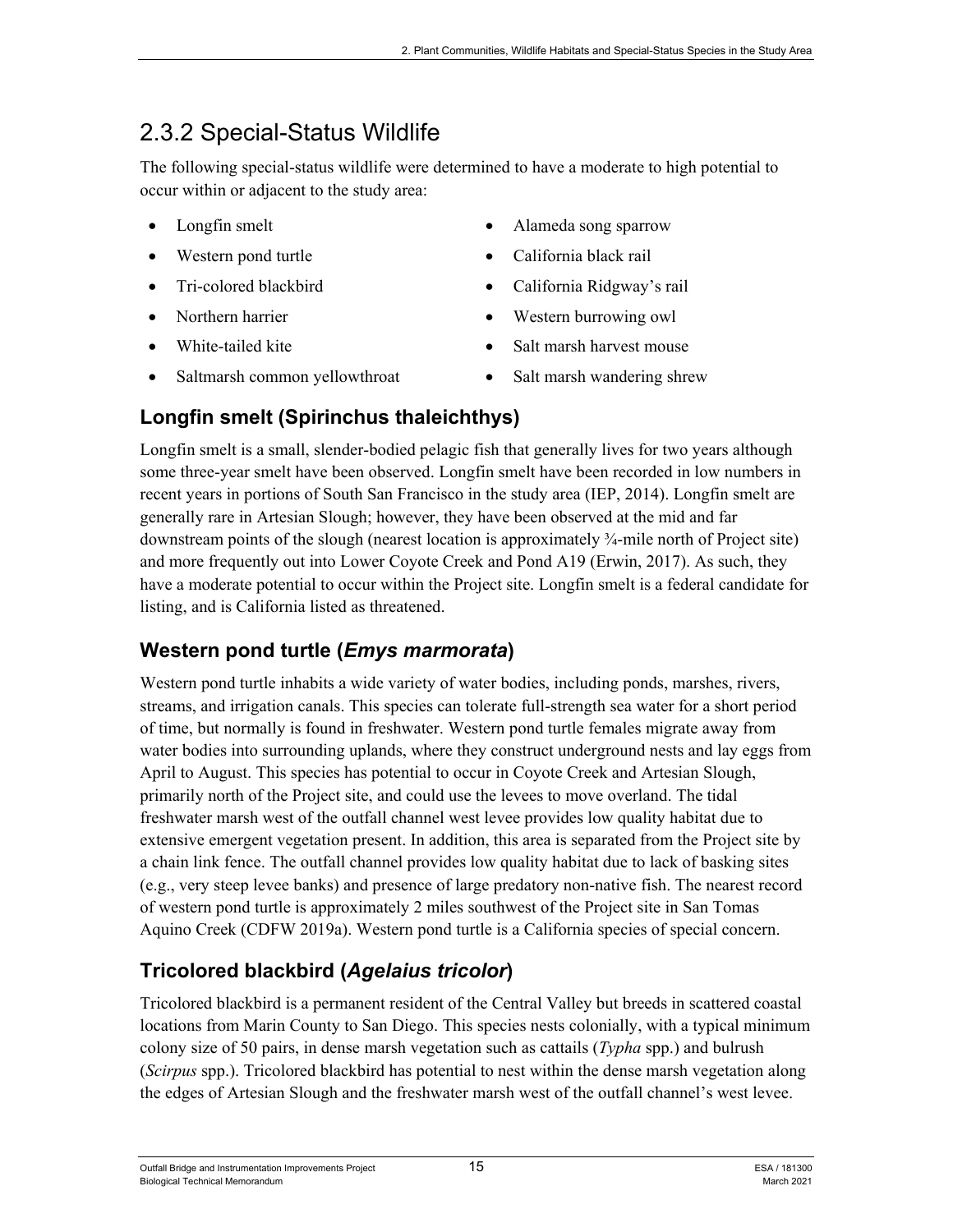The nearest record of this species occurred within 0.25 mile of the Project site in 1995 (CDFW, 2019a). Tricolored blackbird is listed as endangered under the CESA.

### **Northern harrier (***Circus cyaneus***)**

Northern harrier is common on the central coast where it breeds and forages in a range of open habitats, including freshwater, brackish and saltwater marshes, wet meadows, weedy borders of lakes, rivers and streams, grasslands, weed fields, pastures and some croplands. Northern harriers nest on the ground in patches of vegetation that provide some cover, and feed on a broad variety of small- to medium-sized rodents and passerines. Voles are a common prey item. The Project site provides suitable foraging habitat for northern harrier in the tidal and non-tidal marshes. Nearby power lines and fence lines provide hunting perches. Although northern harriers nest in marshes, those within 500 feet of the Project site lack substantial vegetative cover and are likely too close to human activity associated with the Facility to serve as suitable nesting habitat. Northern harrier is a California species of special concern.

### **White-tailed kite (***Elanus leucurus***)**

White-tailed kites are found throughout California in a range of habitats including marshes, grassland, and oak woodlands, and commonly perches on top of treetops, wires and fenceposts. When foraging, the white-tailed kite frequently flies fairly slowly in arcs and circles, then hovers distinctively before dropping onto small mammal prey. Its diet consists almost entirely of mice and voles. The study area provides suitable foraging habitat for white-tailed kite in the tidal and non-tidal marshes. Nearby powerlines and fencelines provide hunting perches. Trees along the levee could provide nesting or roosting habitat for white-tailed kites, but are probably too low and close to human activity for white-tailed kites to nest there. White-tailed kite is a California fully protected species.

#### **Saltmarsh common yellowthroat (***Geothlypis trichas sinuosa***)**

Saltmarsh common yellowthroat is found in Marin, Napa, Sonoma, Solano, San Francisco, San Mateo, Santa Clara, and Alameda counties within freshwater marshes in summer and salt or brackish marshes in fall and winter. This species utilizes areas of tall grasses, tules, and willow thickets for cover and nesting substrate. There are multiple CNDDB records of this species north and west of the Project site. Saltmarsh common yellowthroat have potential to occur within the fresh and saltwater marsh vegetation along Artesian Slough and the outfall channel, and in the tidal freshwater marsh west of these features. The nearest record of this species, in 1998, is approximately 0.5 mile from the Project site (CDFW, 2019a). Saltmarsh common yellowthroat is a California species of special concern.

### **Alameda song sparrow (***Melospiza melodia pusillula***)**

Alameda song sparrow is found in the brackish marshes vegetated with pickleweed along the southern portion of the San Francisco Bay. This species is known to nest within tall vegetation or in pickleweed within its marsh habitat. Alameda song sparrow has potential to occur within the fresh and saltwater marsh vegetation along Artesian Slough and the outfall channel, and in the tidal freshwater marsh west of these features. The nearest record of this species occurred in 2004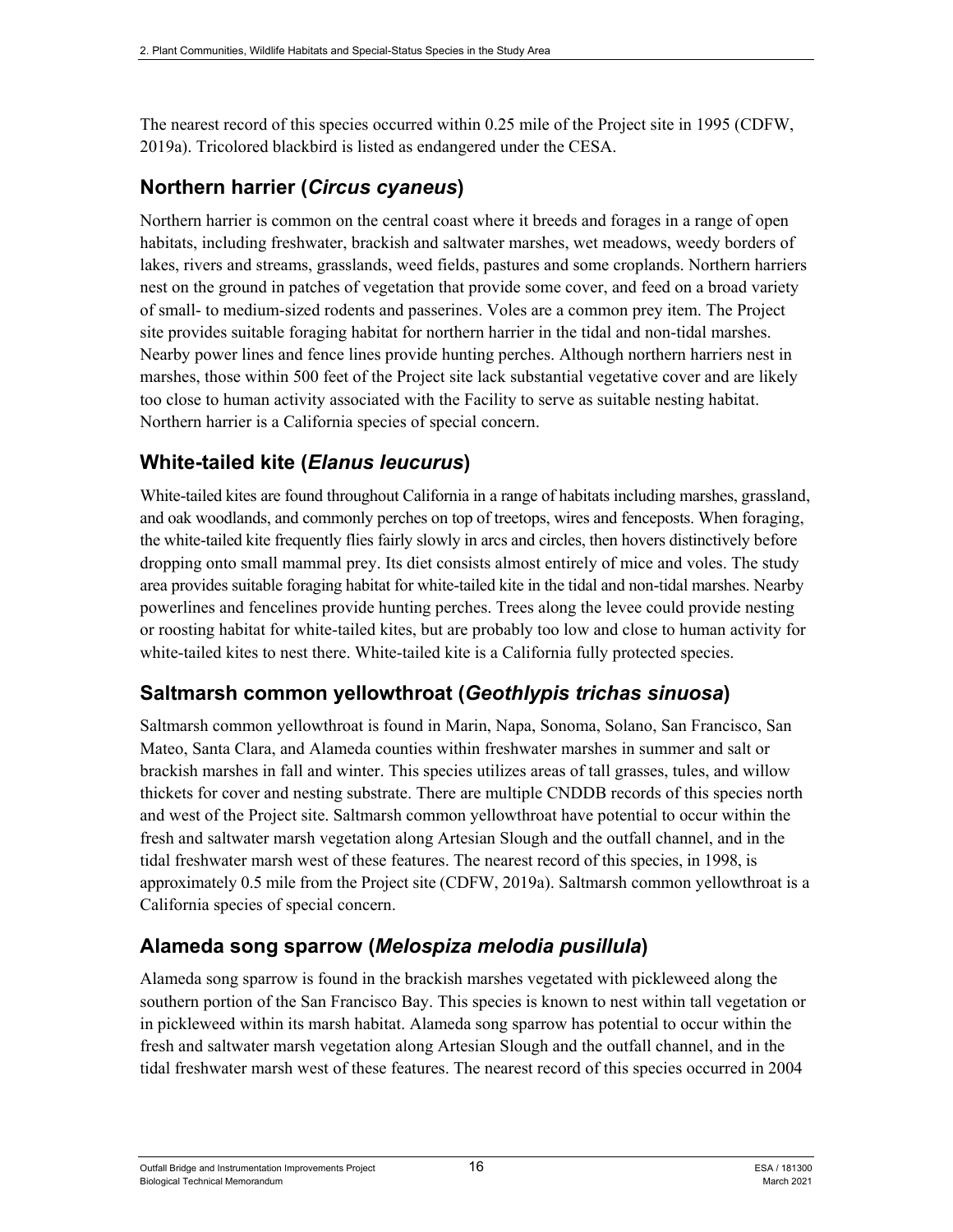and was located less than 0.25 mile from the Project site (CDFW, 2019a). Alameda song sparrow is a California species of special concern.

### **California black rail (***Laterallus jamaicensis coturniculus***)**

More than 90 percent of California black rails are located in the marshes of northern San Francisco Bay, primarily San Pablo Bay and Suisun Bay, (Manolis, 1978, and Evens et al., *in*  Spautz, et al., 2005); however, they can occur in freshwater and brackish areas of the South Bay. Black rails prefer marshes that are close to water, are large (interior more than 50 meters from edge), away from urban areas, and saline to brackish with a high proportion of pickleweed, maritime bulrush (*Bolboschoenus maritimus*), gumplant (*Grindelia stricta)*, rush (*Juncus* spp.) and cattails (*Typha* spp.) (Spautz et al., 2005). California black rail nesting habitat occurs in marshes in the study area; however, this is offset somewhat by the regular Facility-related disturbance caused by activity on the outfall channel east levee, and the proximity to a landfill, which likely increases predation by non-native animals such as raccoons. Additionally, biologists with expertise in California black rail detection conducted a pre-construction survey on July 31, 2018, and biomonitoring during August and September of 2018, for the repair of the Pond A18 levee, including parking at the SO2 building and walking along the northern part of the study area to access the Pond A18 levee, and did not observe or hear California black rail. California black rail is listed as threatened under the CESA, and is a California fully protected species.

### **California Ridgway's rail (***Rallus obsoletus obsoletus***)**

California Ridgway's rail ranges along the Pacific Coast in Monterey and San Luis Obispo Counties and inhabits tidal mudflats and sloughs. There are numerous CNDDB records of this species north of the Project site at the confluence of Artesian Slough and Coyote Creek, and Coyote Creek and Alviso Slough. The complex vegetative structure and channel networks of the tidal marshes in the region provide excellent habitat for California Ridgway's rails. California Ridgway's rail preferred habitat is emergent salt and brackish tidal marshlands subject to direct tidal circulation and characterized by predominant coverage of pickleweed and cordgrass (*Spartina* sp.) (Goals Project, 2000).

California Ridgway's rail nesting habitat occurs in marshes in the study area due to the presence of suitable habitat combined with the regular Facility-related disturbance caused by activity on the outfall channel east levee, and the proximity to a landfill, which likely increases predation by non-native animals such as raccoons. Additionally, as with the California black rail above, biologists with expertise in California Ridgway's rail detection did not observe or hear California Ridgway's rail during pre-construction surveys and biomonitoring during August and September of 2018 for the repair of the Pond A18 levee. There are records of this species occurring northeast of the Project site in the Alviso pond complex; however, the most recent of those shown in the CNDDB is from an observation made in 1975 (CDFW, 2019a). More recent surveys by the biological staff of the Don Edwards San Francisco Bay National Wildlife Refuge have detected California Ridgway's rail presence in the restored tidal marsh habitat in Pond A21, directly north of the Project site (California Coastal Conservancy, 2014). California Ridgway's rail is a California and federally listed endangered species.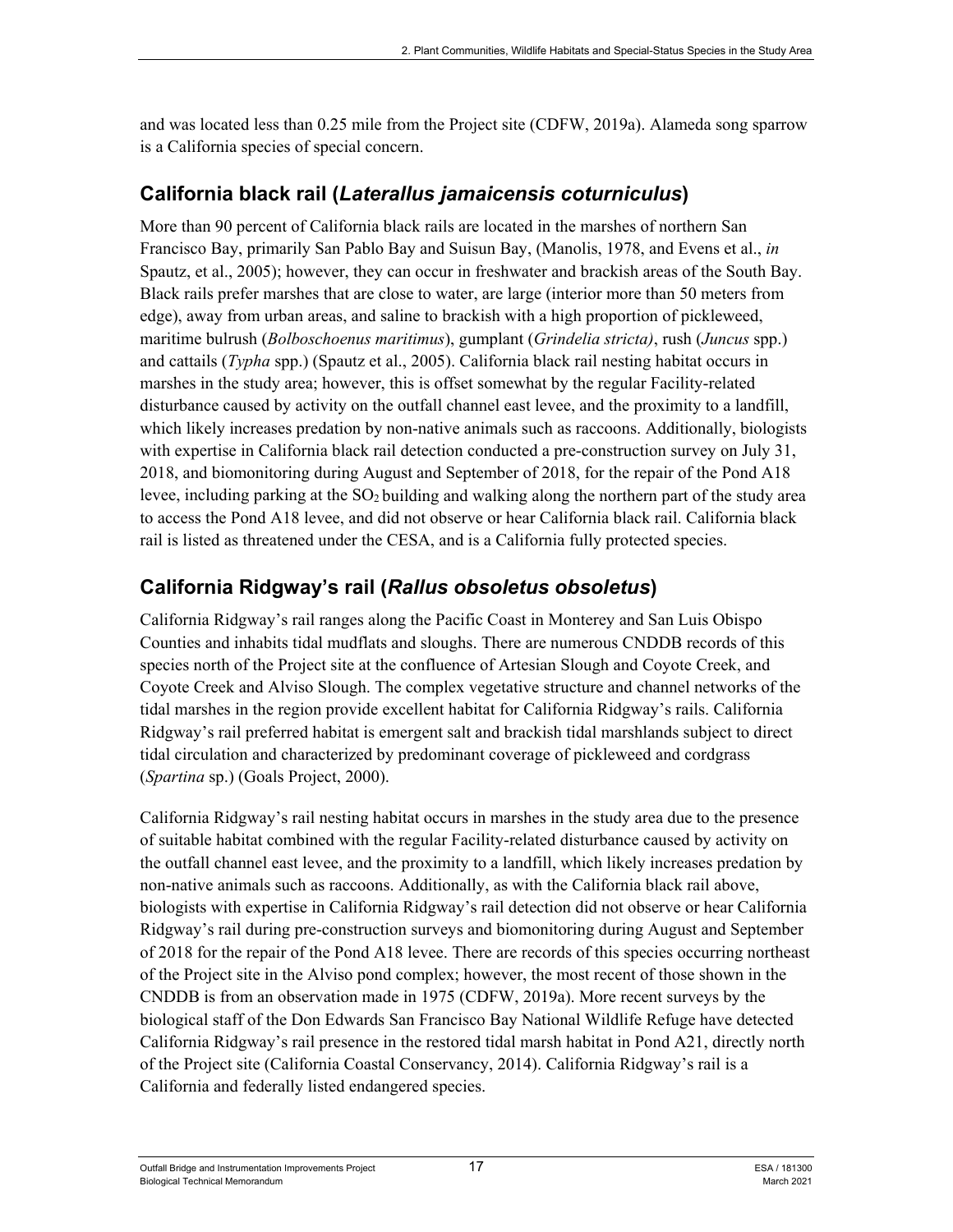### **Western burrowing owl (***Athene cunicularia hypugaea***)**

Western burrowing owl is a California resident that prefers open annual or perennial grasslands and disturbed sites with existing burrows, elevated perches, large areas of bare ground or low vegetation, and few visual obstructions. Ground squirrel colonies often provide a source of burrows and are typically located near water and areas with large numbers of prey species, primarily insects. Breeding takes place between March and August, with a peak in April and May. Breeding western burrowing owls are documented to the south and southwest of the Project area in annual grasslands (CDFW, 2019a). Ground squirrels and their burrows are present along levee edges within the study area. While no signs of western burrowing owls were detected, potentially suitable burrow nesting and overwintering sites were identified within the study area during reconnaissance surveys. Western burrowing owl is a California species of special concern.

#### **Salt marsh harvest mouse (***Reithrodontomys raviventris***)**

Preferred salt marsh harvest mouse habitat is the middle and upper portions of dense, perennial salt marshes; they will move into adjacent grasslands in spring and summer when the grasslands provide maximum cover (Goals Project, 2000). They will also use similar habitat in diked wetlands adjacent to the Bay. Recent research has identified salt marsh harvest mouse in marshes dominated by alkali bulrush (*Schoenoplectus maritimus*) (Shellhammer, et al., 2010) and in mixed vegetation not dominated by pickleweed, including Baltic rush (*Juncus balticus*), prickly lettuce (*Lactuca serriola*), and sow thistle (*Sonchus asper*). During high tides, salt marsh harvest mouse will use upland habitats for high tide refugia, as well as cross over levees. In tidal marshes, salt marsh harvest mice are documented to seasonally use grasslands 100 meters from any wetland edge (USFWS, 2013).

Salt marsh harvest mouse has been documented in Triangle Marsh, a brackish marsh 1.3 miles north of the study area (H.T. Harvey, 2006), and New Chicago Marsh, a diked salt marsh immediately west of the study area (CDFW, 2019a). Suitable habitat for salt marsh harvest mouse is present in the non-tidal marsh east of the outfall channel. While the tidal marsh bordering the edges of a tidal channel west of the outfall channel could support salt marsh harvest mouse, the marsh is less than 50 feet wide in many places and separated from New Chicago marsh by a road and upland habitat, and therefore, provides limited habitat value to the species. Upland habitat adjacent to wetland features in the study area is of low quality, primarily comprising developed areas and ruderal landscape, limiting the value of high tide refugia. Salt marsh harvest mouse is a California and federally listed endangered species, and a California fully protected species.

### **Salt marsh wandering shrew (***Sorex vagrans halicoetes***)**

The salt marsh wandering shrew is currently confined to small remnant stands of salt marsh found in the South San Francisco Bay, specifically San Mateo, Santa Clara, Alameda and Contra Costa Counties. According to the *Life Histories and Environmental Requirements of Key Plants, Fish, and Wildlife* (Goals Project, 2000), this species appears to have some of the most restrictive food and habitat requirements of any mammal inhabiting the marshes of the greater San Francisco Bay Region, exceeding those of the salt marsh harvest mouse. Suitable habitat includes wet, medium high salt marshes in the six- to eight-foot elevation zone characterized by abundant driftwood and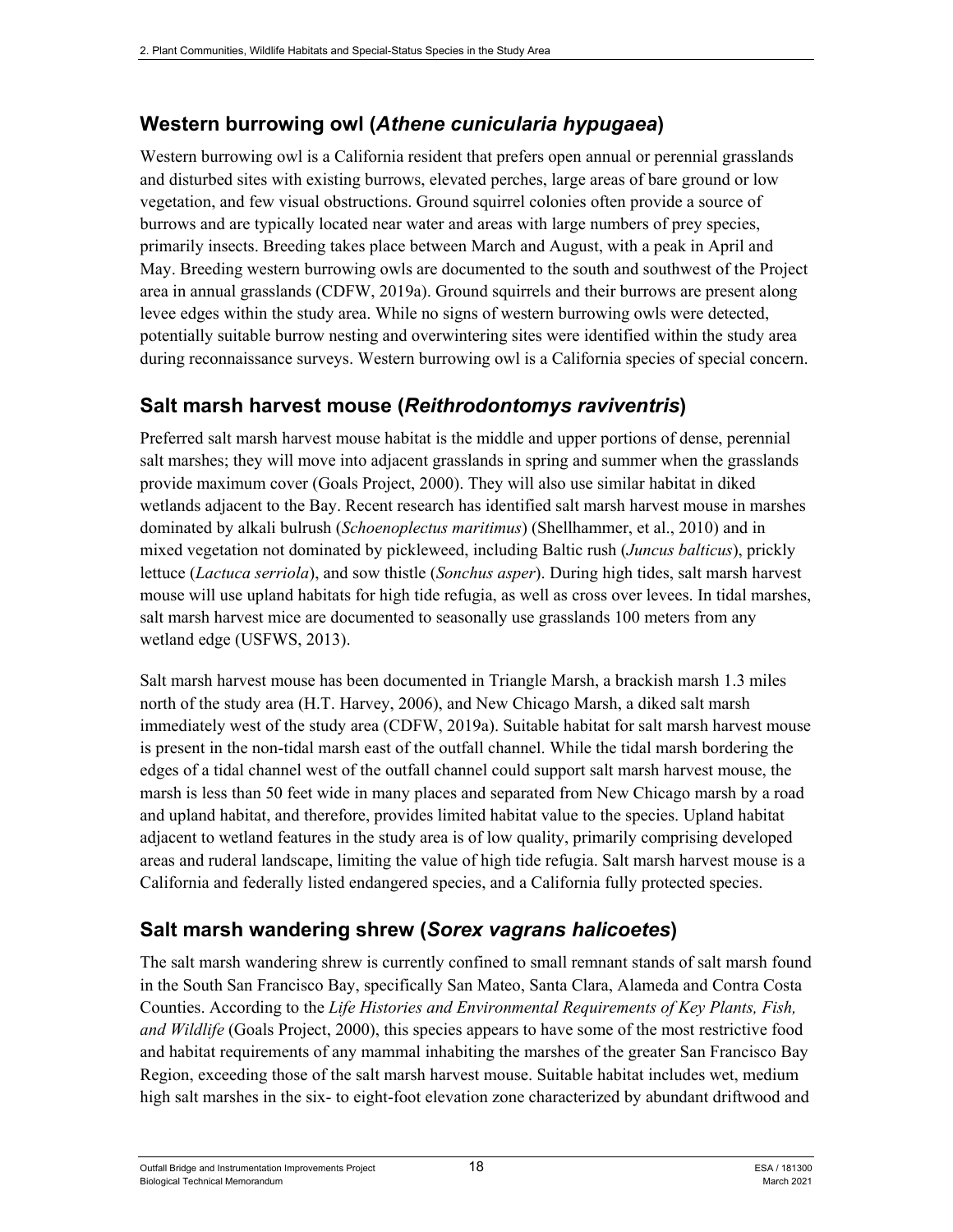other debris scattered among one- to two-foot high pickleweed (Collins, 1998). They are not known to occur in diked marshes. Suitable habitat for salt marsh wandering shrew is present in the non-tidal and tidal marshes east and west of the outfall channel, and is known to have occurred historically in New Chicago Marsh (CDFW, 2019a). Upland habitat adjacent to wetland features in the study area is of low quality, primarily comprising developed areas and ruderal landscape, limiting the value of high tide refugia. Salt marsh wandering shrew is a California species of special concern.

# <span id="page-24-0"></span>**2.4 Sensitive Natural Communities**

Sensitive natural communities are designated by various resource agencies, such as CDFW, or in local policies and regulations, and are generally considered to have important functions or values for wildlife and/or are recognized as declining in extent or distribution, and are considered threatened enough to warrant some level of protection. CDFW tracks communities of conservation concern through its *California Sensitive Natural Community List* (CDFW, 2019d)*.* Natural Communities with ranks of S1 to S3 are considered Sensitive Natural Communities to be addressed in the environmental review processes of CEQA and its equivalents (CDFW, 2019d).

Sensitive plant communities identified by CDFW on their *California Sensitive Natural Community List* are summarized in **Table 2**. Only those Natural Communities with a rarity ranking of S1 to S3, as well as communities considered sensitive as marked with a 'Y' on the *California Sensitive Natural Community List*, are considered sensitive and are listed here.

| Location                                                                                          | <b>Vegetation Types Present</b>                                                                                                                                                                    | <b>CDFW California</b><br><b>Natural Community</b> | <b>Natural Community</b><br>Alliance(s) <sup>a</sup>                    | <b>State Rarity</b><br>Ranking |
|---------------------------------------------------------------------------------------------------|----------------------------------------------------------------------------------------------------------------------------------------------------------------------------------------------------|----------------------------------------------------|-------------------------------------------------------------------------|--------------------------------|
| Within Project site,<br>along edge of<br>open water in<br>outflow channel                         | Common bulrush<br>(Schoenoplectus acutus) and broad-leaf<br>cattail (Typha domingensis)                                                                                                            | Hardstem and<br>California bulrush<br>marshes      | Schoenoplectus<br>(acutus, californicus)<br><b>Herbacious Alliance</b>  | S3                             |
| Within study area<br>adjacent to<br>Project site, east<br>of outflow channel<br>(non-tidal marsh) | Pickleweed (Salicornia pacifica)                                                                                                                                                                   | Pickleweed mats                                    | Sarcocornia pacifica<br>(Salicornia<br>depressa)<br>Herbaceous Alliance | S3                             |
| Within study area<br>adjacent to<br>Project site, west<br>of outflow channel<br>(tidal marsh)     | Dominated by pickleweed. Also alkali<br>heath ( <i>Frankenia salina</i> ), and non-<br>natives, perennial pepperweed<br>(Lepidium latifolium), and rabbitsfoot<br>grass (Polypogon monspeliensis). | Pickleweed mats                                    | Sarcocornia pacifica<br>(Salicornia<br>depressa)<br>Herbaceous Alliance | S3                             |

**TABLE 2 SENSITIVE NATURAL COMMUNITIES WITHIN THE STUDY AREA RELATIVE TO NATURAL COMMUNITIES IDENTIFIED IN THE HABITAT ASSESSMENT**

SOURCES:

<sup>a</sup> Sawyer, J., T. Keeler-Wolf, J. M. Evens. 2009. A Manual of California Vegetation. Available: http://vegetation.cnps.org/.

<sup>b</sup> S1 = **Critically imperiled** in the state because of extreme rarity (often 5 or fewer occurrences) or because of some factor(s) such as very steep declines making it especially vulnerable to extirpation from the state. S2 = **Imperiled** in the state because of rarity due to very restricted range, very few populations (often 20 or fewer), steep declines, or other factors making it very vulnerable to extirpation from the nation or state. S3 = **Vulnerable** in the state due to a restricted range, relatively few populations (often 80 or fewer), recent and widespread declines, or other factors making it vulnerable to extirpation.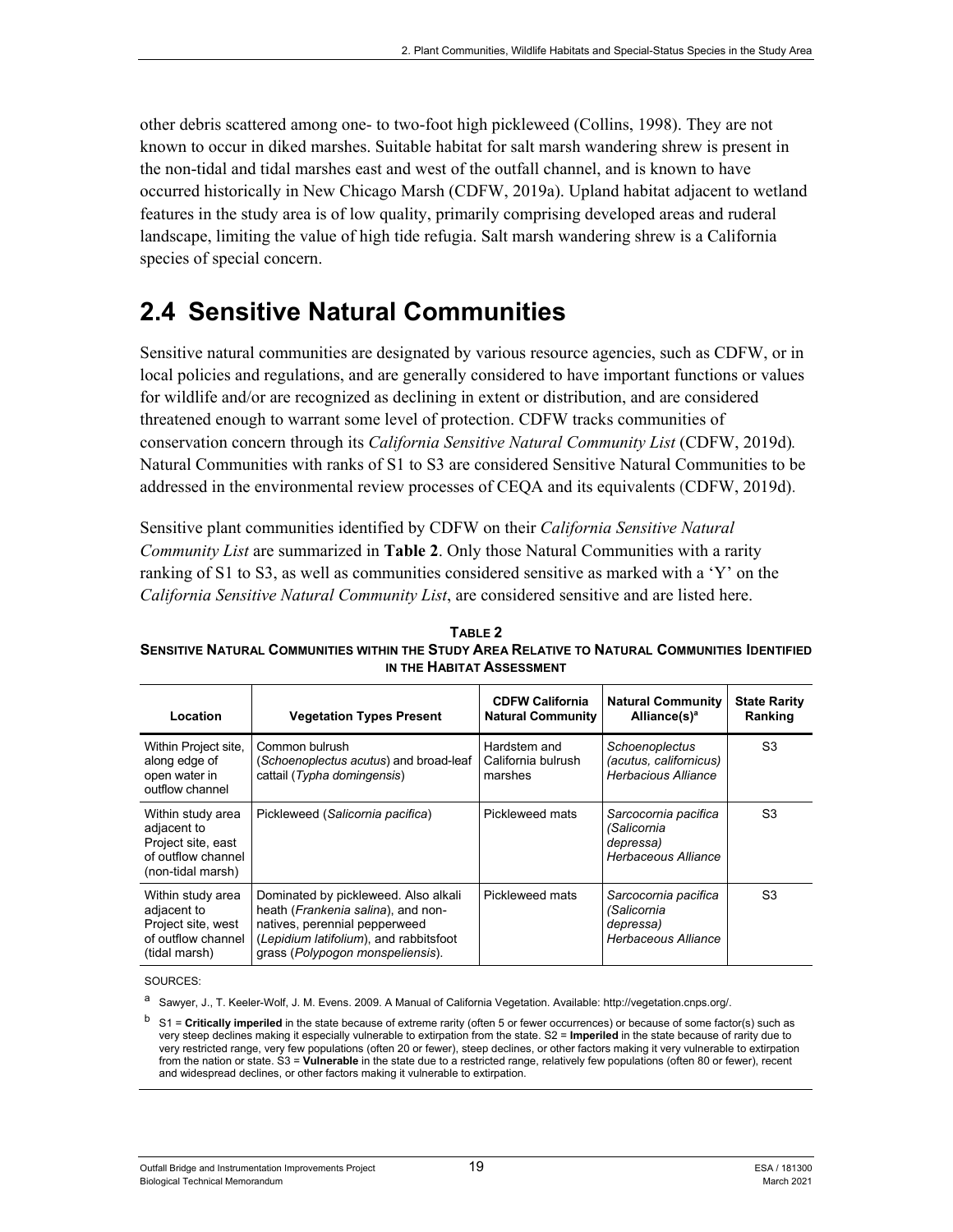# <span id="page-25-0"></span>**2.5 Critical Habitat**

The USFWS can designate critical habitat for species that have been listed as threatened or endangered. "Critical habitat" is defined in Section  $3(5)(A)$  of the federal Endangered Species Act as those lands (or waters) within a listed species' current range that contain the physical or biological features that are considered essential to its conservation.

Critical habitat for the California Central Coast (CCC) steelhead Distinct Population Segment (DPS) and southern DPS of North American green sturgeon (*Acipenser medirostris*) is present immediately downstream of the weir within Artesian Slough. The CCC steelhead DPS includes naturally spawned anadromous populations originating below natural and manmade impassable barriers from the Russian River to and including Aptos Creek, and all drainages of San Francisco and San Pablo Bays eastward to Chipps Island at the confluence of the Sacramento and San Joaquin Rivers (USFWS, 2000). Critical habitat for green sturgeon includes the Sacramento River, the Sacramento-San Joaquin Delta, and Suisun, San Pablo and all of San Francisco Bay below the higher high water (NMFS, 2009).

There is no critical habitat for terrestrial species within the project area. The nearest critical habitat for a terrestrial species is western snowy plover (*Charadrius nivosus nivosus*), 3 miles from the project site, as shown in **Figure 4**, below (USFWS, 2019a; USFWS, 2019b).

# <span id="page-25-1"></span>**2.6 Essential Fish Habitat**

The Sustainable Fisheries Act of 1996, amended the Magnuson-Stevens Fishery Conservation and Management Act (MSA) to establish new requirements for Essential Fish Habitat (EFH) descriptions in Federal Fisheries Management Plans and to require Federal agencies to consult with NMFS on activities that may adversely affect EFH. EFH within the study area is covered under the Pacific Salmon Fisheries Management Plan (FMP) and is designed to protect habitat for commercially-important salmonid species. Central Valley fall-run Chinook salmon is the only species that may be seasonally present within the study area.

# <span id="page-25-2"></span>**2.7 Waters of the U.S./Waters of the State**

"Waters of the United States," are defined in the Code of Federal Regulations (33 CFR 328.3[a]; 40 CFR 230.3[s]) as rivers, streams, mud flats, sand flats, wetlands, sloughs, prairie potholes, wet meadows, playa lakes, or natural ponds, the use, degradation, or destruction of which could affect interstate or foreign commerce including any such waters. These waters fall under the jurisdiction of the U.S. Army Corps of Engineers (Corps) under Section 404 of the Clean Water Act (CWA). Additionally, the Corp regulates navigable waters under Section 10 of the Rivers and Harbors Act (R&HA). Navigable waters are defined as those waters that are subject to the ebb and flow of the tide or that are presently used, have been used in the past, or may be susceptible for use to transport interstate or foreign commerce. The San Francisco Bay Regional Water Quality Control Board (RWQCB) regulates CWA Section 404 waters and R&HA Section 10 waters under Section 401 of the CWA. The RWQCB also regulates waters of the state under the Porter-Cologne Water Quality Control Act. Waters of the state are broadly defined as "any surface water or groundwater, including saline waters, within the boundaries of the state."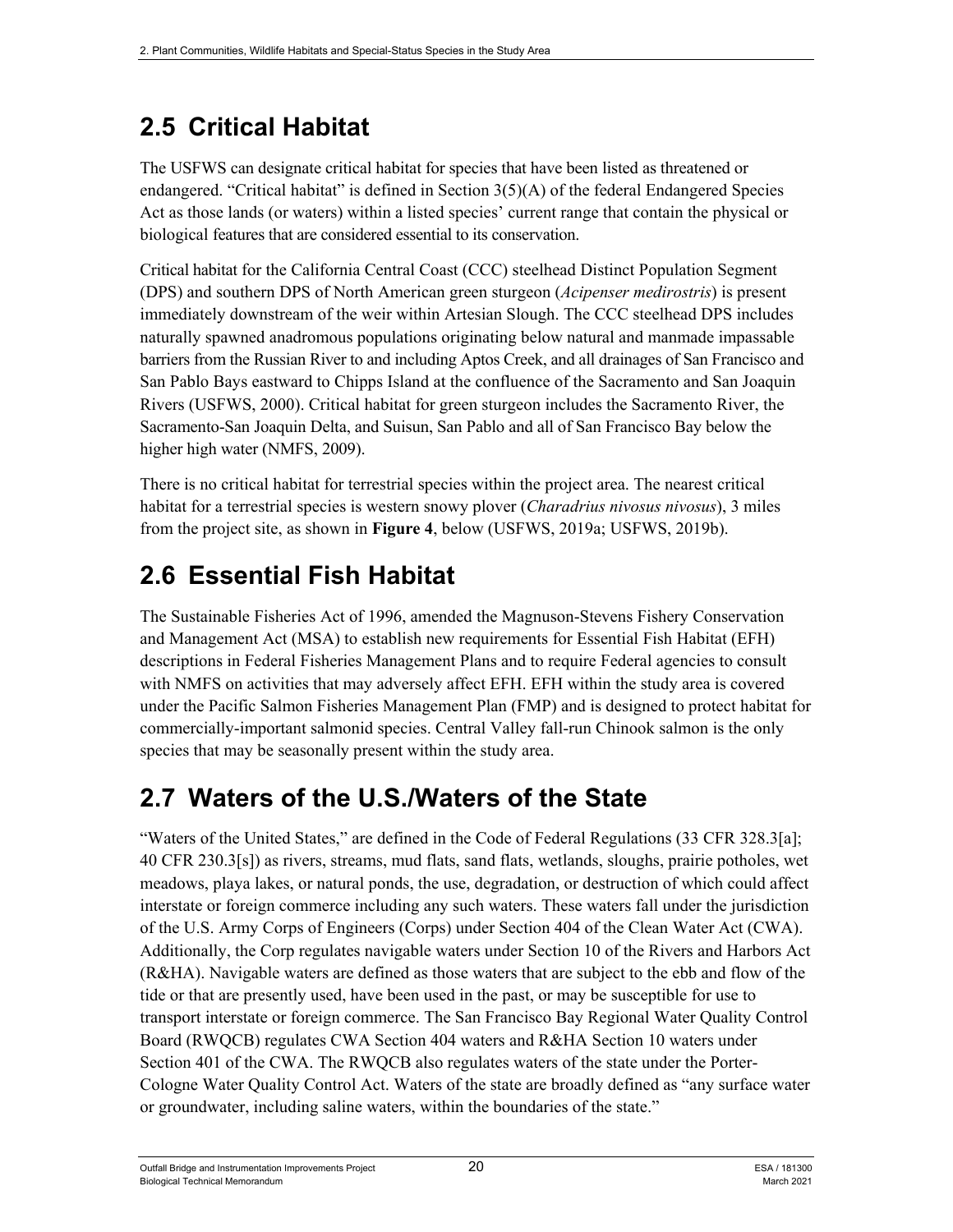#### <span id="page-26-0"></span>**Figure 4 USFWS Critical Habitat in the Project Vicinity**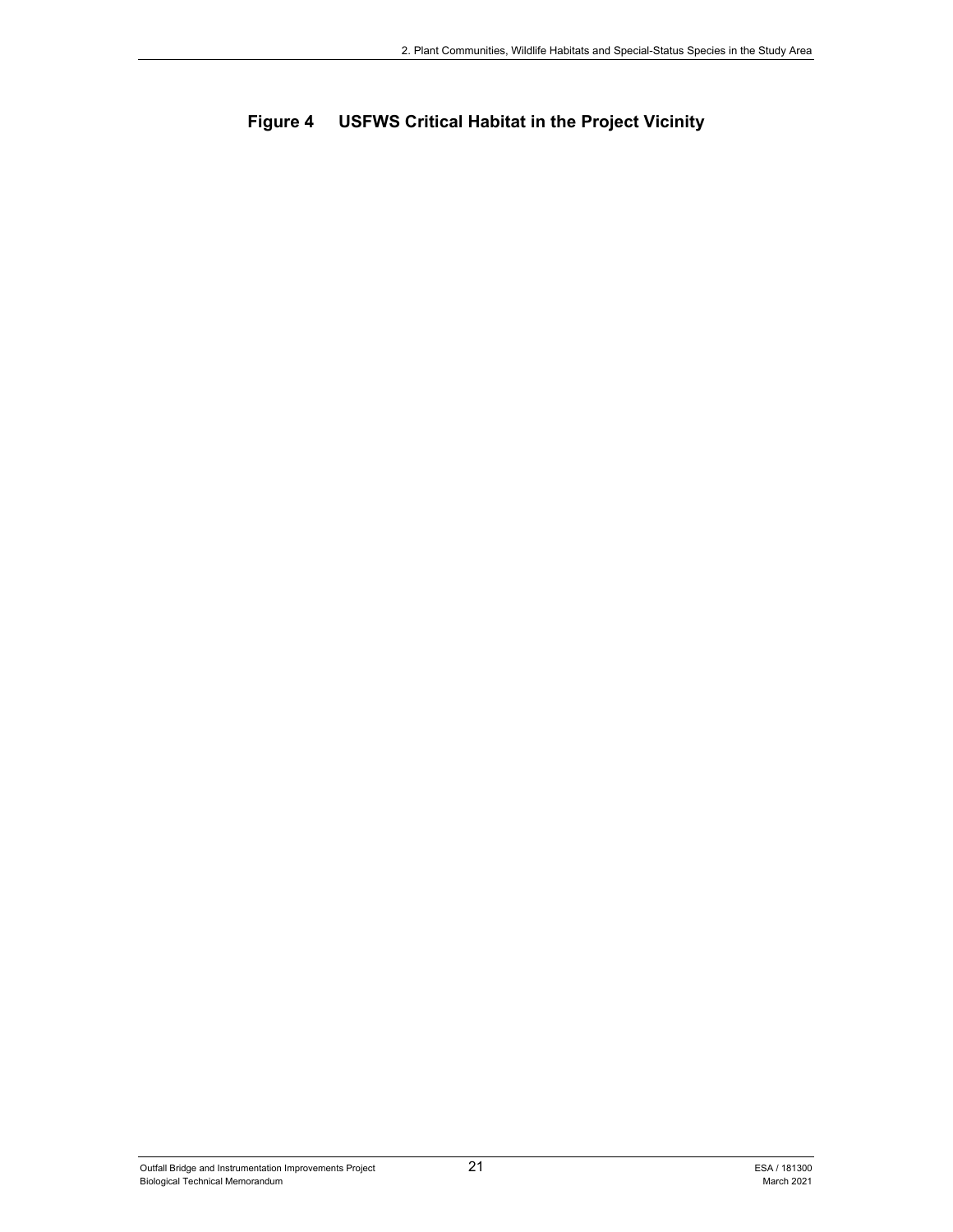An aquatic resources delineation was conducted by ESA botanist Joe Sanders and ESA biologist Sharon Dulava on August 14, 2019. Aquatic resources located within the survey area are shown in **Table 3** and Figure 1.

|                                           | *Below MHW                        | *Below MHHW                         |  |
|-------------------------------------------|-----------------------------------|-------------------------------------|--|
| <b>Wetland Type</b>                       | Area in acres (square feet)       | Area in acres (square feet)         |  |
| <b>Waters</b>                             |                                   |                                     |  |
| Open Water (Channel)                      | $0.663$ (28,866 ft <sup>2</sup> ) | 0.663(28,878 ft <sup>2</sup> )      |  |
| Wetlands                                  |                                   |                                     |  |
| Tidal Freshwater Marsh (Emergent Wetland) | 0.183(7,973 ft <sup>2</sup> )     | $0.204$ (8,901 ft <sup>2</sup> )    |  |
| <b>Total Area of Wetlands and Waters</b>  | 0.846 acres $(36,839 ft2)$        | 0.867 acres $(37,779 \text{ ft}^2)$ |  |

**TABLE 3 AQUATIC RESOURCES IN THE PROJECT AREA**

SOURCE: ESA 2019

NOTES:

The aquatic feature acreages up to mean high water (MHW) elevation at 6.79 ft (NAVD88) are within the mean higher high water (MHHW) elevation at 7.40 ft (NAVD88).

\* Minor differences in numbers and Total are due to rounding error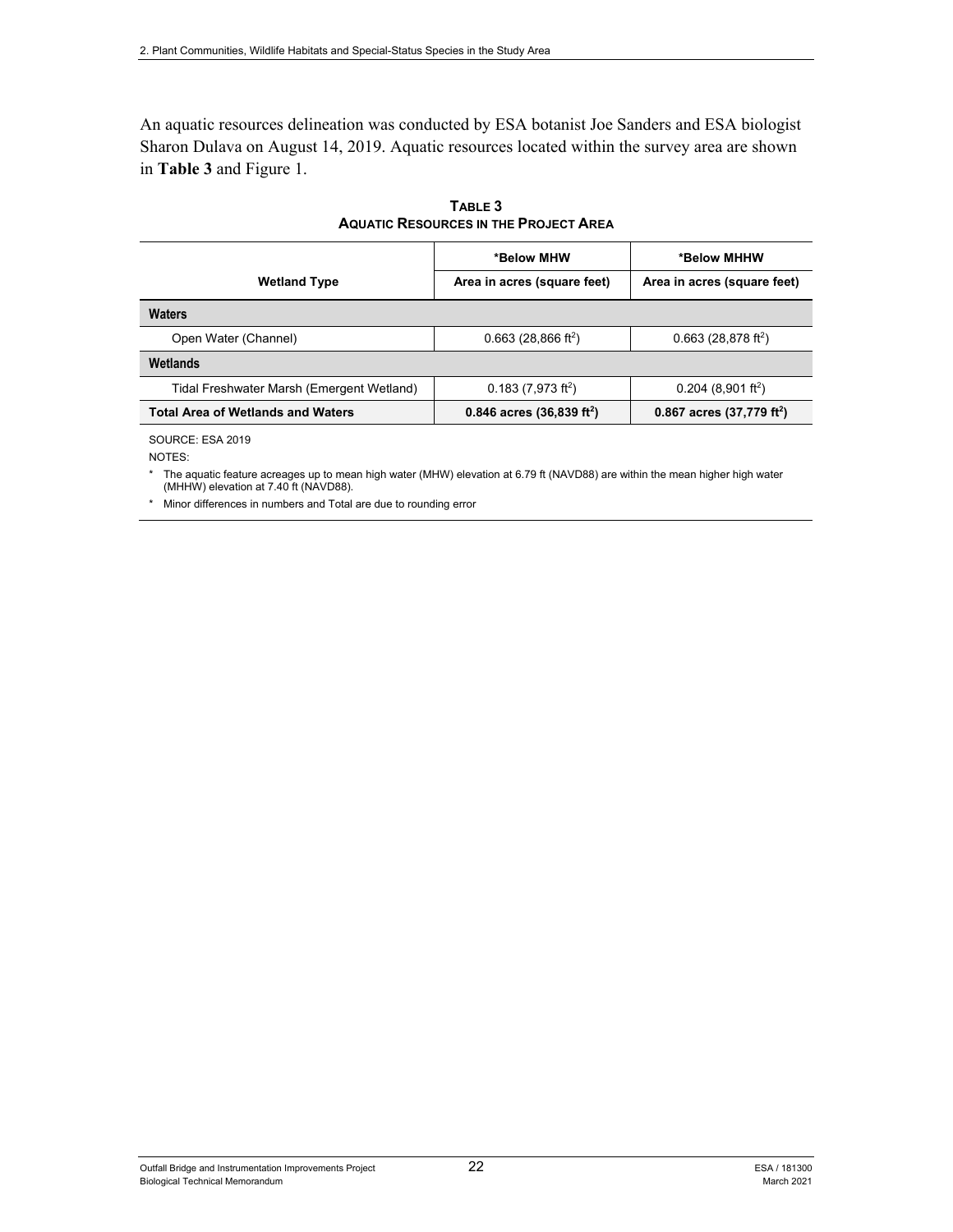# <span id="page-28-1"></span><span id="page-28-0"></span>**SECTION 3** Impacts on Biological Resources

### <span id="page-28-2"></span>**3.1 Impacts on Sensitive Terrestrial Species**

The proposed Project could have a substantial adverse direct or indirect impacts on special-status wildlife species that are known to occur or have a moderate or high potential to occur in the Project study area. Areas within the study area contain suitable habitat that may support special-status terrestrial wildlife species including western pond turtle, tricolored blackbird, western burrowing owl, northern harrier, white-tailed kite, saltmarsh common yellowthroat, black rail, Alameda song sparrow, Ridgway's rail, salt marsh harvest mouse, and salt marsh wandering shrew.

Construction activities that could cause direct impacts on special-status wildlife include vegetation removal and ground disturbance, trenching, Project staging and access. Potential indirect impacts on special-status wildlife species would include noise, vibration, and increased activity levels associated with grubbing, earth moving, and heavy equipment operation during construction, and increased turbidity due to in-water work. Direct and indirect impacts would be limited to the duration of Project construction as disturbed areas would be restored following construction, and the new facilities would not substantially alter existing habitat conditions or result in long-term adverse effects on special-status wildlife.

Implementation of the following mitigation measures would reduce construction impacts on special-status wildlife to a less-than-significant level by avoiding and reducing habitat disturbance where feasible, excluding wildlife from entering Project areas during construction, conducting surveys for listed or sensitive species prior to construction, avoiding disturbance to nesting birds through seasonal work limits and/or buffers around active nests or roosts, and requiring monitoring of construction activities by a qualified biologist. **Mitigation Measure BIO-1, General Construction Measures** provides broad protection measures for sensitive resources within and adjacent to the Project site. The following species-specific subsections provide more detailed information on potential Project impacts on special‐status wildlife and their associated habitats, and mitigation measures to reduce or eliminate those impacts.

### 3.1.1 Impacts on Western Pond Turtle

The primary construction activity that could significantly impact western pond turtle would be Project-related traffic and heavy equipment on levees, causing direct mortality or injury to this species; however, western pond turtle could also be indirectly impacted by noise, vibration, and increased activity levels associated with grubbing, earth moving, and heavy equipment operation,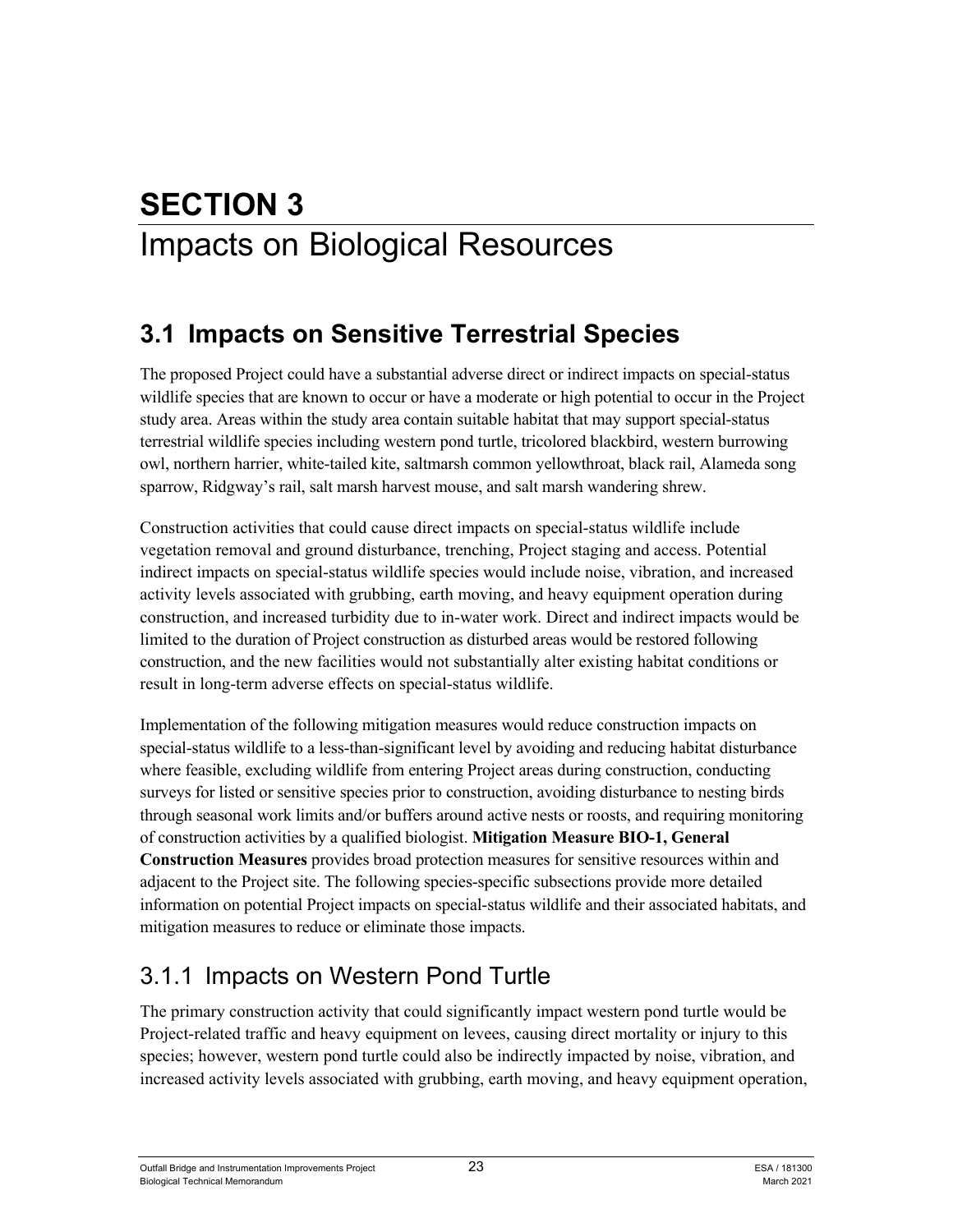causing individual turtles to avoid areas they normally use, and could be indirectly impacted by turbidity due to in-water work.

Implementation of **Mitigation Measures BIO-1** and **BIO-3: Western Pond Turtle Protection Measures** would reduce potential adverse impacts related to construction to western pond turtle by providing environmental training to construction personnel, providing general protection measures, conducting pre-construction surveys, and by monitoring for this species during construction and relocating individuals as authorized.

### 3.1.2 Impacts on Birds

Impacts could occur to resident and migratory species during Project construction and operation, and during breeding and non-breeding seasons. Equipment staging and Project construction would render the site temporarily unsuitable for breeding birds due to the noise, vibration, and increased activity levels associated with grubbing, earth moving, and heavy equipment operation, even when the nest is unaffected. These activities could subject birds to risk of death or injury, and they are likely to avoid using the area during Project construction. Avoidance, in turn, could cause hunger or stress among individual birds by displacing them into adjacent territories belonging to other individuals. Impacts during the non-breeding season are not considered significant, primarily due to birds' mobility and ability to access other high-quality foraging habitat in the region. The developed nature, and predominance of non-native vegetation and developed infrastructure in the study area renders the temporary habitat loss a minor one. While marsh and adjacent vegetation represent higher quality habitat, comparable alternative breeding and foraging habitat for special-status birds exists nearby; therefore, temporary indirect disturbance to this area also is considered minor.

Implementation of **Mitigation Measure BIO-4: Special-status Bird Species Protection Measures** would avoid potential adverse impacts to breeding or nesting birds occurring as a result of staging or construction by requiring avoidance of construction-related work during the nesting bird season. If avoidance of the nesting season is not possible, then pre-construction nesting bird surveys and establishment of no-construction buffer zones around active bird nests would avoid or minimize the potential for this impact to occur.

During reconnaissance surveys, ground squirrels and their burrows were observed along levee edges within the study area. While no signs of western burrowing owl were detected, ground squirrel burrows provide potentially suitable nesting and overwintering habitat within the study area. Project implementation, particularly trenching activities, may result in adverse impacts on foraging or breeding western burrowing owls by destroying burrows that are being used by owls. Construction-related traffic along levees could also significantly impact western burrowing owls directly, in the case of vehicle-caused mortality or injury, or indirectly, but causing nesting western burrowing owls to flush, leaving eggs or young vulnerable unprotected or abandoned. The study area is located just outside of Santa Clara Valley Habitat Plan (SCVHP or Habitat Plan) boundary; however, the following mitigation measure is consistent with the SCVHP conditions for western burrowing owl. Implementation of **Mitigation Measure BIO‐5: Western Burrowing Owl Protection Measures** would ensure that potential impacts to western burrowing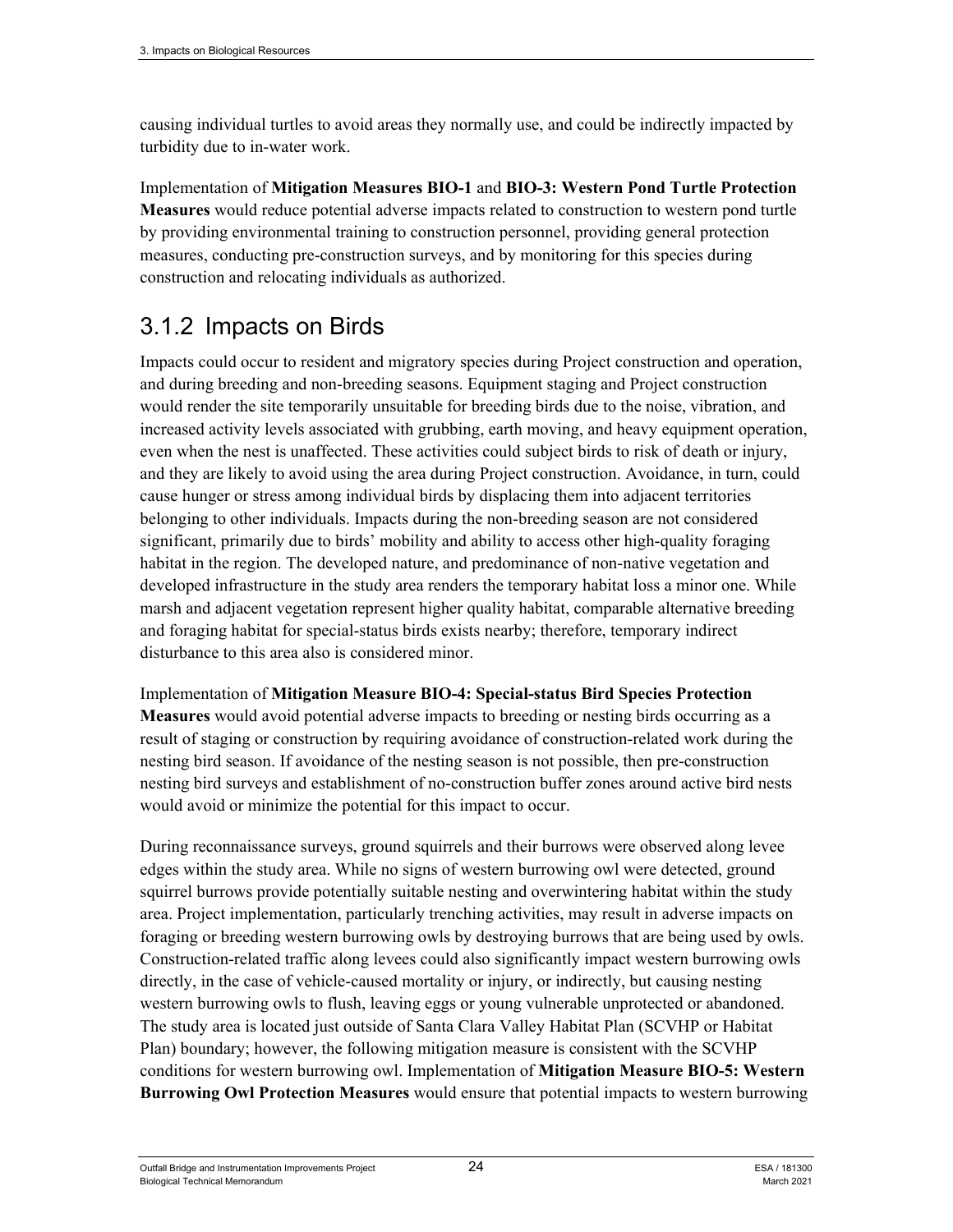owl are mitigated to a less-than-significant level by avoiding disturbance to western burrowing owl and any occupied burrows, stopping work and conducting a survey if western burrowing owls are encountered during construction, and providing a protective avoidance buffer if surveys determine presence of western burrowing owl within 250 feet of the project area.

### 3.1.3 Impacts on Mammals

Suitable habitat for salt marsh harvest mouse and salt marsh wandering shrew is present in the non-tidal and tidal marshes east and west of the outfall channel. Upland habitat adjacent to wetland features in the study area is of low quality, primarily comprising developed areas and ruderal landscape, limiting the value of high tide refugia. In addition, salt marsh harvest mouse has been documented in Triangle Marsh, a brackish marsh 1.3 miles north of the study area (H.T. Harvey, 2006). Salt marsh harvest mouse is also known to occur in New Chicago Marsh, a diked salt marsh immediately west of the study area, and salt marsh wandering shrew is known to have occurred historically in New Chicago Marsh (CNDDB 2019a).

Direct impacts that could occur to salt marsh harvest mouse and salt marsh wandering shrew include mortality due to crushing by vehicles, materials staging, heavy equipment or human activity in suitable salt marsh harvest mouse/ salt marsh wandering shrew habitat. Indirect impacts could occur if equipment staging, project construction or human activity render otherwise suitable habitat temporarily unsuitable due to the lack of accessibility, noise, vibration, and increased activity levels associated with grubbing, earth moving, and heavy equipment operation. Any of these would be considered a significant impact.

Implementation of **Mitigation Measures BIO-1** and **BIO-6: Salt Marsh Harvest Mouse and Salt Marsh Wandering Shrew Protection Measures** would reduce potential adverse impacts related to construction to salt marsh harvest mouse and salt marsh wandering shrew by providing environmental training to construction personnel to stop work and contact the qualified biologist if sensitive species is observed in the work area, providing general protection measures, conducting pre-construction surveys, identification and avoidance of suitable habitat for the species, and where avoidance is not possible, using hand tools to clear marsh vegetation under the supervision of a biologist. In addition, suitable marsh habitat will be protected during work activities by wildlife exclusion fencing, which will separate suitable habitat from adjacent work areas. A biomonitor will check the fence weekly to ensure it is in good condition.

### <span id="page-30-0"></span>**3.2 Impacts on Sensitive Aquatic Species**

Because all listed fish species considered in this document share the same aquatic habitat, potential impacts discussed below should be considered equally relevant for all fish species. Short-term impacts on special-status fish present in the Project site could occur from the placement of rip-rap, modifications to the existing weir, and other in-water work in support of the bridge replacement. Potentially significant impacts typically associated with these activities are likely limited to the resuspension of benthic sediments and a short-term loss and disruption of access to foraging habitat. In addition, the use of grout to protect and stabilize rip-rap could adversely impact special-status fish by making the water more alkaline, which can damage gills,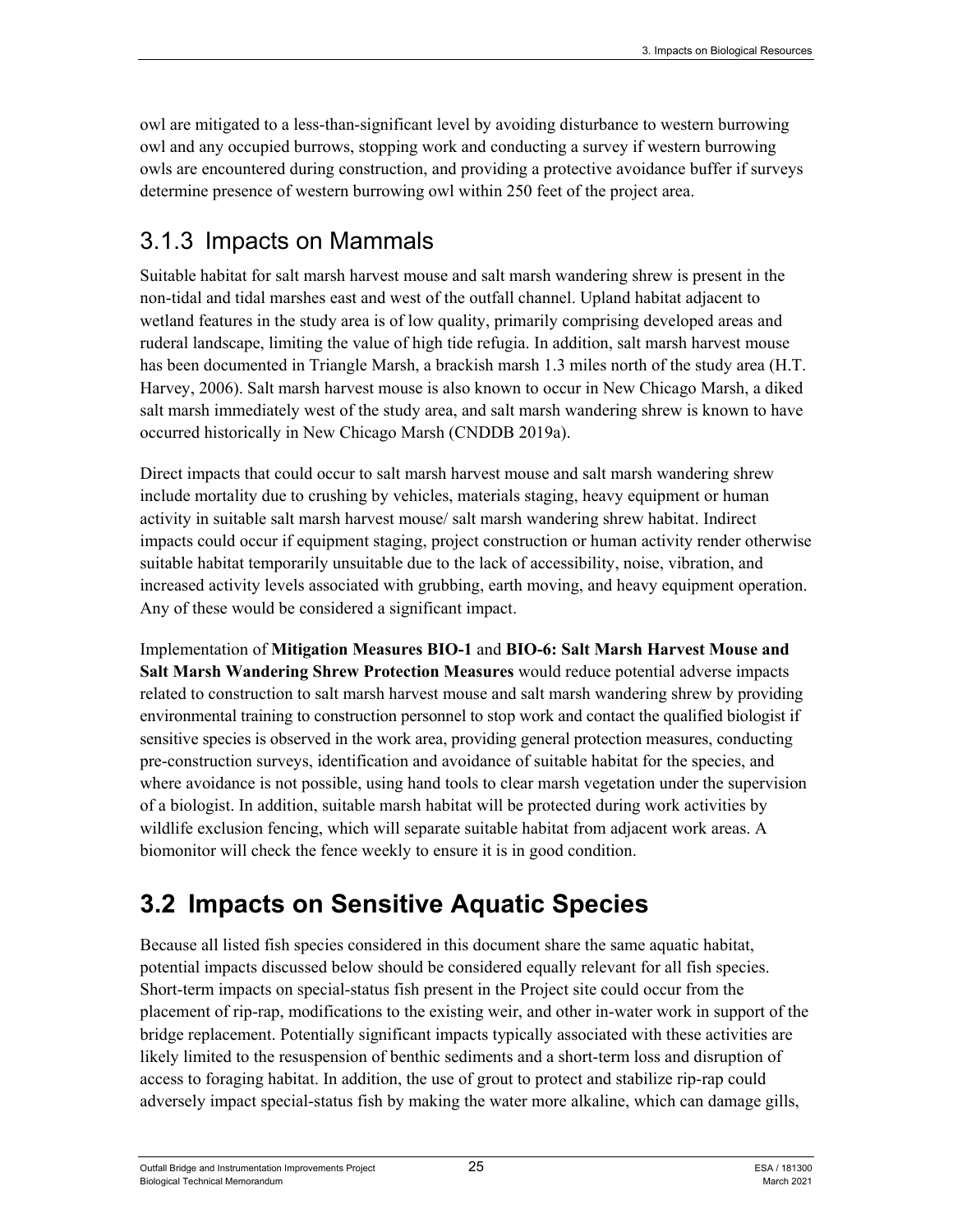eyes and skin, or cause mortality. This would be a significant impact. It is anticipated that tides and outflows from the RWF would quickly dissipate the added turbidity plumes. Impacts to marine life would thus be highly localized and temporary. While the likelihood of occurrence for special-status fish species is low, implementation of **Mitigation Measure BIO-1** and **Mitigation Measure BIO-2: Seasonal Avoidance of Sensitive Aquatic Species**, will ensure that no specialstatus fish species are exposed to the water quality impacts of in-water work. Additionally, as the Project would include more than one acre of soil disturbing activities, a construction general permit and a stormwater pollution prevention plan (SWPPP) would be prepared for the Project. The SWPPP would include specific provisions for erosion control and equipment maintenance to limit the inadvertent delivery of pollutants, including silt and sediment, into the discharge channel. The SWPPP would also contain best management practices designed to control and reduce erosion. In addition, **Mitigation Measure HAZ-1b: Health and Safety Plan**, would prevent deleterious materials from entering the environment on the Project site by requiring a site health and safety supervisor present during ground disturbing activities to monitor for evidence of potential soil contamination, and implement procedures to be followed in the event of an unanticipated hazardous materials release that may impact health and safety. Lastly, **Mitigation Measure HYD-1: Water Quality Best Management Practices During In-water and Near Water Work Activities** and **Mitigation Measure HYD-2: Water Quality Monitoring** in Section 2.2.10, *Hydrology and Water Quality*, would require: in-water work with the potential to harm fish would be conducted at low tide to the extent feasible; use of underwater grout; prevention of deleterious construction-related materials from entering waters; use of a silt curtain with floating boom downstream of the construction footprint to contain turbidity and any accidental debris discharges, and to deter fish from the construction area; water quality sampling downstream of the construction footprint; and, guidelines for stopping work for specified exceedances of specific water quality parameters. Additionally, to minimize the movement of construction-related turbidity increases into Artesian Slough, temporary measures will be implemented to minimize the volume of direct flow from the outfall channel into the active construction site. Implementation of these measures will reduce potential Project-related impacts on special-status fish species to a less-than-significant level.

### <span id="page-31-0"></span>**3.3 Impacts on Rare Plants**

Congdon's tarplant, if present, could be impacted by construction-related vehicular and heavy equipment operation during hauling, stockpiling, equipment staging, or ground disturbance, such as trenching. Saline clover, if present, could be impacted by construction activities in or near wetlands, such as rip-rap placement and wildlife exclusion fencing installation adjacent to the non-tidal seasonal marsh east of the channel. Implementation of **Mitigation Measure BIO-7: Survey for Rare Plants** would reduce potential impacts to rare plants to a less-than-significant level by requiring a survey to identify any rare plants in the study area and, if any rare plants are located, establishing a no-disturbance buffer around the plant to protect it from constructionrelated activity.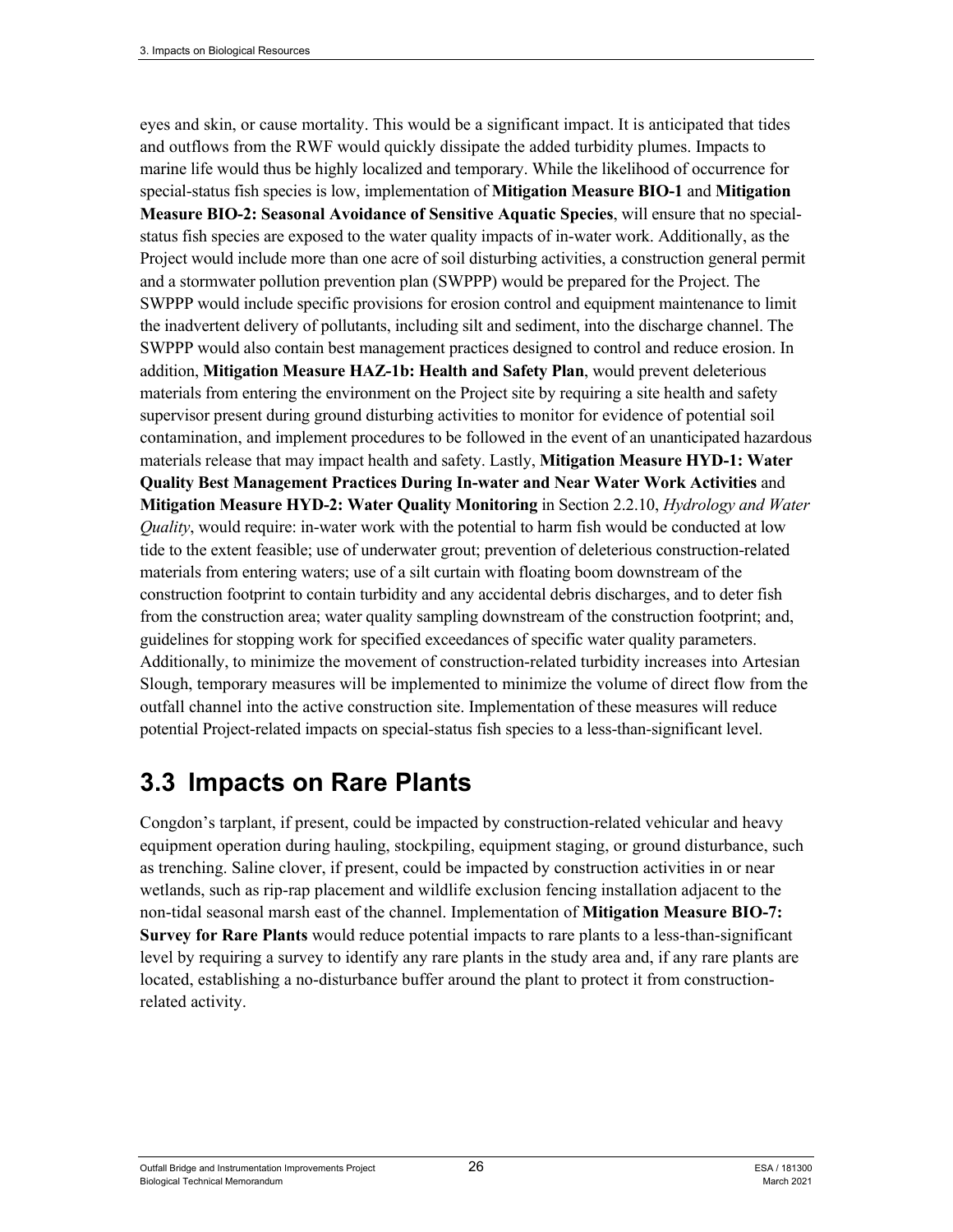## <span id="page-32-0"></span>**3.4 Impacts on Sensitive Natural Communities**

Sensitive plant communities identified by CDFW on their *California Sensitive Natural Community List* are summarized under Section 2.4. The *Schoenoplectus (acutus, californicus) Herbacious Alliance*, which is within the Project site, is not anticipated to be significantly impacted by Project activities, due to the small amount of turbidity, muted tidal action between Artesian Slough and the outfall channel due to the weir, and limited duration and spatial extent of rip-rap placement downstream of the weir. The *Sarcocornia pacifica* (*Salicornia depressa*) *Herbaceous Alliance* is outside the Project site. Therefore, none of these sensitive natural communities are expected to be impacted by Project activities. This impact is considered less than significant.

### 3.4.1 Essential Fish Habitat

As discussed above, Essential Fish Habitat (EFH) is present in the study area within Artesian Slough. EFH within the study area is covered under the Pacific Salmon Fisheries Management Plan (FMP) and is designed to protect habitat for commercially-important salmonid species. Sacramento Chinook salmon is the only species that may be seasonally present within the study area.

During in-water construction, effects to EFH may include the temporary impairment of water quality and increased turbidity, coinciding with the disturbance and alteration of slough habitat. These effects are not specific to EFH, rather they would be shared by all aquatic life in the study area. As such, the descriptions of these effects under *Special Status Fish Species*, are directly applicable to EFH-managed fish species.

While the potential for a significant impact does exist from project construction, the development of an SWPPP in conjunction with **Mitigation Measures BIO-1** and **BIO-2** will ensure that any impacts to EFH are temporary and occur at less than significant levels. **Mitigation Measure BIO-2**, would limit in-water or in-channel work to June 1 to November 30, when Chinook salmon are least likely to occur within the study area. As such, impacts from project implementation on EFH are less than significant.

### 3.4.2 Critical Habitat

Designated critical habitat for steelhead (California Central Coast DPS) and North American green sturgeon (Southern DPS) is present in Artesian Slough, immediately downstream of the existing outfall weir. In-channel work could cause temporary impairment of water quality and increased turbidity, coinciding with the disturbance and alteration of critical habitat. These effects are not specific to critical habitat, rather they would be shared by all aquatic life in the study area. As such, the descriptions of these effects under Impact a, *Special-Status Fish Species*, are directly applicable to critical habitat. All of the impacts discussed above are expected to be temporary, as the majority of the modified outfall bridge and weir structure will fall within the current structural footprint. Thus, project implementation is not expected to result in an adverse modification in aquatic critical habitat.

While the potential for a significant impact does exist from project construction, the implementation of a SWPPP in conjunction with **Mitigation Measure BIO-2** would ensure that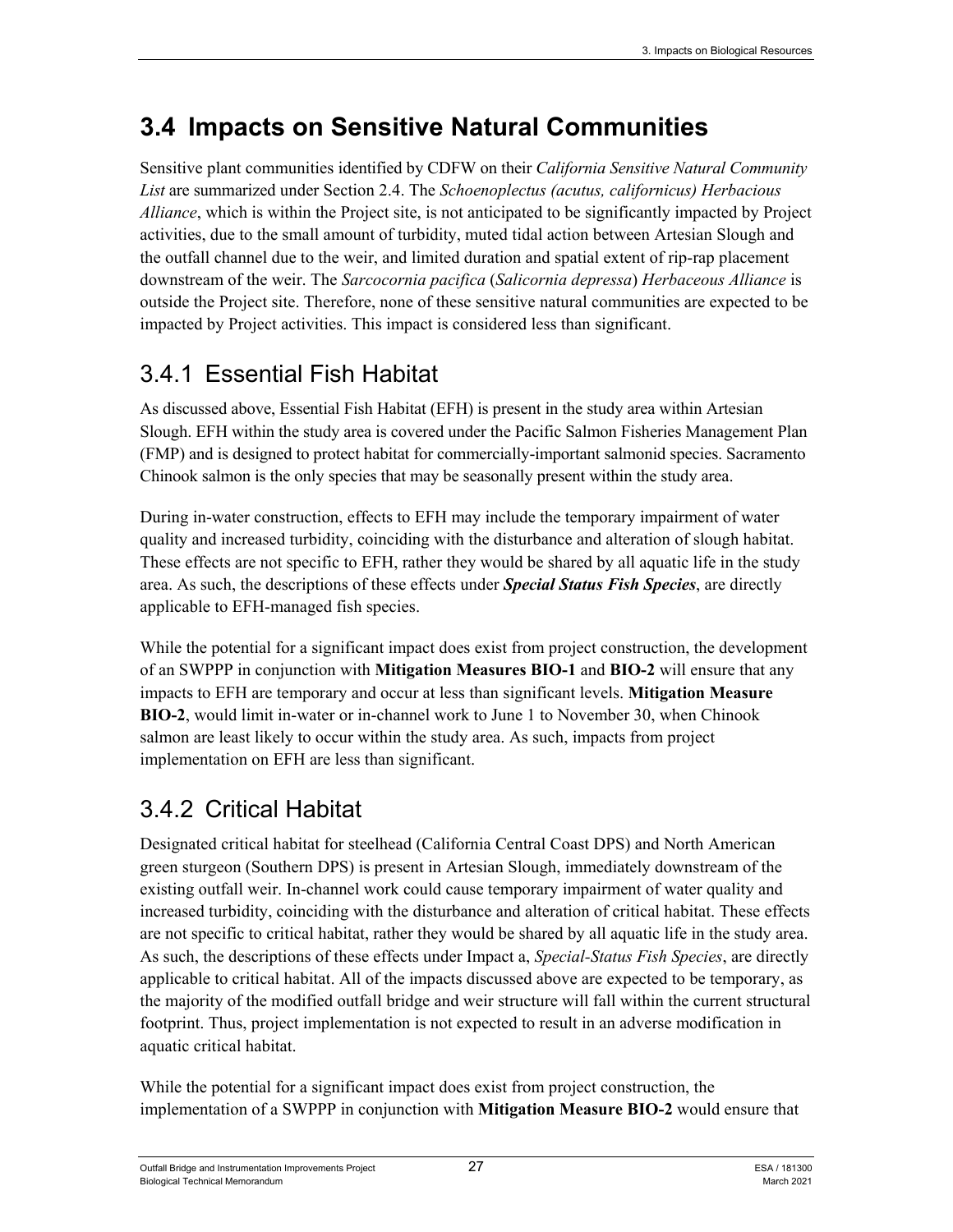any impacts on critical habitat are temporary and occur at less-than-significant levels. Mitigation Measure BIO-2 would limit in-water or in-channel work to June 1 through November 30 (the approved National Oceanic and Atmospheric Administration (NOAA) work window). In addition, **Mitigation Measure HAZ-1b, Health and Safety Plan**, in the Hazardous Materials section of this Initial Study would prevent deleterious materials from entering the environment on the Project site by requiring a site health and safety supervisor present during ground disturbing activities, and capable of implementing procedures to be followed in the event of an unanticipated hazardous materials release that may impact health and safety. As such, impacts from project implementation on critical habitat would be less than significant.

# <span id="page-33-0"></span>**3.5 Impacts on Waters/Wetlands**

Aquatic resources within the study area that could be impacted by the Project include tidal freshwater marsh and open water.

### 3.5.1 Direct Impacts

Direct permanent impacts to 59.98 square feet (0.001 acres) of open water would occur due to replacement of the existing bridge, which is wider than the existing bridge and would increase shading over open water (**Figure 2-1**). However, because the area of shading is minimal relative to the extent of surrounding open water, it is considered a less-than-significant impact.

There would be no direct permanent impacts to tidal freshwater marsh. Direct temporary impacts to 2,075.2 square feet (0.047 acres) of open water would result from installation of infrastructure that is replacing existing structures, or portions thereof, or are being installed on a temporary basis, including bridge, weir and rip-rap maintenance, and temporary placement of a floating dock and anchor poles. Because it is located directly under the bridge, replacement of the weir flashboards is a temporary impact captured under the temporary impact calculation associated with bridge replacement.

Direct temporary impacts to 52.3 square feet (0.001 acres) of tidal freshwater marsh would occur due to installation of the temporary dock access ramp. The majority of the freshwater marsh in the bridge foundation grading area is dominated by hardstem bulrush (*Schoenoplectus californicus*), narrow leaf cattail, and western goldenrod (ESA, 2019). *Typha* is capable of rapidly colonizing habitats due to its robust size, rapid growth rate, and rhizomatic expansion (i.e., allowing lateral, subterranean spread of the plant) (Bansal et al., 2019). Hardstem bulrush and western goldenrod are also rhizomatous, have moderate growth rates and are long-lived (USDA, 2019). The areas of tidal freshwater marsh that would be disturbed by temporary installation of the dock ramp are expected to naturally and rapidly re-vegetate over time due to the growth characteristics of the existing vegetation. Because of this, as well as the very small disturbance area, temporary impacts to tidal freshwater marsh would be less than significant.

Direct temporary and permanent impacts are presented in **Table 4**.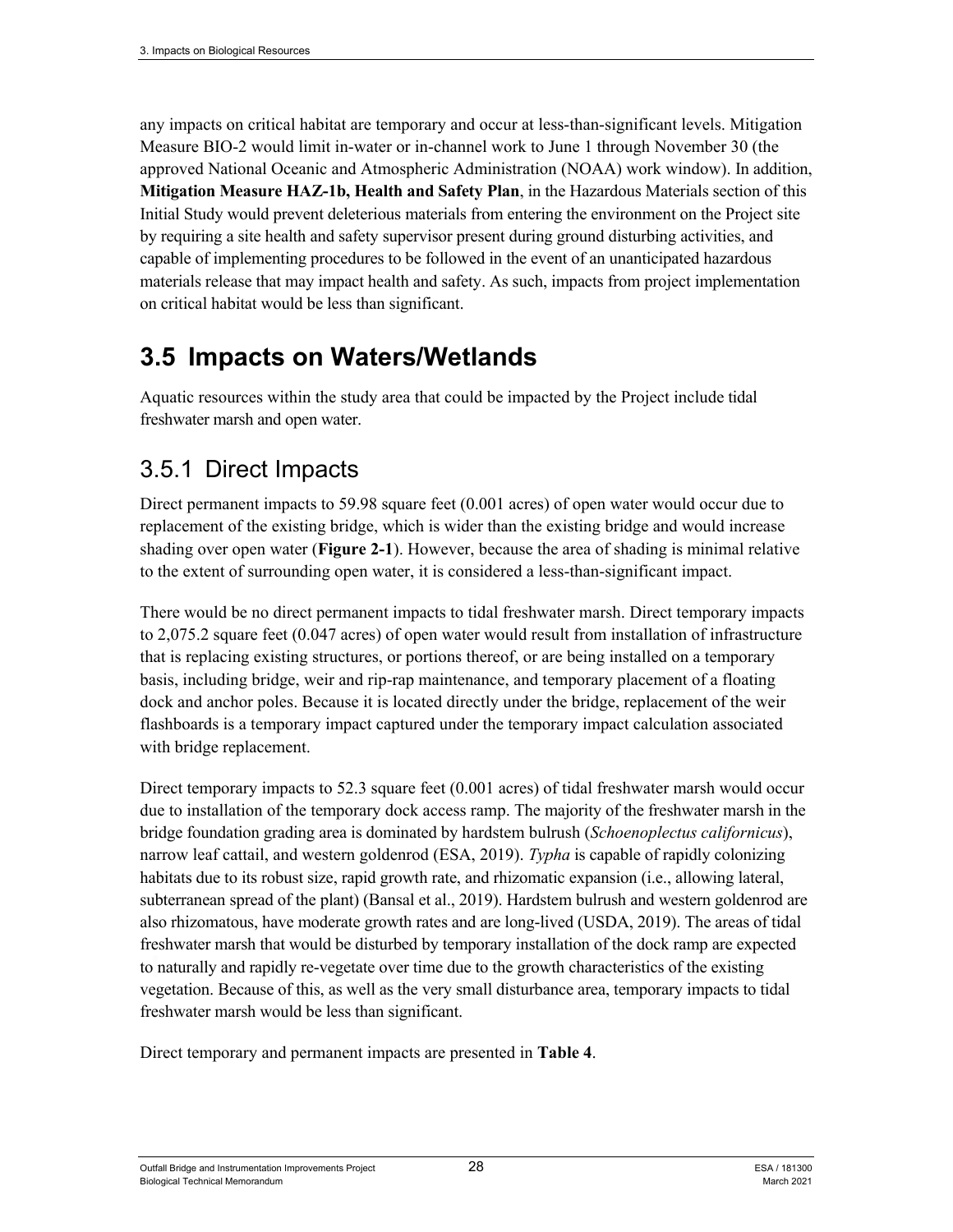| <b>Project Component</b> | <b>Temporary Impacts to</b><br>Open Water (sq ft) | <b>Temporary Impacts</b><br>to Tidal Freshwater<br>Marsh (sq ft) | Permanent<br><b>Impacts to Open</b><br>Water (sq ft) | <b>Permanent Impacts</b><br>to Tidal Freshwater<br>Marsh (sq ft) |
|--------------------------|---------------------------------------------------|------------------------------------------------------------------|------------------------------------------------------|------------------------------------------------------------------|
| Replacement bridge       | 330.1                                             |                                                                  | 59.9 <sup>a</sup>                                    |                                                                  |
| Rip-rap replacement      | 1,669.5                                           |                                                                  |                                                      |                                                                  |
| Dock and ramp            | 74.0                                              | 52.3                                                             |                                                      | 0                                                                |
| Anchor poles             | 1.6                                               |                                                                  |                                                      | 0                                                                |
| Total impacts (sq ft)    | 2.075.2                                           | 52.3                                                             | 59.9                                                 | 0                                                                |

**TABLE 4 TEMPORARY AND PERMANENT IMPACTS TO AQUATIC RESOURCES IN THE PROJECT AREA**

a Temporary impact due to bridge replacement, excluding additional width of new bridge relative to existing bridge

<sup>b</sup> Permanent impact due to shading as a result of widening the bridge for the width of the channel underneath the bridge

### 3.5.2 Indirect Impacts

Installation and removal of the anchor poles by a long-arm excavator would disturb the channel mud, producing a small amount of turbidity relative to the baseline turbidity in the outfall channel, which is subject to tidal action. Installation of the outfall weir aluminum flashboards, replacement of rip-rap downstream of the channel, and removal of water quality monitoring equipment in the outfall pipes by divers could also result in a small amount of turbidity during these activities. This would represent a temporary and insignificant impact to federally protected wetlands and waters due to short duration and minimal potential impact relative to baseline conditions.

Project construction activities occurring outside of federally protected wetlands and waters, such as site grading, fill, and the use of heavy equipment, would generate loose, erodible soils which could result in erosion or siltation into the outfall channel, or result in an accidental release of deleterious materials during construction. Bridge deconstruction could result in demolition debris entering the outfall channel and Artesian Slough. These would be significant impacts. However, implementation of the project's required SWPPP and **Mitigation Measure HAZ-1b, Health and Safety Plan**, in Section 2.2.9, *Hazards and Hazardous Materials* of the Initial Study would avoid and minimize the potential for soil erosion and accidental release of deleterious materials during construction. In addition, **Mitigation Measure BIO-8: Contain Bridge Deconstruction Debris** would prevent or minimize deconstruction debris from entering the outfall channel and Artesian Slough. **Mitigation Measure HYD-1: Water Quality Best Management Practices During Inwater and Near Water Work Activities** and **Mitigation Measure HYD-2: Water Quality Monitoring** in Section 2.2.10, *Hydrology and Water Quality*, would require: in-water work to be conducted during periods of low turbulence and during low tide; use of underwater grout; prevention of deleterious construction-related materials from entering waters; use of a silt curtain with floating boom downstream of the construction footprint to contain turbidity and any accidental debris discharges, and to exclude fish from the construction area; water quality sampling downstream of the construction footprint; and, guidelines for stopping work for specified exceedances of specific water quality parameters. Implementation of these measures would reduce potential Project-related impacts to protected wetlands and waters to a less-than-significant level.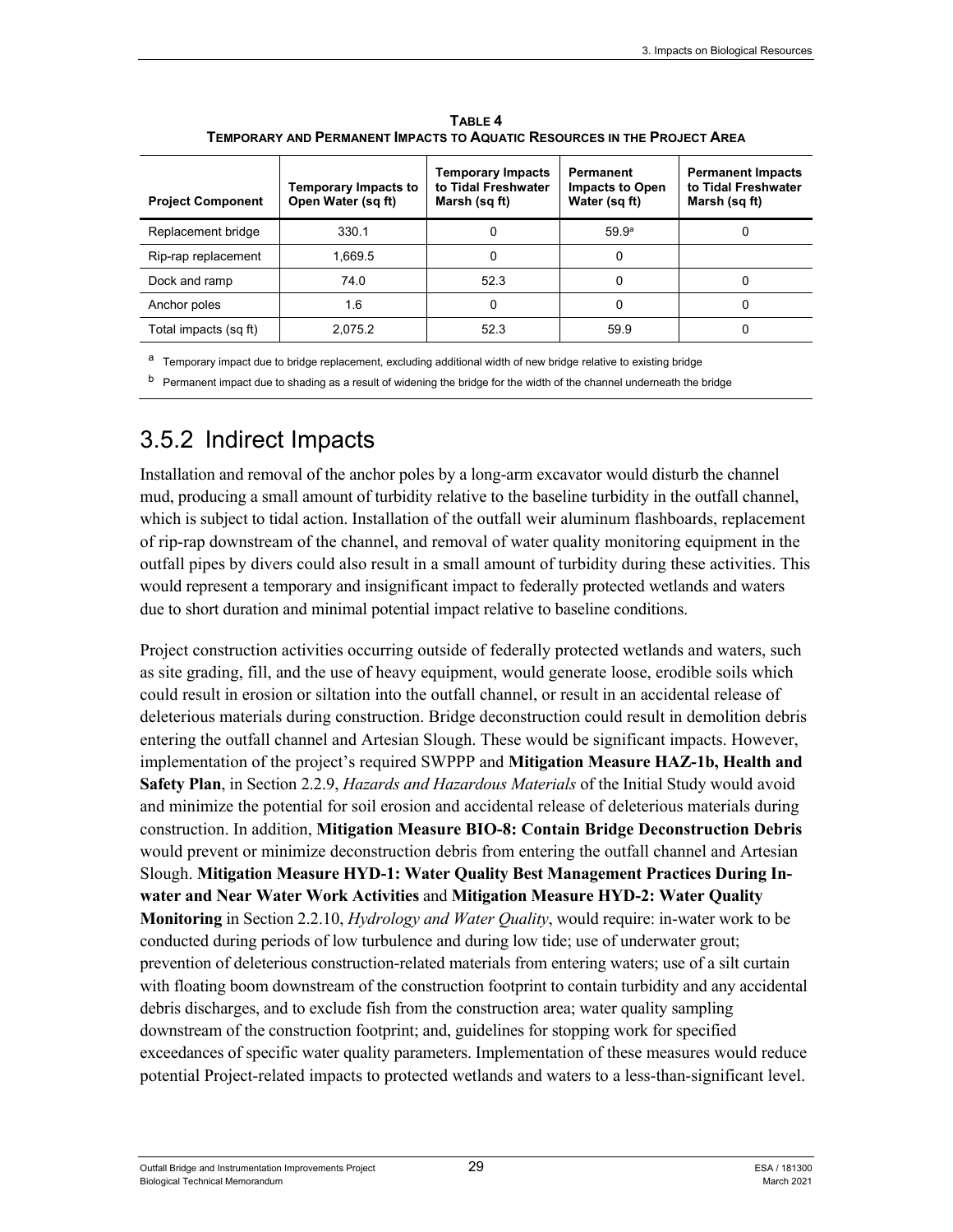This page intentionally left blank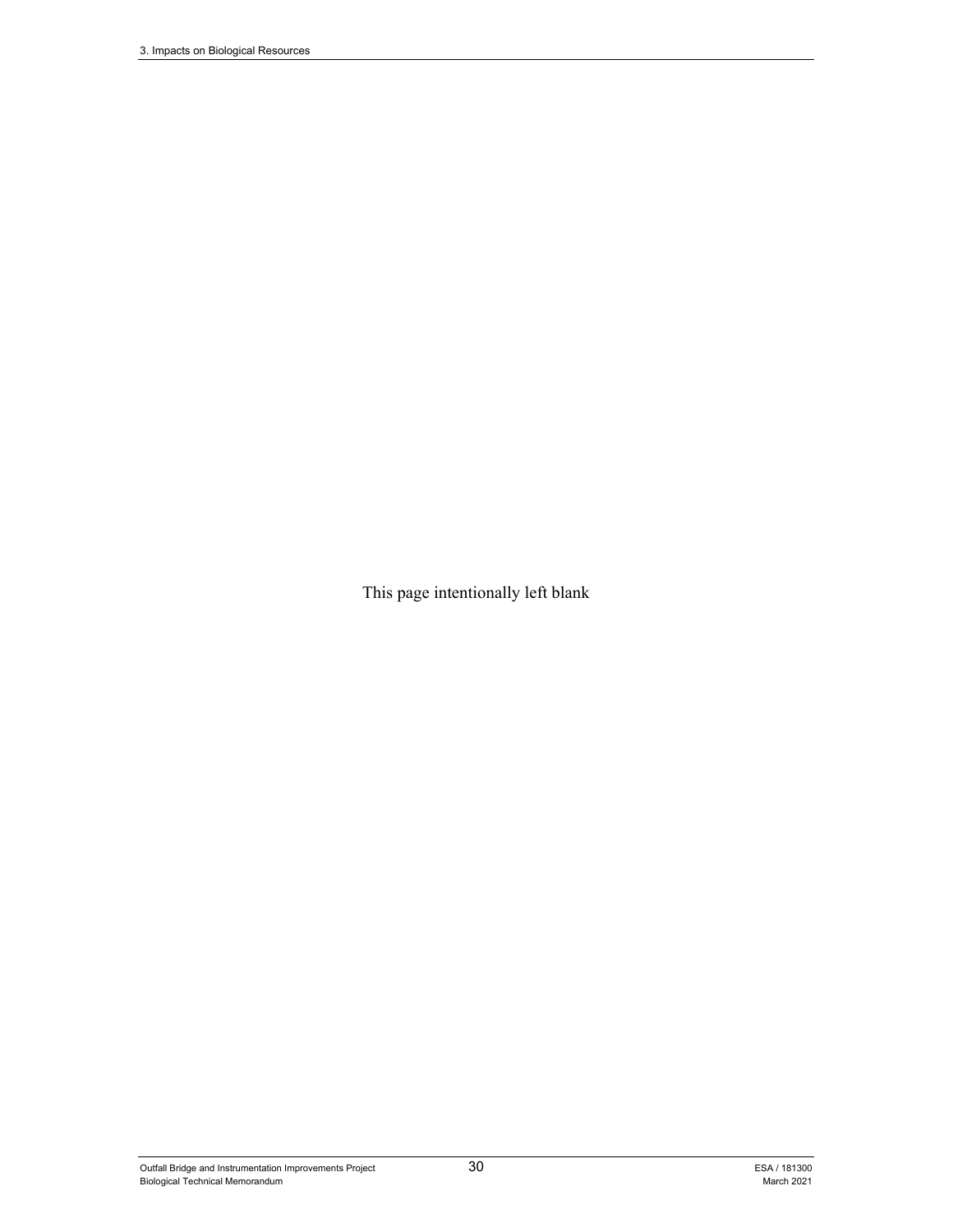# <span id="page-36-1"></span><span id="page-36-0"></span>**SECTION 4** Mitigation Measures

The below-outlined mitigation measures would be implemented by the City to avoid and minimize potential Project impacts on special-status wildlife and plants, aquatic resources, critical habitat and essential fish habitat. There is no additional mitigation required for wildlife movement corridors, local policies and ordinances protecting biological resources, or any approved habitat conservation plan.

#### **Mitigation Measure BIO-1: General Construction Measures.**

- Prior to construction, all construction workers shall take part in an environmental awareness program conducted by an agency-approved biologist. The biologist shall train work crews in standard procedures for identifying and avoiding impacts to all special-status species with the potential to occur in the work area (steelhead – Central California Coast DPS, Chinook salmon – Central Valley fall-run ESU, longfin smelt, western pond turtle, Ridgway's rail, black rail, western burrowing owl, birds protected by the Migratory Bird Treaty Act, salt marsh harvest mouse, salt marsh wandering shrew, Congdon's tarplant and saline clover). The awareness program shall be conducted at the start of construction and thereafter as required for new construction personnel.
- At the end of each work day, all excavations (i.e. holes, construction pits, and trenches) of a depth of 8 inches or greater shall be covered with plywood or other hard material, and gaps around the cover shall be filled with dirt, rocks, or other appropriate material to prevent entry by wildlife. If excavations cannot be covered, then they shall include escape ramps constructed of either dirt fill, wood planking, or other appropriate material installed at a 3:1 grade (i.e., an angle no greater than 30 degrees) to allow wildlife that fall in a means to escape.

#### **Mitigation Measure BIO-2: Seasonal Avoidance of Sensitive Aquatic Species.**

• In-water construction work with the potential to result in short-term impacts to sensitive aquatic species, including project activities that are expected to create turbidity or disturb the streambed, shall be conducted only from only from June 1 through November 30 (the approved National Oceanic and Atmospheric Administration (NOAA) work window).

#### **Mitigation Measure BIO-3: Western Pond Turtle Protection Measures.**

• Prior to the start of construction activities, the project proponent shall retain a qualified biologist to conduct preconstruction surveys for western pond turtles in all suitable habitats (aquatic and upland) in the vicinity of the work site. Surveys shall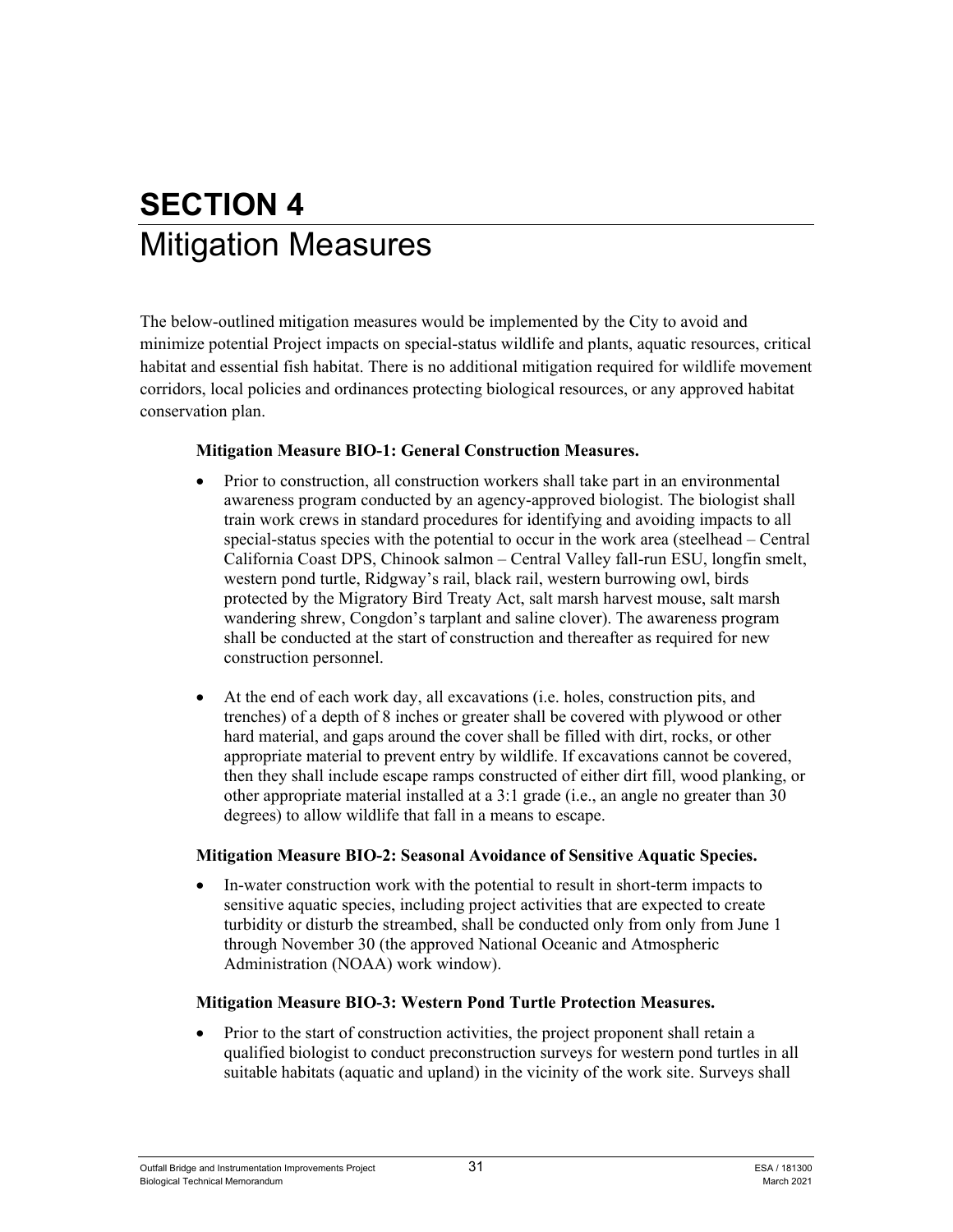take place no more than 72 hours prior to the onset of site preparation and construction activities with the potential to disturb turtles or their habitat.

- If no western pond turtles are observed during the preconstruction surveys, no further action is required.
- If preconstruction surveys identify active western pond turtle nests within the project site, the biologist shall establish no-disturbance buffer zones around each nest using temporary orange construction fencing. The demarcation shall be permeable to allow young turtles to move away from the nest following hatching. The radius of the buffer zone and the duration of exclusion shall be determined in coordination with the CDFW. The buffer zones and fencing shall remain in place until the young have left the nest, as determined by the qualified biologist.
- If western pond turtle is identified during preconstruction surveys, or during construction, a qualified biologist shall monitor construction activities in the Project site within 50 feet of suitable western pond turtle habitat, and remove and relocate western pond turtles in proposed construction areas to suitable habitat outside the project limits, consistent with CDFW protocols and handling permits. Relocation sites shall be subject to CDFW approval.
- If any turtles are found in the project site, construction activities shall halt within 50 feet and the qualified biologist shall be notified Construction activities can continue, or commence, more than 50 feet from the western pond turtle individual; however, the qualified biologist shall still be notified. If the biologist determines the turtle is a western pond turtle, the qualified biologist shall relocate the western pond turtle into nearby suitable habitat consistent with CDFW protocols and handling permits.

#### **Mitigation Measure BIO-4: Special-status Bird Species Protection Measures.**

- The project proponent and its contractors shall avoid conducting vegetation removal or ground disturbing activities during the nesting season (February 1–August 31), inclusive.
- If avoidance of the nesting season is not possible, the City's Environmental Team Project Lead (ET) or its contractor shall retain a qualified wildlife biologist to conduct a survey for nesting raptors and migratory bird nests within 7 days of the start of construction or after any construction breaks of 14 days or more, within 7 days prior to the resumption of construction. Surveys shall be performed for the Project areas and for suitable habitat within 300 feet. If an active nest is discovered, a no-disturbance buffer zone around the nest tree (or, for ground-nesting species, or nests identified on Facility buildings, the nest itself) shall be established. The nodisturbance zone shall be marked with flags or fencing that is easily identified by the construction crew and will not affect the nesting birds. In general, minimum buffer zone widths shall be as follows: 100 feet (radius) for non-raptor species and 300 feet (radius) for raptor species; however, the buffer zone widths may be adjusted if an obstruction, such as a building, is within line-of-sight between the nest and construction. Buffer zone widths and other avoidance measures may be modified based on consultation with CDFW and the USFWS. Buffer widths shall remain in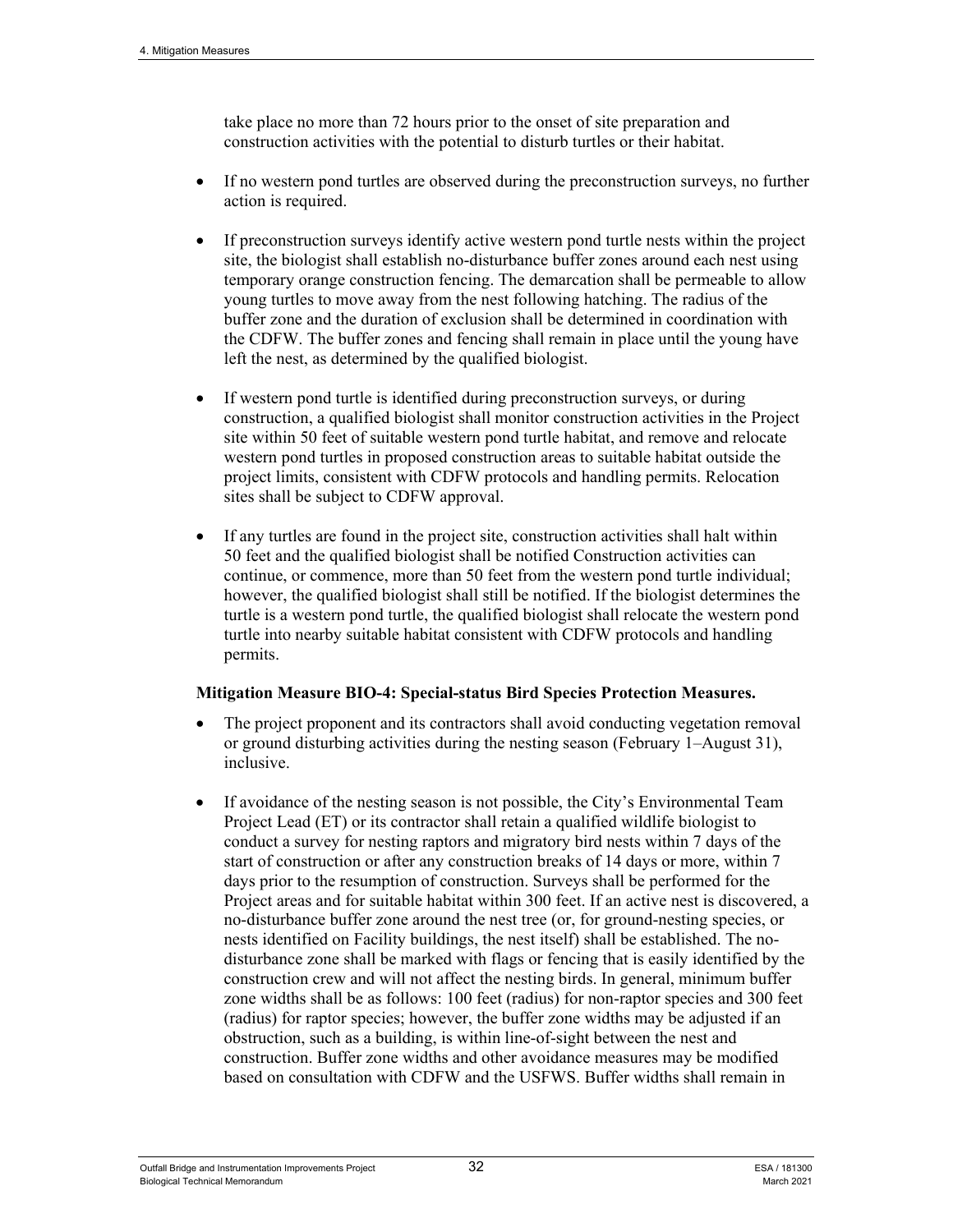place as long as the nest is active or young remain in the area and are dependent on the nest.

- The project proponent and its contractors shall retain a qualified wildlife biologist and conduct surveys for California Ridgway's rail and California black rail prior to initiation of construction activities. These surveys are required for construction activities conducted at any time of the year.
- If either of these species is detected in the project site during surveys, the project proponent shall consult USFWS and CDFW staff to identify the appropriate avoidance measures. The project proponent shall be responsible to ensure that USFWS and/or CDFW requirements are implemented.
- If a special-status rail is detected within 700 feet of the project site during their nesting season (February  $1 -$  August 31, inclusive), all construction activities within 700 feet of suitable nesting or forage habitat for this species will be delayed until after the nesting season is over.
- If a special-status rail is detected within 700 feet of the project site during the nonnesting season (September 1 – January 31), construction activities can commence, but all vegetation within suitable habitat for the species shall be cleared by hand or with hand tools and a biologist will be retained on site during vegetation clearing activities to ensure that no birds are injured. Once the construction site is devoid of vegetation providing suitable habitat for the species, regular construction can commence.
- If any birds initiate nests within the established buffer distances while construction is occurring, then it is assumed that they are habituated to the construction activities, and construction can continue as long as the birds or their nests are not physically harmed.

#### **Mitigation Measure BIO‐5: Western Burrowing Owl Protection Measures.**

To avoid or minimize direct impacts of project activities on western burrowing owls, the City shall ensure the following Capital Improvements Project (CIP) specifications for western burrowing owl are implemented.

- 1. The contractor shall not disturb western burrowing owls and any occupied burrows or nests.
- 2. If western burrowing owls are encountered during construction, work must stop, and the Engineer should be notified immediately. A survey must be performed by the qualified biologist before construction work can proceed.
- 3. If surveys identify evidence of western burrowing owls within 250 feet of the project area, the contractor shall:
	- a. Establish a 250-foot exclusion zone around the occupied burrow or nest, as directed by the qualified biologist
	- b. Avoid the exclusion zone and all nests that could be disturbed by project construction activities during the remainder of the breeding season or while the burrow is occupied by adults or young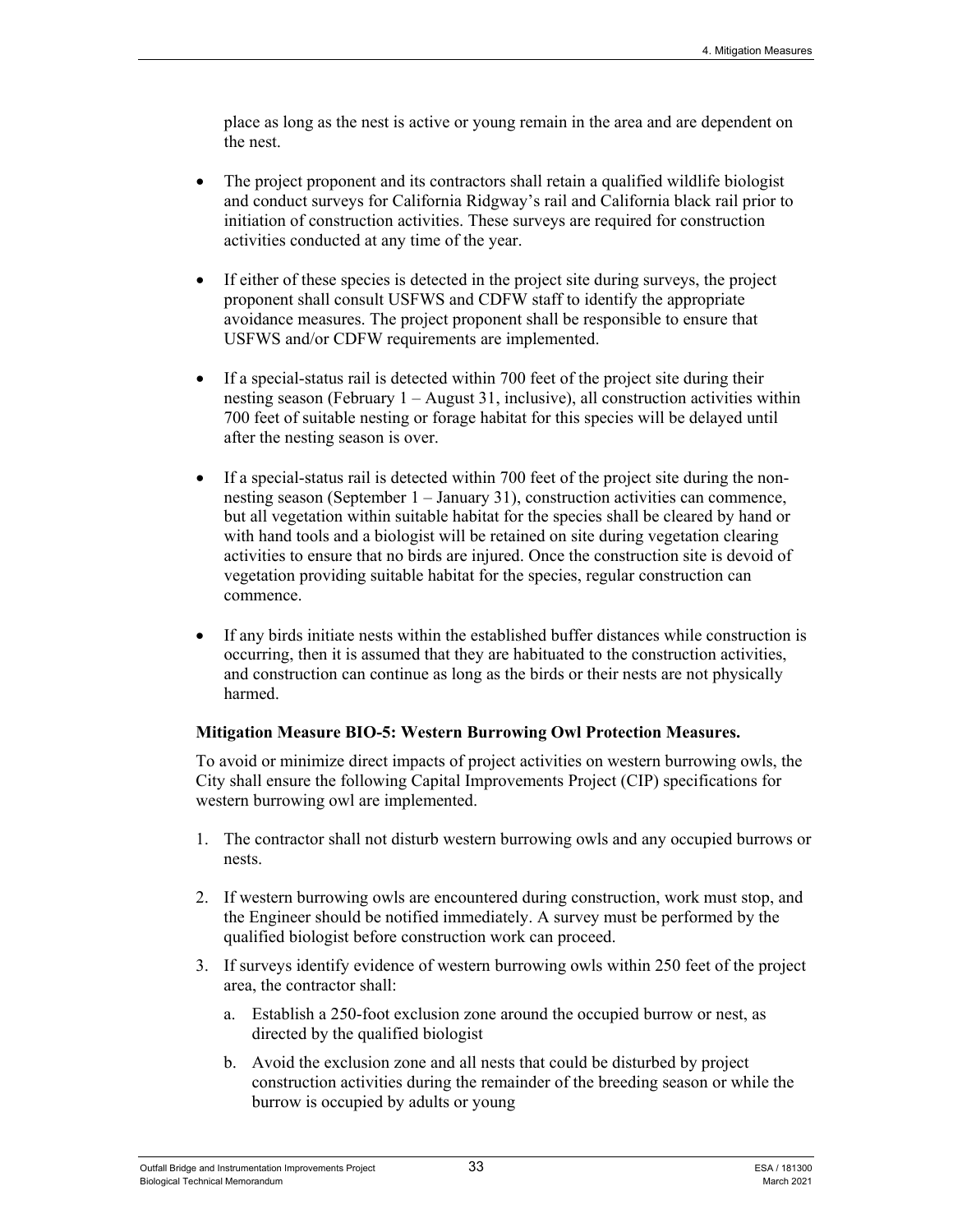- c. Not resume construction activities within the 250-foot zone until the Engineer provides written Notice to Proceed based on the recommendation of the qualified biologist
- 4. If avoidance of occupied burrows is not feasible during February 1 to August 31 breeding season, construction may occur within 250 feet of the occupied burrows if the burrows are not disturbed and the qualified biologist prepares and implements a Monitoring Plan approved by the California Department of Fish and Wildlife.
- 5. If avoidance of occupied burrows is not feasible during September 1 to January 31 non-breeding season, construction may occur within 250 feet of the overwintering burrows as long as the contractor's qualified biologist monitors the owls for at least 3 days prior to Project construction and during construction and finds no change in owl foraging behavior in response to construction activities. If there is any change in owl foraging behavior as a result of construction activities, activities shall cease within the 250-foot exclusion zone.

#### **Mitigation Measure BIO-6: Salt Marsh Harvest Mouse and Salt Marsh Wandering Shrew Protection Measures.**

- Prior to initiation of work in suitable habitat, an agency-approved biologist shall be retained to conduct preconstruction surveys areas where disturbance is planned. Surveys shall take place no more than 24 hours before the onset of vegetation removal or ground-disturbing activities.
- Prior to construction on the east side of the outfall channel or Artesian Slough, silt exclusion fencing with wire-mesh backing shall be installed by hand between the eastern edge of the project area and the non-tidal seasonal marsh to prevent the mouse/shrew from entering the active work area, protect habitat within the marsh from earthmoving activities or accidental spills, and to exclude workers from the marsh. The fence should have a minimum above-ground height of 30 inches, and the bottom should be buried to a depth of at least 6 inches so that mice cannot crawl under the fence. Any supports for the exclusion fencing (e.g., t-posts) will be placed on the inside of the project area. The last 5 feet of the fence shall be angled away from the road to direct wildlife away from the road. Installation of the exclusion fence shall be overseen by an agency-approved biologist.
- An agency-approved biologist shall monitor the fence weekly to assure it remains functional to exclude the mouse/shrew from the work area and will recommend needed fence repairs to the project proponent.
- Ground disturbance in suitable mouse/shrew habitat (including, but not limited to pickleweed, and emergent salt marsh vegetation such as bulrush and cattails) will be avoided to the extent feasible. Where mouse/shrew habitat cannot be avoided, an agency-approved biologist shall supervise the hand removal of any vegetation to avoid impacts on the mouse/shrew. Such monitoring will occur for the duration of all clearing work within suitable habitat.
- If mouse/shrew individuals are observed in or near the Project work area, all construction activities shall cease until the USFWS and CDFW can be contacted and appropriate avoidance, protection, or relocation measures can be developed,

<span id="page-39-0"></span> <sup>1</sup> The "agency"-approved biologist would be approved by USFWS and CDFW, the federal and state regulatory agencies responsible for implementing endangered species acts, and/or state regulations applicable to Fully-Protected Species.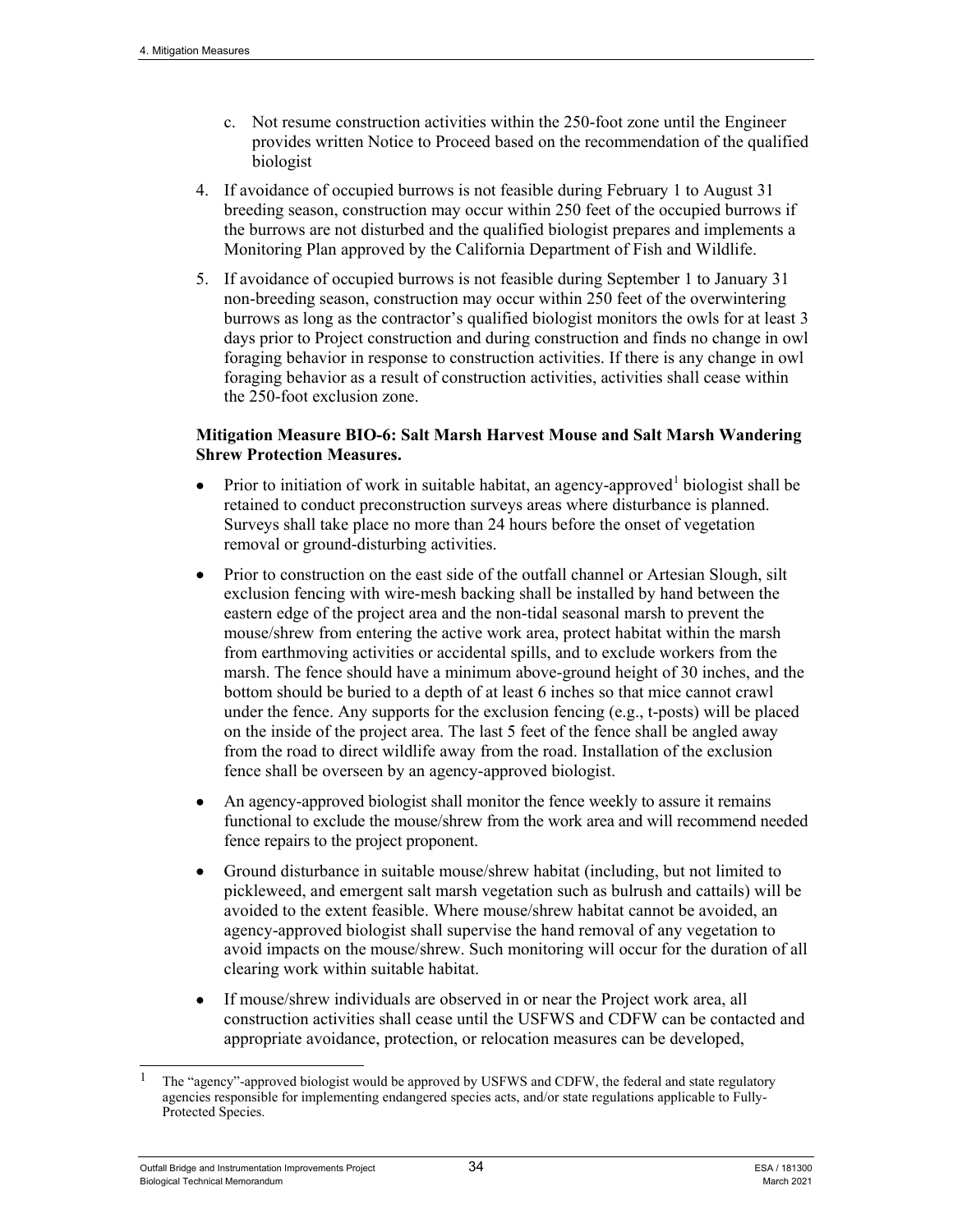approved, and implemented. Depending the specific location and agency guidance, these measures may include relocation or buffer distances.

#### **Mitigation Measure BIO-7: Survey for Rare Plants.**

- Prior to the start of construction, a rare plant survey shall be conducted by a qualified biologist in accordance with CDFW's 2009 *Protocols for Surveying and Evaluating Impacts to Special Status Native Plant Populations and Natural Communities*.
- If a special status plant species is encountered on the project site, it shall be documented and submitted to the CNDDB. The project shall avoid impacts during construction by clearly marking and delineating the location in the field and encircling the species with protective silt exclusion fencing. Visible signage shall be attached to the silt fencing to instruct workers to stay out of the sensitive rare plant area. If direct impacts cannot be avoided, then the District shall consult with CDFW to devise a plan for minimizing the impacts by one or more of the following methods: 1) salvage and replanting of plants at the same location following construction; 2) salvage and relocation of the plants to a suitable off-site location with long-term assurance of site protection; 3) collection of seeds or other propagules for reintroduction at the site or elsewhere; 4) payment of fees in lieu of preservation of individual plants, to be used for conservation efforts elsewhere.

#### **Mitigation Measure BIO-8: Contain Bridge Deconstruction Debris.**

ET or its contractor shall install measures to prevent debris associated with the deconstruction from entering Artesian Slough.

- No bridge demolition debris shall be allowed to enter Artesian Slough or be placed where it would be subject to erosion by rain, wind, or waves and enter into jurisdictional waters. Staged construction materials with the potential to be eroded/entrained during a rainfall event will be covered every night and during any rainfall event.
- Floating booms shall be used to contain any accidental debris discharged into Artesian Slough, and any debris shall be removed as soon as possible, and no later than the end of each workday. If feasible, personnel in workboats within the work area will immediately retrieve such debris for proper handling and disposal. Nonbuoyant debris discharged into waters shall be recovered as soon as possible after discharge.
- Accidental debris discharged into the outfall channel will be collected at the weir at the downstream terminus of the channel. No debris discharged into the outfall channel will be allowed to enter Artesian Slough.

#### **HAZ-1b: Health and Safety Plan.**

ET or its contractor shall retain a qualified environmental professional to prepare a sitespecific Health and Safety Plan (HASP) in accordance with federal OSHA regulations (29 CFR 1910.120) and Cal/OSHA regulations (8 CCR Title 8, Section 5192). Because anticipated contaminants vary depending upon the location of proposed improvements in the Project area and may vary over time, the HASP shall address site-specific worker health and safety issues during construction. The HASP shall include the following information.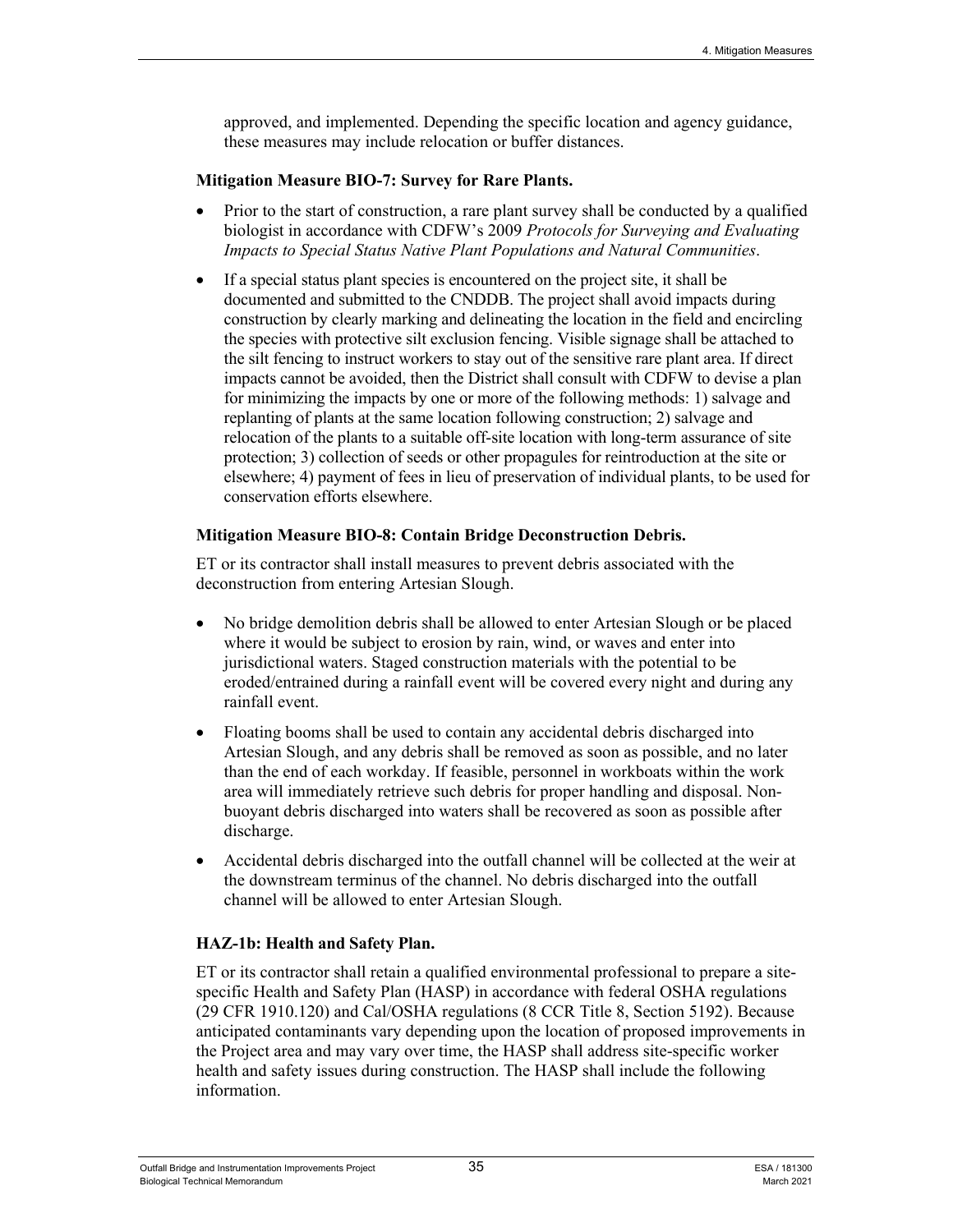- Results of sampling conducted in accordance with Mitigation Measure HAZ-1a in the Hazards and Hazardous Materials section.
- All required measures to protect construction workers and the general public by including engineering controls, monitoring, and security measures to prevent unauthorized entry to the construction areas and to reduce hazards outside of the construction areas. If prescribed contaminant exposure levels are exceeded, personal protective equipment shall be required for workers in accordance with state and federal regulations.
- Required worker health and safety provisions for all workers potentially exposed to contaminated materials, in accordance with state and federal worker safety regulations, and designated qualified individual personnel responsible for implementation of the HASP.
- The contractor shall have a site health and safety supervisor fully trained pursuant to hazardous materials regulations be present during excavation, trenching, or cut and fill operations to monitor for evidence of potential soil contamination, including soil staining, noxious odors, debris or buried storage containers. The site health and safety supervisor must be capable of evaluating whether hazardous materials encountered constitute an incidental release of a hazardous substance or an emergency spill. The site health and safety supervisor shall implement procedures to be followed in the event of an unanticipated hazardous materials release that may impact health and safety. These procedures shall be in accordance with hazardous waste operations and regulations and specifically include, but are not limited to: 1) immediately stopping work in the vicinity of the unknown hazardous materials release; 2) notifying SCCDEH, RWQCB, or DTSC; and 3) retaining a qualified environmental firm to perform sampling, remediation, and/or disposal.
- Documentation that HASP measures have been implemented during construction.
- Provision that submittal of the HASP to ET, or any review of the contractor's HASP, shall not be construed as approval of the adequacy of the contractor as a health and safety professional, the contractor's HASP, or any safety measure taken in or near the construction site. The contractor shall be solely and fully responsible for compliance with all laws, rules, and regulations applicable to health and safety during the performance of the construction work.

#### **Mitigation Measure HYD-1: Water Quality Best Management Practices during In-Water and Near-Water Work Activities**

In order to avoid and/or minimize potential impacts to water quality (and jurisdictional waters) during Project activities that would be conducted in or over waters, the following construction BMPs would be implemented by the contractor, and overseen by a water quality specialist, to prevent releases of construction materials or hazardous materials and to avoid other potential environmental impacts:

- In-water work with the potential to harm fish and aquatic resources (e.g., grouting and rip-rap placement) will be conducted at low tide to the extent feasible.
- All project components will be designed using materials that follow local, California, and national environmental regulations; this includes the use of underwater grout (e.g., cementitious or epoxy specifically chosen for in-water applications.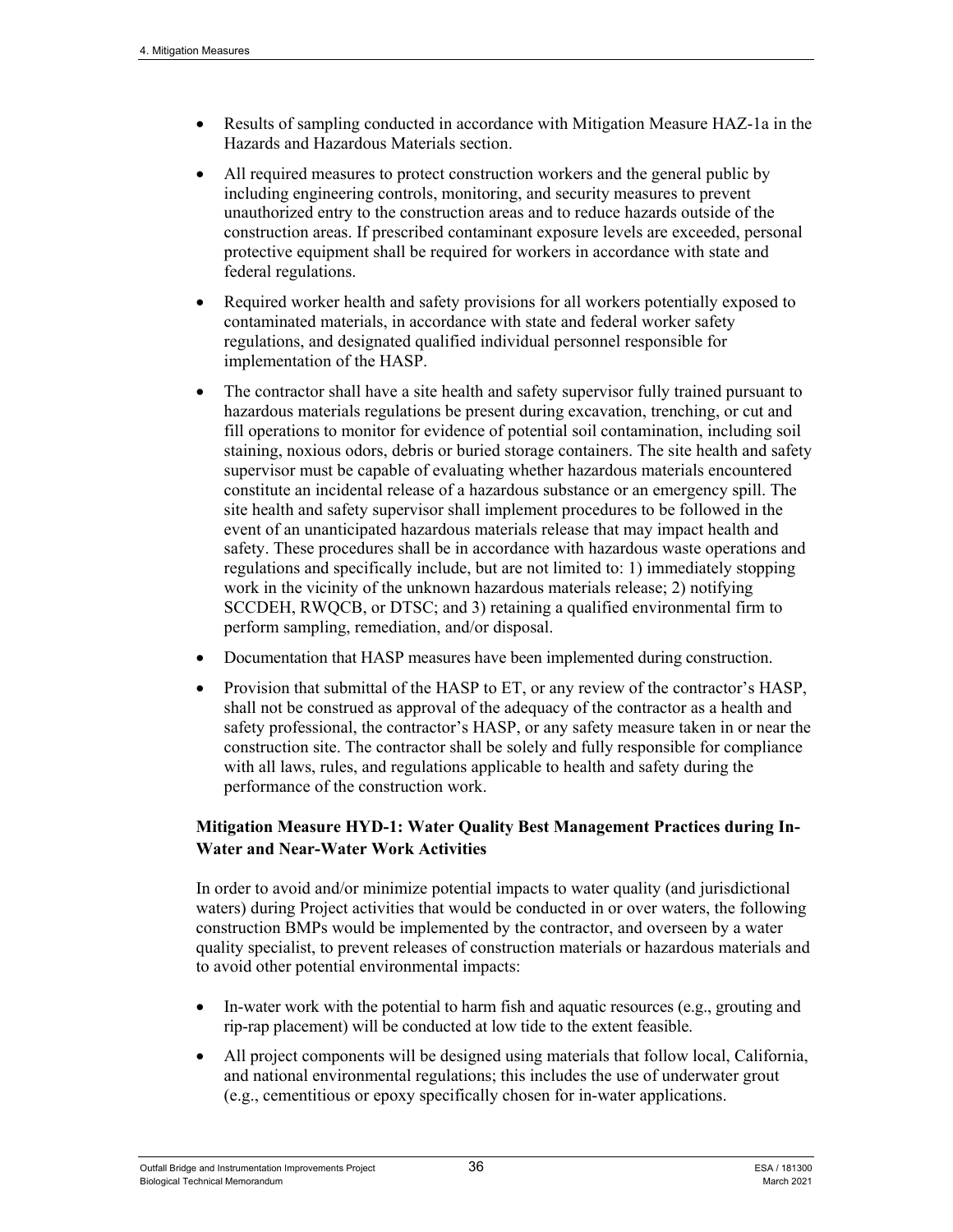- No debris, rubbish, soil, silt, sand, cement, concrete, or washings thereof, or other construction-related materials or wastes, oil, or petroleum products shall be allowed to enter into jurisdictional waters or placed where it would be subject to erosion by rain, wind, or waves and enter into jurisdictional waters. Staged construction materials with the potential to be eroded/entrained during a rainfall event will be covered every night and during any rainfall event (as applicable).
- All construction material, wastes, debris, sediment, rubbish, trash, fencing, etc., will be removed from the project site daily during construction, and thoroughly at completion of the project. Debris will be transported to an authorized upland disposal area.
- To isolate potential water quality impacts from rip-rap placement and grouting, a silt curtain with floating boom, or another effective technology, will be placed to constrain the construction footprint from Artesian Slough. The silt curtain will be placed within 500-feet of the in-water construction activity. The exact location will be determined, at the discretion of the contractor in consultation with the water quality specialist, with the goal to maximize functionality of the curtain. The contractor will ensure curtain placement is also upstream of the water quality monitoring location described below. The silt curtain will accomplish the following:
	- o Isolate construction activities from Artesian Slough
	- o Contain turbidity and sediment resulting from the construction activity
	- o Deter fish, and other aquatic species, from accessing the active construction area
	- o Allow water to pass between Artesian Slough and the outfall channel with the tides
- The silt curtain will be at least the height of the outfall weir (approximately 6 feet tall) to maintain a barrier at high tide. The curtain will consist of permeable filter fabric supported by a line of floats (boom) on the water surface and a line of weights/anchors on the bottom to secure the curtain to the channel bed to maintain coverage around the active in-water construction area. The curtain would be secured to land and to the weir with anchors at the channel banks to hold the curtain in place.
- At the request of BCDC, CDFW, the Water Board, or USACE, the contractor will prepare a plan that provides a description of methods to be used to direct flow away from the active construction work area in Artesian Slough prior to implementation. Temporary measures will be used to minimize the volume of direct flow from the outfall channel into the active construction site to minimize the movement of construction-related turbidity increases into Artesian Slough.
- Floating booms shall be used to contain any accidental debris discharged into waters, and any debris shall be removed as soon as possible, and no later than the end of each workday. If feasible, personnel in workboats within the work area will immediately retrieve such debris for proper handling and disposal. Non-buoyant debris discharged into waters shall be recovered (by divers) as soon as possible after discharge. Protective measures will be utilized to prevent accidental discharges of oils, gasoline, or other hazardous materials to jurisdictional waters during fueling, cleaning, and maintenance of equipment. Well-maintained equipment will be used to perform construction work, and, except in the case of failure or breakdown, equipment maintenance will be performed off-site. Crews will check heavy equipment daily for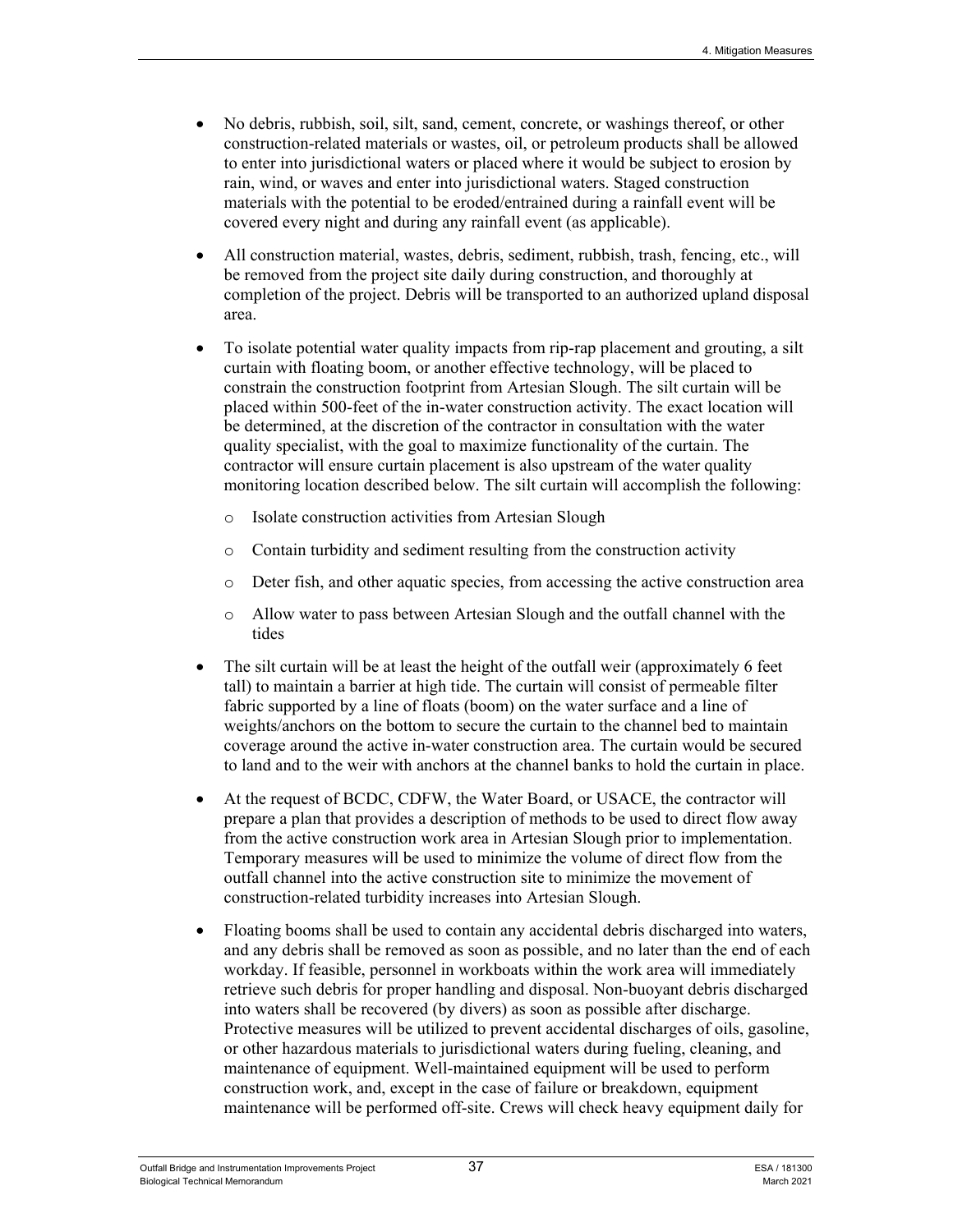leaks, and if leaks are discovered it will be immediately contained and use of the equipment will be suspended until repaired. The source of the leak will be identified, material will be cleaned up, and the cleaning materials will be collected and properly disposed.

• Vehicles and equipment used during the course of construction will be serviced offsite. On-site fueling of marine equipment (if any) will comply with U.S. Coast Guard requirements. Smaller equipment, such as generators and hand tools will be fueled using fuel tanks, hoses, and fuel cans. Fueling locations will be inspected after fueling to document that no spills have occurred. Any spills will be cleaned up immediately.

#### **Mitigation Measure HYD-2: Water Quality Monitoring**

Prior to and during in-water construction, water quality measurements will be collected and recorded within Artesian Slough. Data will be collected at the City's previously established monitoring location within Artesian Slough, approximately 1,500 feet downstream of the outfall weir.<sup>[2](#page-43-0)</sup>

Measurement data will be collected prior to the start of construction each day to establish current ambient, baseline conditions. Subsequently, water quality data will be collected every two hours during construction to ensure compliance with the water quality metrics described below. All measurements will be collected at the top of the water column to control for the natural variability in water quality at different depths, and to ensure data are comparable.

Exceedance of any of the water quality metrics described below would trigger a stop to inwater work, and adjustment to the water quality BMPs (as described in MM HYD-1) until it can be demonstrated that water quality objectives can be maintained. The water quality monitoring parameters enumerated below represent a consolidation of applicable regulatory requirements as outlined within the Marine Water Quality Objectives (MWQO) for the San Francisco Bay Basin.

- Visual: No significant floating particulates, suspended materials, grease, or oil shall be visible. No aesthetically undesirable coloration of the water surface; oils, grease, or other materials in concentrations that result in a visible film or coating on the surface of the water or on objects in the water.
- Turbidity. Given the wide historic range, and high daily variability, in documented turbidity within Artesian Slough, strict adherence to Basin Plan objectives is infeasible. As a result, the following thresholds are proposed:
	- o Isolate construction activities from Artesian Slough
	- o No more than 50 nephelometric turbidity units (NTUs) above background when background between 0 and 100 NTUs.
- No more than 50 percent above background turbidity levels when background is greater than 100 NTUs. Dissolved oxygen (DO): DO levels will not drop below 5.0

<span id="page-43-0"></span><sup>&</sup>lt;sup>2</sup> This station was established in 2005 under the RWQCB's Wastewater Discharge Requirement (WDR, Order No. R2-0003) for the operation of the City's Pond A18 continuous discharge monitoring. Fourteen years of water quality data have been collected at this monitoring location.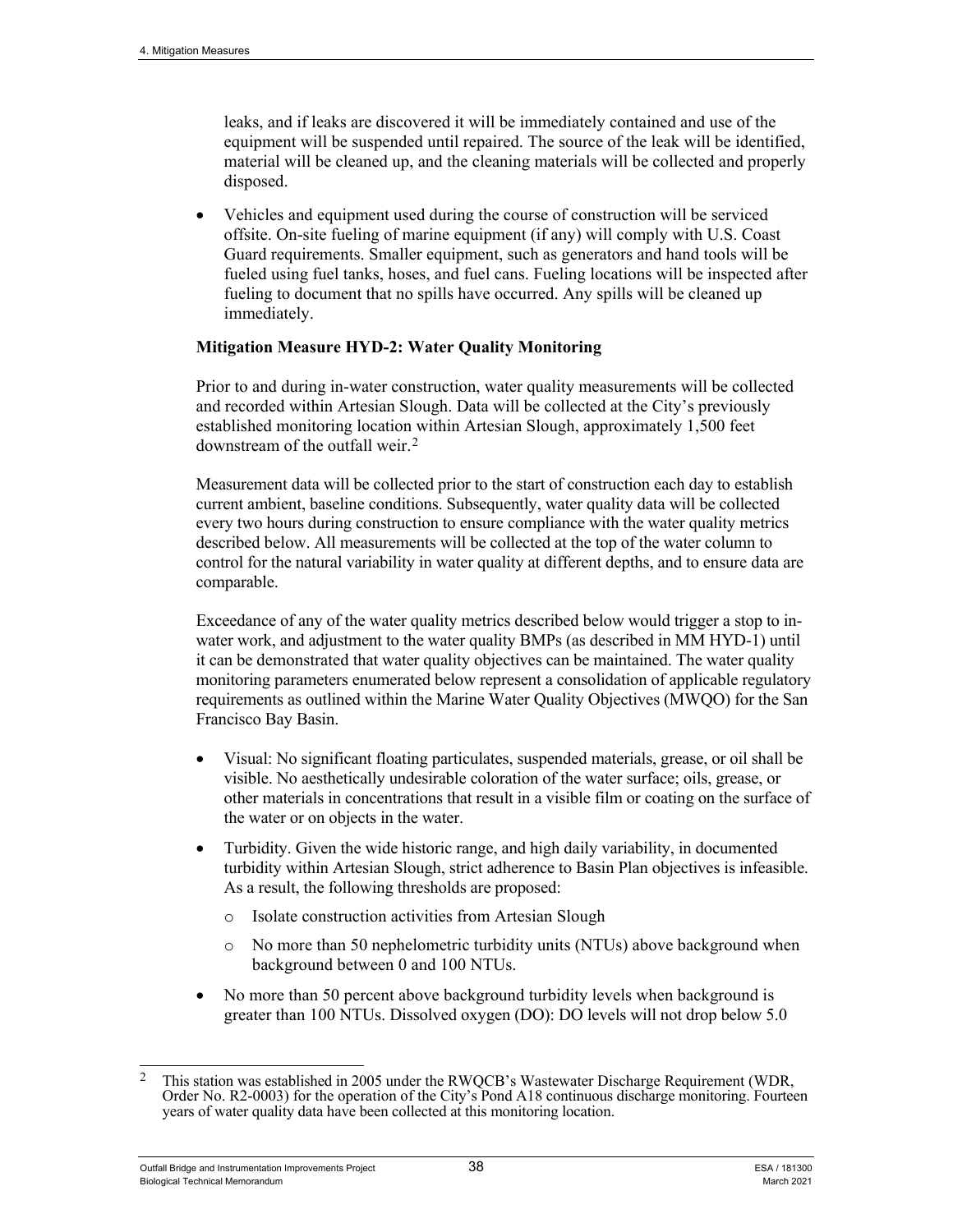mg/l. If natural factors cause lesser concentrations, construction will cause no further reduction in the concentration of DO.

- pH: Construction will cause no more than a 0.5 increase or decrease in pH and pH levels will remain within 6.5 to 8.5.
- If required by natural resource agencies, pre-construction and post-construction sampling for total Polycyclic Aromatic Hydrocarbons (PAHs) may be conducted as follows: pre-construction sampling for total PAHs prior to construction activity to establish ambient PAH concentration in Artesian Slough and atthe conclusion of project construction, conduct additional PAH sampling for total PAHs. Postconstruction total PAHs are not to exceed 15 μg/l, unless it can be shown that postconstruction site concentrations are similar to the ambient levels measured during pre-construction sampling.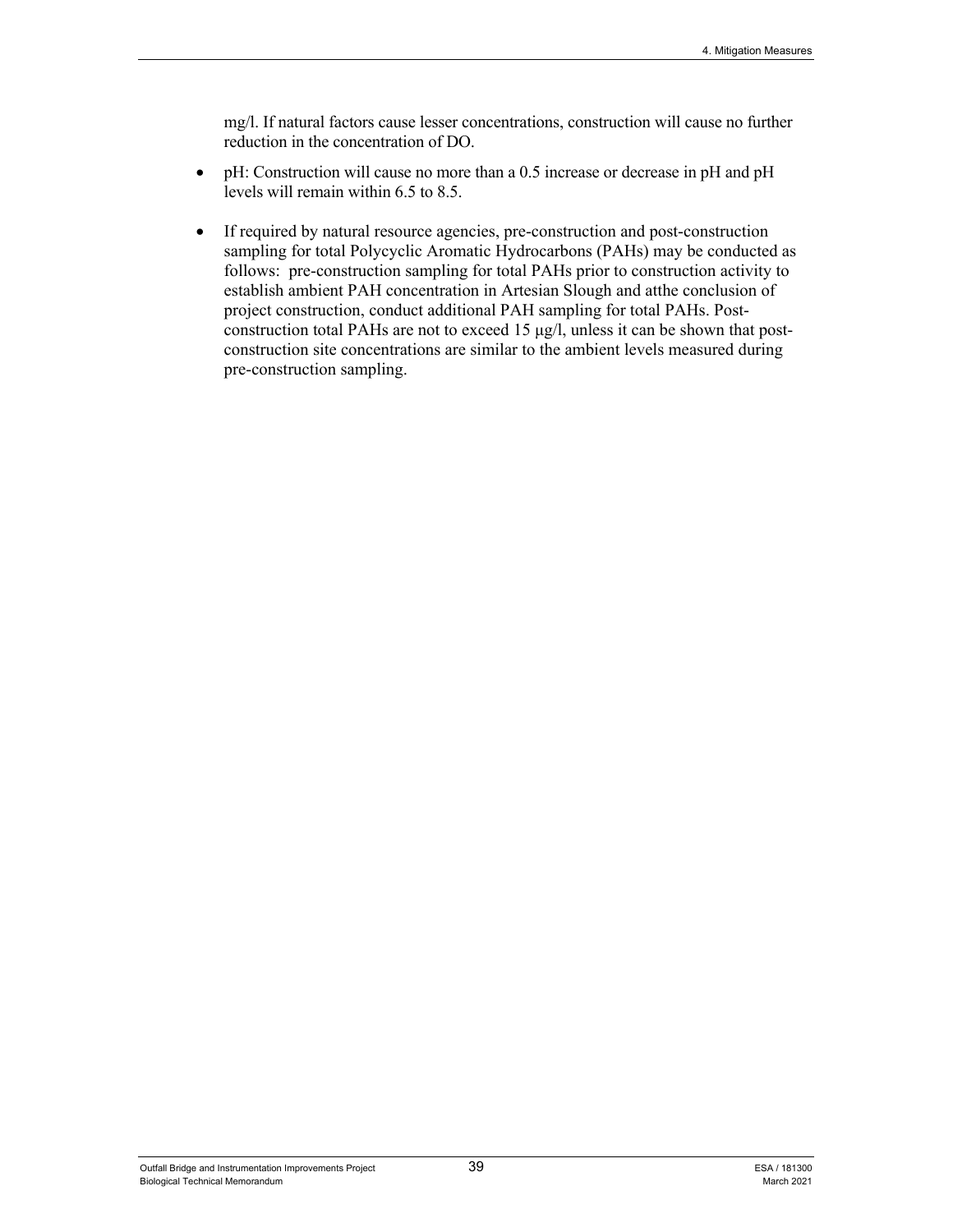This page intentionally left blank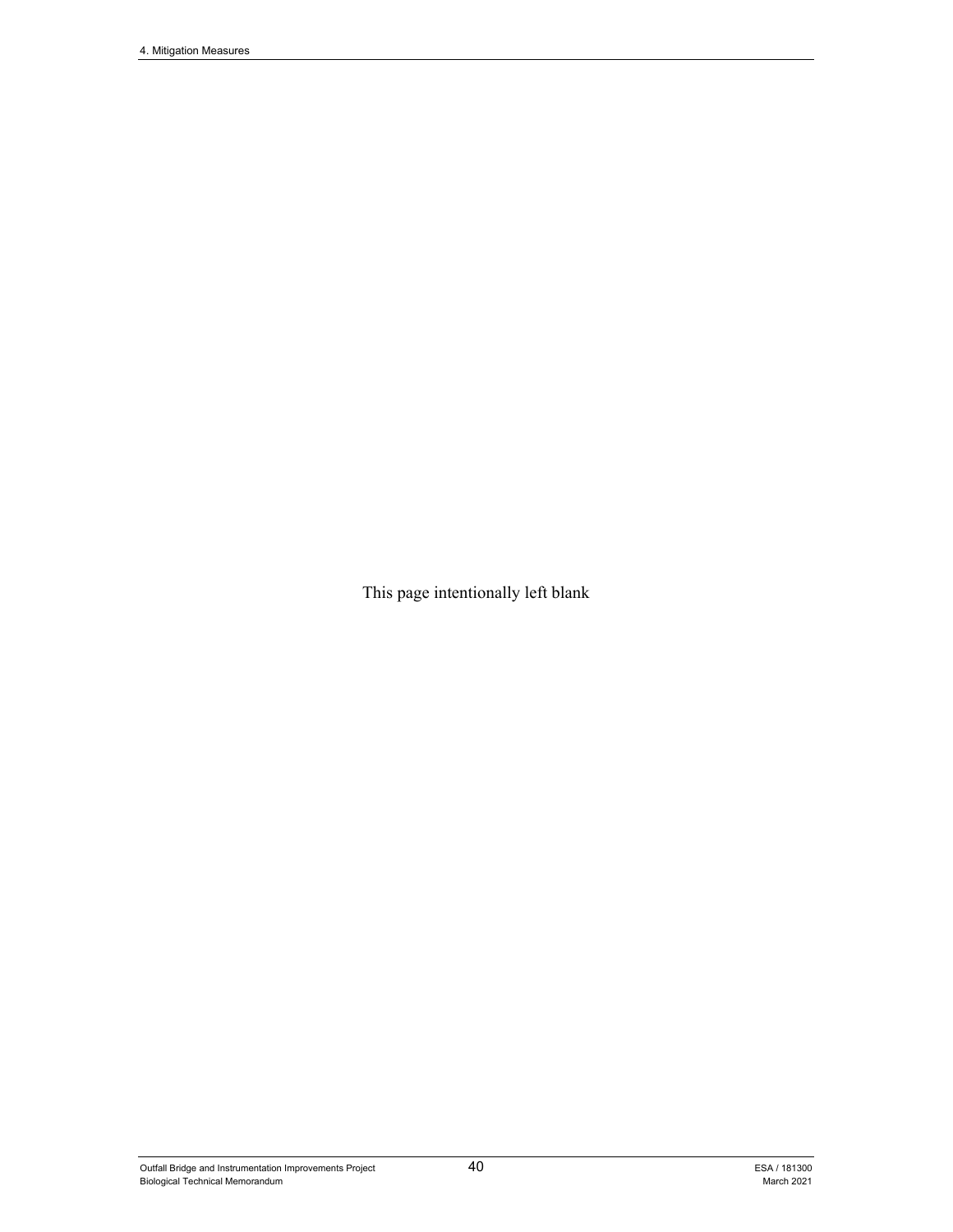# <span id="page-46-1"></span><span id="page-46-0"></span>**SECTION 5 References**

- Bansal S., et al., 2019. *Typha* (Cattail) Invasion in North American Wetlands: Biology, Regional Problems, Impacts, Ecosystem Services, and Management. Wetlands. 39:4 (645-684).
- Bias, M.A. and M.L. Morrison. 1999. Movements and Home Range of Salt Marsh Harvest Mice. The Southwestern Naturalist 44(3):348-353.
- California Coastal Conservancy, 2014. South Bay Salt Pond Restoration Project. 2014. Annual Report. Available at [https://www.southbayrestoration.org/documents/technical/](https://www.southbayrestoration.org/documents/technical/%E2%80%8CSBSPR_2014AR_WebReady.pdf.%20Accessed%20September%202019) [SBSPR\\_2014AR\\_WebReady.pdf. Accessed September 2019.](https://www.southbayrestoration.org/documents/technical/%E2%80%8CSBSPR_2014AR_WebReady.pdf.%20Accessed%20September%202019)
- California Department of Fish and Wildlife (CDFW), 2019a. California Natural Diversity Database query for USGS 7.5-minute topographic quadrangle of Milpitas, Mountain View, Niles, Newark, accessed August 2019.
- City of San Jose, 2013. San José-Santa Clara Water Pollution Control Plant Master Plan, Environmental Impact Report, November, 2013.
- CDFW, 2019b. California Department of Fish and Wildlife, Natural Diversity Database. August 2019. Special Vascular Plants, Bryophytes, and Lichens List. Quarterly publication. 140 pp.
- CDFW, 2019c. California Department of Fish and Wildlife, Natural Diversity Database. August 2019. Special Animals List. Periodic publication. 67 pp.
- CDFW, 2019d. Natural Communities –Natural Communities List Arranged Alphabetically by Life Form, Sept 2010. Available at: [https://www.wildlife.ca.gov/Data/VegCAMP/Natural-](https://www.wildlife.ca.gov/Data/VegCAMP/Natural-Communities/List)[Communities/List.](https://www.wildlife.ca.gov/Data/VegCAMP/Natural-Communities/List) Accessed August 2019.
- California Native Plant Society (CNPS), 2019. California Native Plant Society, Rare Plant Program. 2019. Inventory of Rare and Endangered Plants of California (online edition, v8- 03 0.39). Website http://www.rareplants.cnps.org [accessed 20 August 2019].
- Collins, P.W., 1998. *Salt marsh wandering shrew*, (Sorex vagrans halicoetes), in *Terrestrial Mammal Species of Special Concern in California (Draft),* Bolster, B.C., ed., California Department of Fish and Wildlife. Available online at: https:nrm.dfg.ca.gov.
- Cowardin, L.M., V. Carter, F.C. Golet, E.T. LaRoe, 1979. Classification of wetlands and deepwater habitats of the United States. U. S. Department of the Interior, Fish and Wildlife Service, Washington, D.C. Jamestown, ND: Northern Prairie Wildlife Research Center (Version 04DEC98).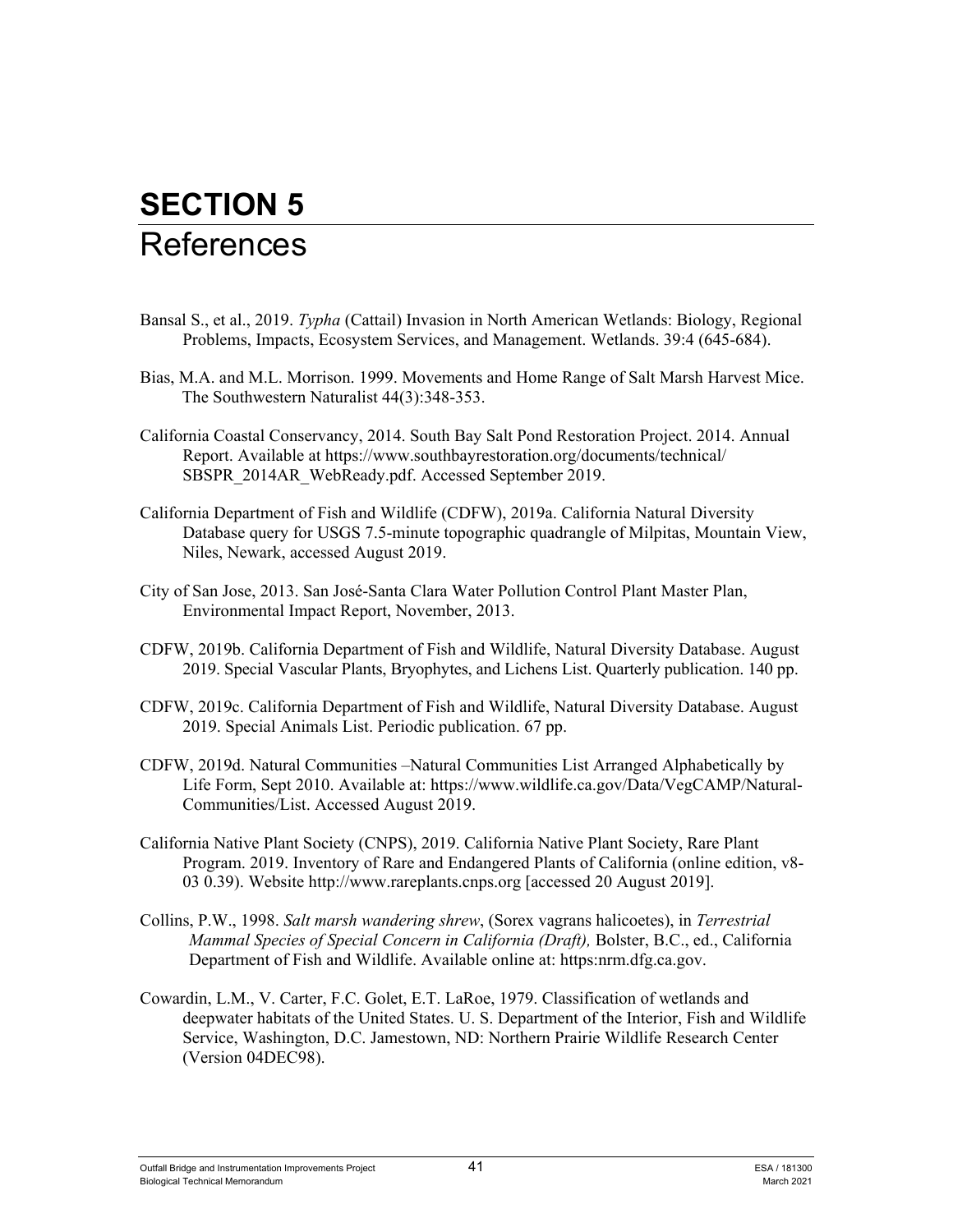- Erwin, J. 2017. Longfin smelt presence in Artesian Slough. Email correspondence from James Erwin to Ken Davies, City of San José - Environmental Services Department. May 23, 2016 12:35 PM.
- ESA, 2019. San José-Santa Clara Regional Wastewater Facility Outfall Bridge and Instrumentation Improvements Project Aquatic Resources Delineation Report (Draft). September 2019.
- Fukushima, L., E.W. Lesh. 1998. Adult and juvenile anadromous salmonid migration timing in California streams. California Department of Fish and Game 84(3): 133-145.
- Goals Project. 2000. *Baylands Ecosystem Species and Community Profiles: Life histories and environmental requirements of key plants, fish and wildlife*. Prepared by the San Francisco Bay Area Wetlands Ecosystem Goals Project. P.R. Olofson, editor. San Francisco Bay Regional Water Quality Control Board, Oakland, Calif.
- H.T. Harvey and Associates, 2006. California Clapper Rail and Salt Marsh Harvest Mouse Survey Report. Prepared for the City of San Jose.
- ICF International, 2012. San Jose/Santa Clara Water Pollution Control Plant Master Plan Existing Conditions Report. January 2012.
- Interagency Ecological Program for the San Francisco Bay Estuary (IEP); San Francisco Bay Study. 2010-2014. Unpublished Raw Mid-water and Otter Trawl Data.
- Manolis, T. 1978. Status of the Black Rail in central California. *Western Birds*, *9*, 151-158.
- NMFS, 2019. NOAA Fisheries FESA Listed Species. Accessed August 23, 2019
- National Marine Fisheries Service (NMFS), 2009. Endangered and Threatened Wildlife and Plants: Final Rulemaking to Designate Critical Habitat for the Threatened Southern Distinct Population Segment of North American Green Sturgeon; Final Rule. 50 CFR Part 226. Federal Register (Volume 74, Number 195): 52300 52351. National Oceanic and Atmospheric Administration, National Marine Fisheries Service. URL: http://www.epa.gov/ fedrgstr/EPA-SPECIES/2009/October/Day-09/e24067.htm. October 9, 2009.
- San Francisco Bay Conservation and Development Commission (SFBCDC), 2019. San Francisco Bay and Estuary webpage. Accessed at [https://bcdc.ca.gov/bay\\_estuary.html.](https://bcdc.ca.gov/bay_estuary.html) November, 2019.
- Shellhammer, H., R. Duke, and M. Orland. 2010. *Use of Brackish Marshes in the South San Francisco Bay by Salt Marsh Harvest Mice.* California Fish and Game 96(4): 256-259.
- Smith, J. 2013. Northern Santa Clara County Fish Resources. Department of Biological Sciences, SJSU. July 25, 2013
- Spautz, H., Nur, N., Stralberg, D., 2005. California Black Rail (*Laterallus jamaicensis coturniculus*) Distribution and Abundance in Relation to Habitat and Landscape Features in the San Francisco Bay Estuary, 2005.

Outfall Bridge and Instrumentation Improvements Project **42** Algorithm and the USA / 181300<br>Riological Technical Memorandum Biological Technical Memorandum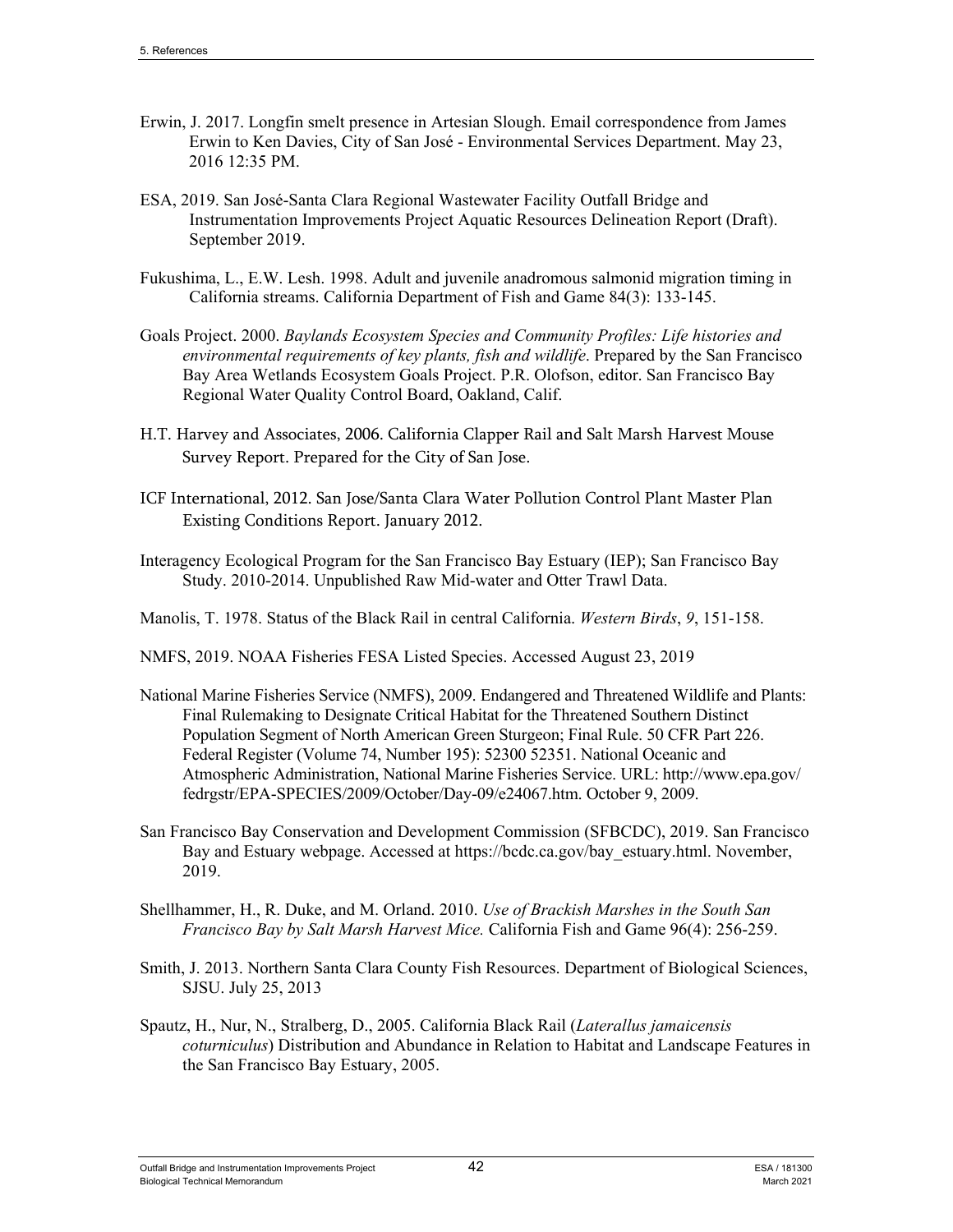- U.S. Department of Agriculture (USDA), 2019. USDA Natural Resources Conservation Science Plants Database. [https://plants.usda.gov.](https://plants.usda.gov/) Accessed September 26, 2019.
- U.S. Fish and Wildlife Service (USFWS), 2000. Designated Critical Habitat: Critical Habitat for 19 Evolutionary Significant Units of Salmon and Steelhead in Washington, Oregon, Idaho, and California. Federal Register, Volume 65, Number 32, February 16, 2000.
- USFWS, 2013. Recovery Plan for the Tidal Marsh Ecosystems of Northern and Central California. Region 8, Sacramento, California. Aug, 2013
- USFWS, 2019. List of threatened and endangered species that may occur in the proposed project location, and/or may be affected by San Jose RWF Outfall Bridge and Instrumentation Improvements Project. August 20, 2019.
- USFWS, 2019a. Critical Habitat Mapper. Available online:<http://fws.maps.arcgis.com/> Accessed: September 2019.
- USFWS, 2019b. Threatened and Endangered Species Active Critical Habitat in GIS file format. Available at [https://ecos.fws.gov/ecp/report/table/critical-habitat.html.](https://ecos.fws.gov/ecp/report/table/critical-habitat.html)
- U.S. Geological Survey (USGS), 2019. Western Ecological Research Center (WERC) Bioregions of the Pacific U.S. Available at [https://www.usgs.gov/centers/werc/science/bioregions](https://www.usgs.gov/centers/werc/science/bioregions-pacific-us?qt-science_center_objects=0#qt-science_center_objects)pacific-us?qt-science center objects=0#qt-science center objects. Accessed November 5, 2019.
- Yoshiyama, R.M., F.W. Fisher, P.B. Moyle. 1998. Historical Abundance and Decline of Chinook Salmon in the Central Valley Region of California. North American Journal of Fisheries Management. Vol. 18. Iss. 3.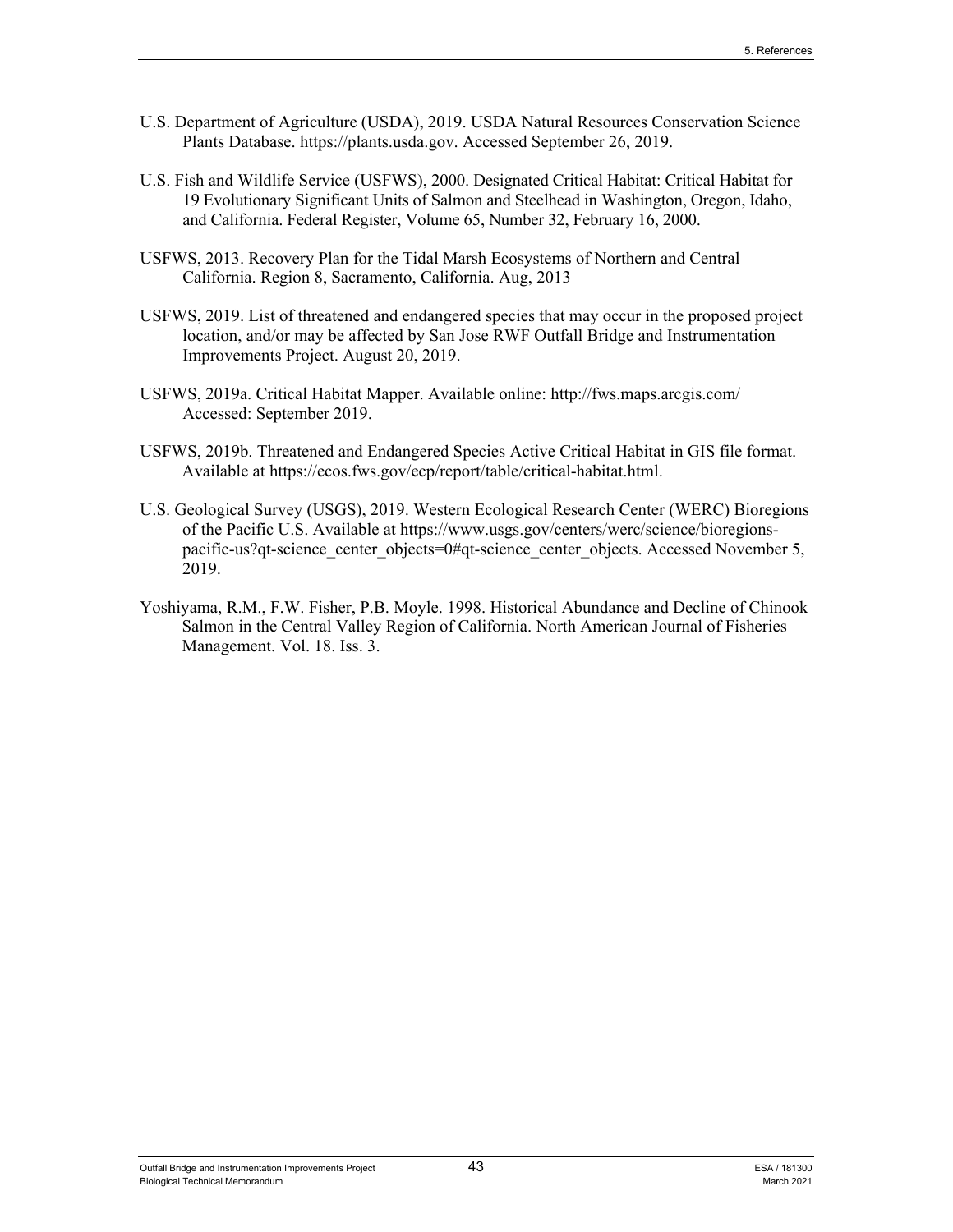This page intentionally left blank